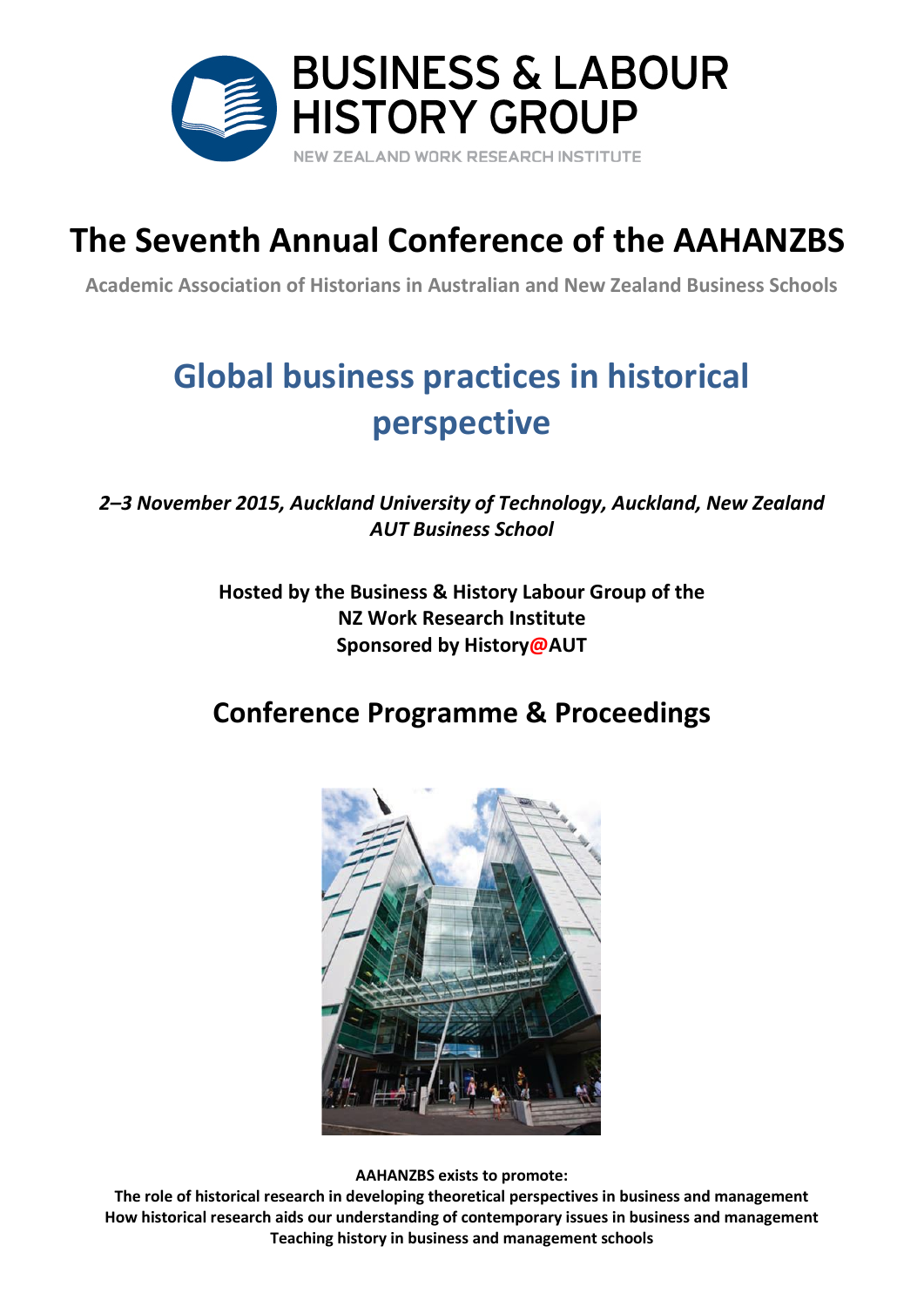## **Conference Program**

| Day 1 - Monday 2 November 2015                                             |                           |                                                                        |  |
|----------------------------------------------------------------------------|---------------------------|------------------------------------------------------------------------|--|
| 08:30am                                                                    | <b>Registration opens</b> |                                                                        |  |
| 9:15am                                                                     | Welcome                   | Associate Professor Simon Mowatt, Business & Labour History Group      |  |
|                                                                            |                           | of the AUT Work Research Institute, President AAHANZBS                 |  |
| SESSION 1: GLOBALISATION AND LABOUR IN NEW ZEALAND - CHAIR DR SIMON MOWATT |                           |                                                                        |  |
| 9:30am                                                                     | Conference paper          | Dr Geoffrey Brooke, Economics, AUT                                     |  |
|                                                                            | Abstract p.5-6            | Migration to New Zealand 1840 - 1914                                   |  |
| 10:00am                                                                    | Conference paper          | Dr Fiona Hurd, International Business, AUT, and Dr Suzette Dyer,       |  |
|                                                                            | Abstract p.6-9            | Strategy & Human Resource Management Waikato                           |  |
|                                                                            |                           | Documenting Change at the National, Industry, Corporate and            |  |
|                                                                            |                           | Community Level: The Case of a New Zealand Forestry Town 1950-2013     |  |
| 10:30am                                                                    | <b>Morning Tea</b>        |                                                                        |  |
| SESSION 2: BUSINESS AND POPULAR CONSUMERISM - CHAIR DR NIKOLA BALNAVE      |                           |                                                                        |  |
| 11:00am                                                                    | Conference paper          | Dr Matt Bailey, Modern History, Politics and International Relations,  |  |
|                                                                            | Abstract p.10-11          | <b>Macquarie University</b>                                            |  |
|                                                                            |                           | One-Stop-Shop: The rise and rise of the Australian shopping centre     |  |
| 11:30am                                                                    | Conference paper          | Professor Howard Cox, University of Worcester, and Associate           |  |
|                                                                            | Abstract p.11-13          | Professor Simon Mowatt, International Business, AUT                    |  |
|                                                                            |                           | Horatio Bottomley, magazines and the business of populism              |  |
| 12:00pm                                                                    | Lunch                     |                                                                        |  |
| <b>SESSION 3: PLENARY SESSION</b>                                          |                           |                                                                        |  |
| 1:00 <sub>pm</sub>                                                         | Keynote Speaker           | Professor Ray Markey, Director of the Centre for Workforce Futures,    |  |
|                                                                            |                           | Department of Marketing and Management, Macquarie University           |  |
|                                                                            |                           | Global business and labour practices in historical perspective: What's |  |
|                                                                            |                           | <b>Really New?</b>                                                     |  |
| SESSION 4: HISTORY OF MANAGEMENT THOUGHT - CHAIR DR GEOFFREY BROOKE        |                           |                                                                        |  |
| 2:00 <sub>pm</sub>                                                         | Conference paper          | Dr Bernard Mees, Management, RMIT Melbourne                            |  |
|                                                                            | Abstract p.13-14          | From Prudence to Strategy                                              |  |
| 2:30 <sub>pm</sub>                                                         | Afternoon Tea             |                                                                        |  |
| <b>SESSION 5: LABOUR ORGANISATIONS - DR BERNARD MEES</b>                   |                           |                                                                        |  |
| 3:00pm                                                                     | Conference paper          | Professor Rob Allen, History@AUT                                       |  |
|                                                                            | Abstract p.14-15          | Spreading The Light: Labor Networks In New York In The Early 1880s     |  |
| 3.30pm                                                                     | Conference paper          | Dr Nikola Balnave, Department of Marketing and Management,             |  |
|                                                                            | Abstract p.16             | Macquarie University, and Professor Greg Patmore, B&LHG,               |  |
|                                                                            |                           | University of Sydney                                                   |  |
|                                                                            |                           | Aboriginal Co-operatives: The Role of Alf Clint                        |  |
| 4:00pm                                                                     | AAHANZBS AGM              |                                                                        |  |
| 6:30pm                                                                     | Champagne reception       | Reception and dinner sponsored by History@AUT                          |  |
| 7:00pm                                                                     | Conference dinner         | <b>Four Seasons restaurant</b>                                         |  |
|                                                                            |                           | AUT University, Level 2, WH Building, Corner of Mayoral Drive and      |  |
|                                                                            |                           | <b>Wellesley Street East</b>                                           |  |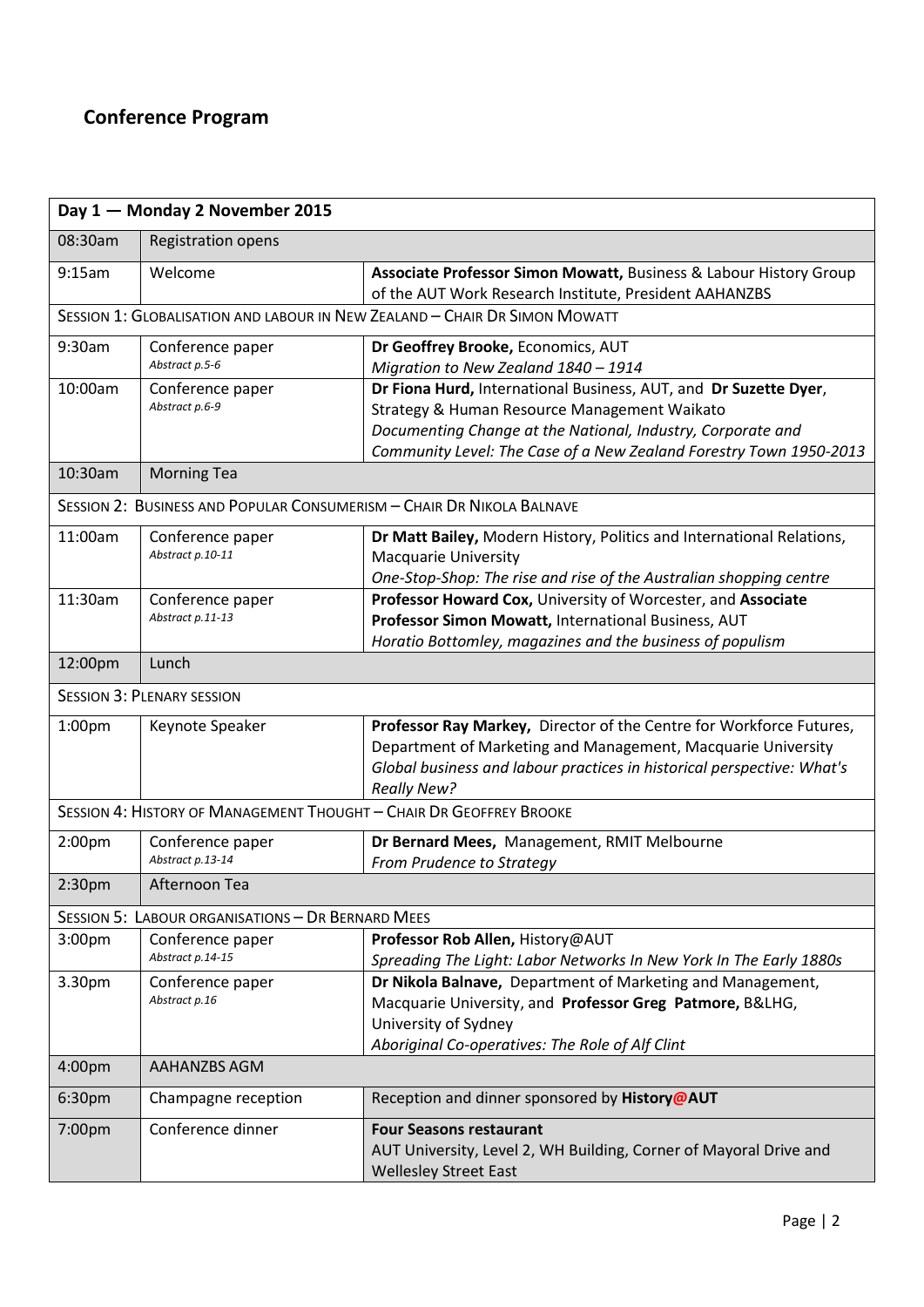## **Conference Program continued**

| Day 2 - Tuesday 3 November 2015                                     |                                                             |                                                                                                                                                                                                                                     |  |
|---------------------------------------------------------------------|-------------------------------------------------------------|-------------------------------------------------------------------------------------------------------------------------------------------------------------------------------------------------------------------------------------|--|
| 09:00am                                                             | Registration                                                |                                                                                                                                                                                                                                     |  |
| 9:15am                                                              | <b>B&amp;LHG</b><br>Student travel awards                   | Associate Professor Simon Mowatt, Business & Labour History Group<br>Awarded to: Malin Dahlström, James van Dissen                                                                                                                  |  |
| SESSION 6: LIMITS OF BIG BUSINESS - CHAIR PROFESSOR GREG PATMORE    |                                                             |                                                                                                                                                                                                                                     |  |
| 9:30am                                                              | Conference paper<br>Abstract p.16-18                        | Malin Dahlström, Economic History, University of Gothenburg,<br>Sweden<br>Cement cartels in US and Sweden during the 20th century - how did the<br>cartel legislation affect the cement industry?                                   |  |
| 10:00am                                                             | Conference paper<br>Abstract p.18-19                        | Dr Mark Westcott, Work and Organisational Studies, University of<br>Sydney<br>Takeover defence and corporate demise - Elders IXL, 1983-1990                                                                                         |  |
| 10:30am                                                             | <b>Morning Tea</b>                                          |                                                                                                                                                                                                                                     |  |
| SESSION 7: EMPLOYMENT RELATIONS - CHAIR DR CAROLYN FOWLER           |                                                             |                                                                                                                                                                                                                                     |  |
| 11:00am                                                             | Conference paper<br>Abstract p.20-21                        | Professor Greg Patmore, B&LHG, University of Sydney<br>The German Works Councils: The Weimar Experience                                                                                                                             |  |
| 11:30am                                                             | Conference paper<br>Abstract p.21-22                        | Professor Erling Rasmussen, Management, AUT<br>Past and Present: Danish industrial foundations and their employment<br>relations impact                                                                                             |  |
| 12:00pm                                                             | Lunch                                                       |                                                                                                                                                                                                                                     |  |
| SESSION 8: COLONIAL NEW ZEALAND - CHAIR DR FIONA HURD               |                                                             |                                                                                                                                                                                                                                     |  |
| 1:00pm                                                              | Conference paper<br>Abstract p.22-23<br>Full paper pp.24-34 | Professor Paul Moon, Te Ara Poutama, AUT<br>"A Great Commercial Emporium": The Nexus of British Colonial Policy<br>and Global Economics in New Zealand in the 1820s                                                                 |  |
| 1:30pm                                                              | Conference paper<br>Abstract p.23-24                        | Associate Professor Carolyn Fowler, Dr Binh Bui and James van<br>Dissen, Accounting and Commercial Law, Victoria University<br>Wellington<br>Occupational roles and social networks of colonial Nelson<br>"accountants" (1850-1905) |  |
| SESSION 9: BOOKS AND BUSINESS HISTORY - MODERATOR - DR SIMON MOWATT |                                                             |                                                                                                                                                                                                                                     |  |
| 2:00 <sub>pm</sub>                                                  | Discussion session                                          | Discussion session on the role of books in business history and<br>business school research                                                                                                                                         |  |
| 2:30 <sub>pm</sub>                                                  | Afternoon Tea                                               |                                                                                                                                                                                                                                     |  |
| 3:00pm                                                              | <b>CONFERENCE CLOSES</b>                                    |                                                                                                                                                                                                                                     |  |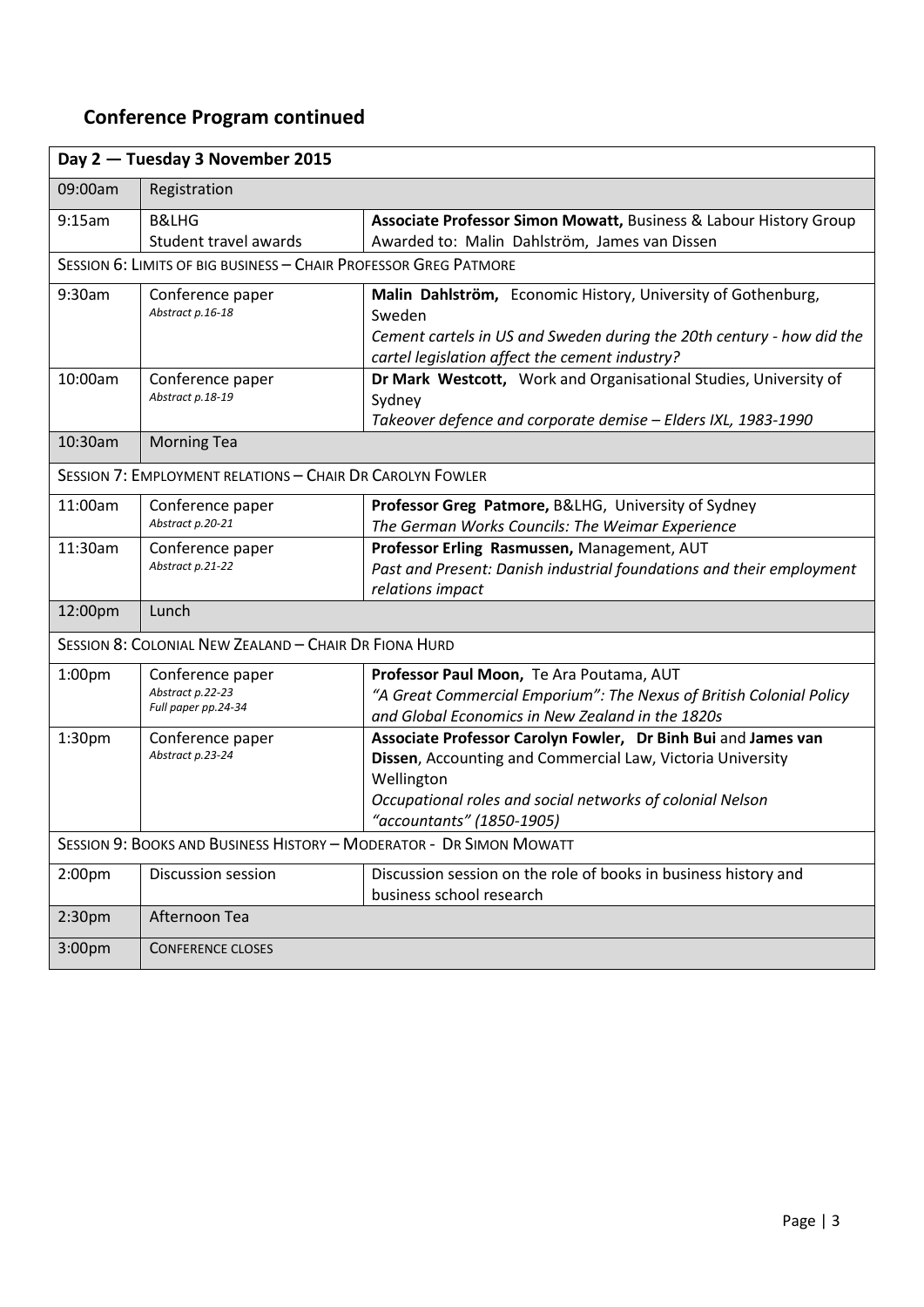**Dr Geoffrey Brooke,** Economics, AUT *Migration to New Zealand 1840 – 1914*

The colonial settlement of New Zealand took place during the mass migration from Western Europe that began early in the nineteenth century and was effectively ended by WW1. Estimates vary, but something in the order of fifty million people left Western Europe during this period. Some returned, but most did not. The migration to New Zealand was a small part of the overall flow; approximately 412,000 people migrated to New Zealand from United Kingdom and Ireland between 1840 and 1914, less than one percent of the total flow for this period. These British and Irish migrants accounted for almost all direct European migration to New Zealand, and were the main source of increase in the European population until overtaken by natural increase in the late 1870s. This paper investigates the causes of the decision by these British and Irish migrants to move to New Zealand between 1840, when New Zealand became part of the British Empire, and 1914. The central question is not why the migrants preferred New Zealand to the UK, but why they preferred New Zealand to the well-established alternatives: Australia, Canada, South Africa, or, most importantly, the U.S.A..

 The study of the nineteenth century mass migration from Europe received recent impetus from the joint work of Timothy Hatton and Jeffrey Williamson. Drawing on Hatton's (1995) model of the decision to migrate and Williamson's (1995) cross-country real-wage series, they were able to demonstrate that the decision to migrate was motivated by differences in real wages, that the timing of the move was sensitive to labour market conditions, and that assistance from previous migrants played a large role in the choice of destination (Hatton and Williamson, 1998). These results were a major advance, as previous statistical studies had produced mixed results (Gould, 1979).

While their project was successful in explaining the broad sweep of the migration, Hatton and Williamson effectively avoided the problem of explaining how migrants chose between destinations. First, rather than compare wages in the sending and receiving countries on a pairwise basis, they compared the weighted average wage in the destination countries to the wage in the sending country, where the destination weights were determined ex-post. Second, they included the stock of migrants from the sending country in order to account for "chain-migration," the observation that migrants follow each other, and are often assisted by those that preceded them.

 New Zealand, omitted by Hatton and Williamson in their study, offers and interesting case. Using a database constructed from a range of sources, including official statistics, provincial government gazettes, ship ledgers, and newspapers, this paper offers an empirical examination of the migration to New Zealand. A full description of the data sources is in Brooke (2011). In order to overcome the natural disadvantages of cost, distance, and established alternatives noted above, many of the migrants to New Zealand were offered inducements to migrate. Approximately 47% of the migrants who arrived in New Zealand from the UK between 1858 and 1914 received some form of inducement to migrate. The data for 1840 to 1857 are of poorer quality, but the proportion assisted was at least as large. For the majority the assistance took the form of a free or discounted passage, often with a loan for part of the cost. For a minority the inducement took the form of a free grant of land, calculated to be equal in value to the total cost of their passage.

 The inducements were offered by private organisations until the early 1850s, and by the provincial and central governments thereafter. In this respect New Zealand was similar to Australia (Haines and Shlomowitz, 1991), but markedly different to the destinations that could be reached more cheaply where assistance was largely kept within families. In total, inducements to migrate were available in 62 of the 75 years between 1840 and 1914. Twelve of the thirteen years in which assisted passages were not available was the period from 1892 to 1903, a response to the Long Depression.

 This paper considers the problem of explaining the migration to New Zealand in two ways. First, Hatton and Williamson's model is applied to the New Zealand data. Second, the nature and extent of the inducements to migrate are considered as motivation for the choice of destination.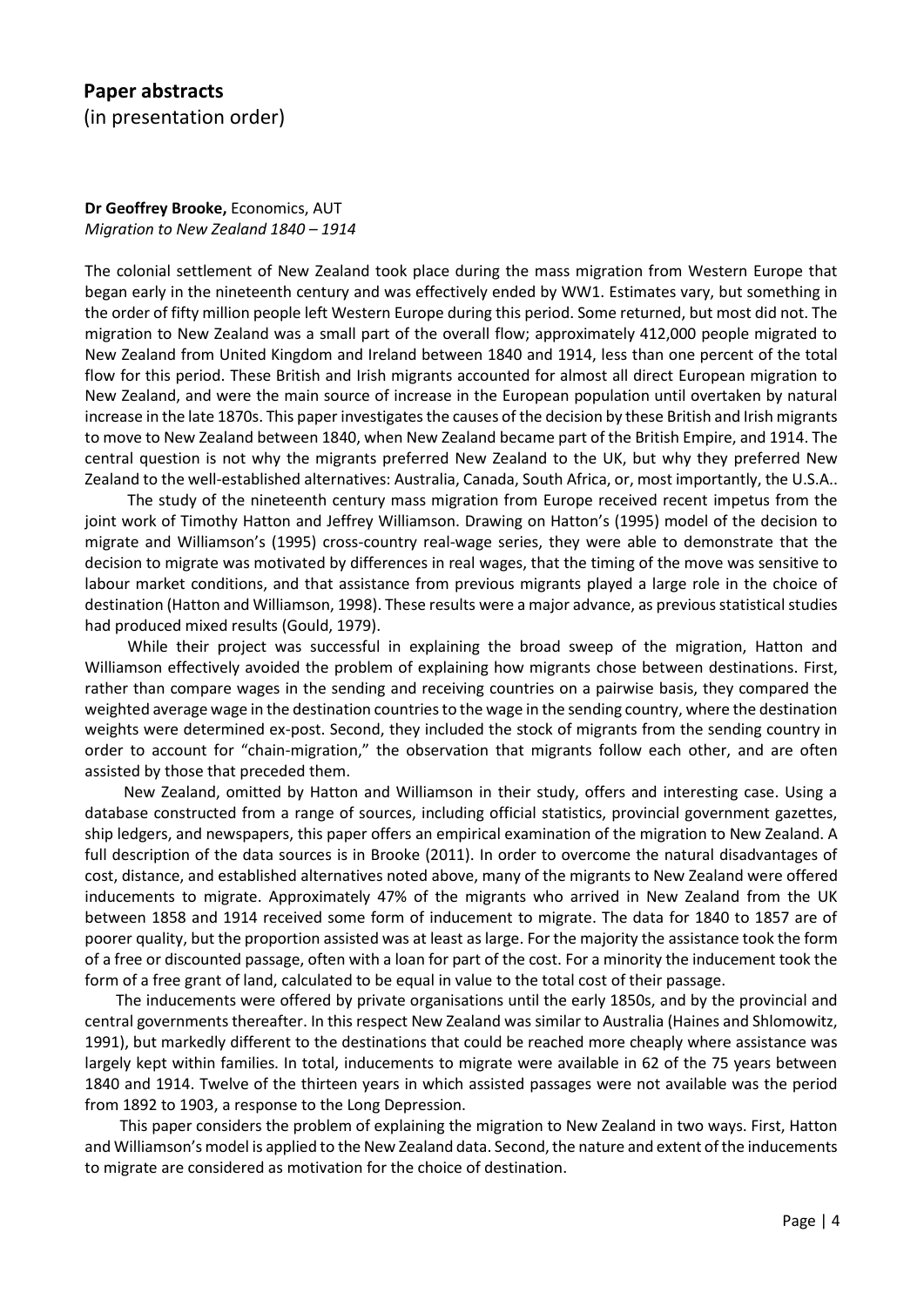Applied to the New Zealand data, the Hatton and Williamson model performs well for the migration as a whole. The regression coefficients have the expected sign and the magnitudes are plausible. However, taken individually the model performs very well for the assisted immigrants and very poorly for the unassisted immigrants. Specifically, the coefficients on the economic variables expected to drive the migration decision, relative wages and the relative state of the economy in the sending and receiving country, are significant with the expected sign for the assisted immigrants but not significant for the unassisted immigrants.

#### **Selected Reference List**

- Baines, D. (1994): "European Emigration, 1815.1930: Looking at the Emigration Decision Again," *The Economic History Review*, 47 (3), 525-544.
- Brooke, G.T. F. (2011): *Three Essays on Economic History*, PhD thesis, University of Auckland.
- Easterlin, R. A. (1961): "Influences in European Overseas Migration Before World
- War," *Economic Development and Cultural Change*, 9 (3), 331-351.
- Gould, J. D. (1979): "European Inter-Continental Emigration 1815.1914: Patterns and Causes," *The Journal of European Economic History*, 8 (3), 593-679.
- Gould, J. D. (1980): "European Inter-Continental Emigration: The Role of Diffusion and Feedback," *The Journal of European Economic History*, 9, 267-315.
- Haines, R., and R. Shlomowitz (1991): "Nineteenth Century Government-Assisted and Total Migration from the United Kingdom to Australia: Quinquennial Estimates by Colony," J*ournal of Australian Population Association*, 8, 50-60.
- Hatton, T. J. (1995): "A Model of U.K. Emigration," *The Review of Economics and Statistics*, 77 (3), 407-415.
- Hatton, T. J., and J. G. Williamson (1994): "What Drove the Mass Migrations from Europe in the Late Nineteenth Century?," *Population and Development Review*, 20 (3), 533-559.
- Hatton, T. J., and J. G. Williamson (1998): *The Age of Mass Migration*. Oxford University Press, Oxford.
- McKeown, A. (2004): "Global Migration," *Journal of World History*, 15 (2), 155-189.

Williamson, J. G. (1995): "The Evolution of Global Labour Markets Since 1830: Background Evidence and Hypotheses," *Explorations in Economic History*, 32, 141-196.

**Dr Fiona Hurd,** International Business, AUT, and **Dr Suzette Dyer**, Strategy & Human Resource Management, University of Waikato

*Documenting Change at the National, Industry, Corporate and Community Level: The Case of a New Zealand Forestry Town 1950-2013*

Single Industry Towns are a significant phenomenon on the global business history landscape (Barnes, 2005; Lucas, 2008; Mawhiney & Pitblado, 1999; Southcott, 2000; White, 2004). In Britain and North America, such towns were associated with the post industrial revolution period, and increasing concerns over worker welfare (Shackel & Palus, 2006), leading to traditional industrial paternalism practices. In the New Zealand context, communities of work were associated with the Keynesian macro-management era of 1940-1970, and although few towns could be constituted 'single industry' by definition, many New Zealand towns were dominated by a single employer, whether in the meat processing, dairy, or mining industries. Although these towns are often characterised as a historical phenomenon, their significance to current studies of the industry/society link remains. Similar towns/regions are seen developing currently in other countries. For example, during the post-cold war era, single industry towns were developed in the former Soviet Union (Kryukova et al, 2015), and more recently, in the past two decades, planned towns and regions (economic zones) have been constructed around single industries in the emerging markets such as China (Di Tommaso & Bellandi, 2005).

 In this paper, we present a case study of the development and changes experienced within one of the few single industry towns in New Zealand, Tokoroa, through the period 1950-2013. Our research is based on a comprehensive secondary data analysis covering publicly available texts, documents, images, footage from media, local and central government, and corporate publications. The site of our inquiry is Tokoroa, a single industry town in rural New Zealand, founded in 1947 on company-owned land (Healy, 1982), and once the fastest growing town in the country. Tokoroa is situated 3 hours south of Auckland, and in close proximity to the large-scale central North Island forests. The town is based around the forestry industry, and particularly the Kinleith Pulp and Paper Mill, built 8km south of the town. The initial development of the town took place on a relatively infertile and isolated volcanic plateau, largely on land owned by one of the largest private companies of the time, New Zealand Forest Products (later Carter Holt Harvey), and accompanied the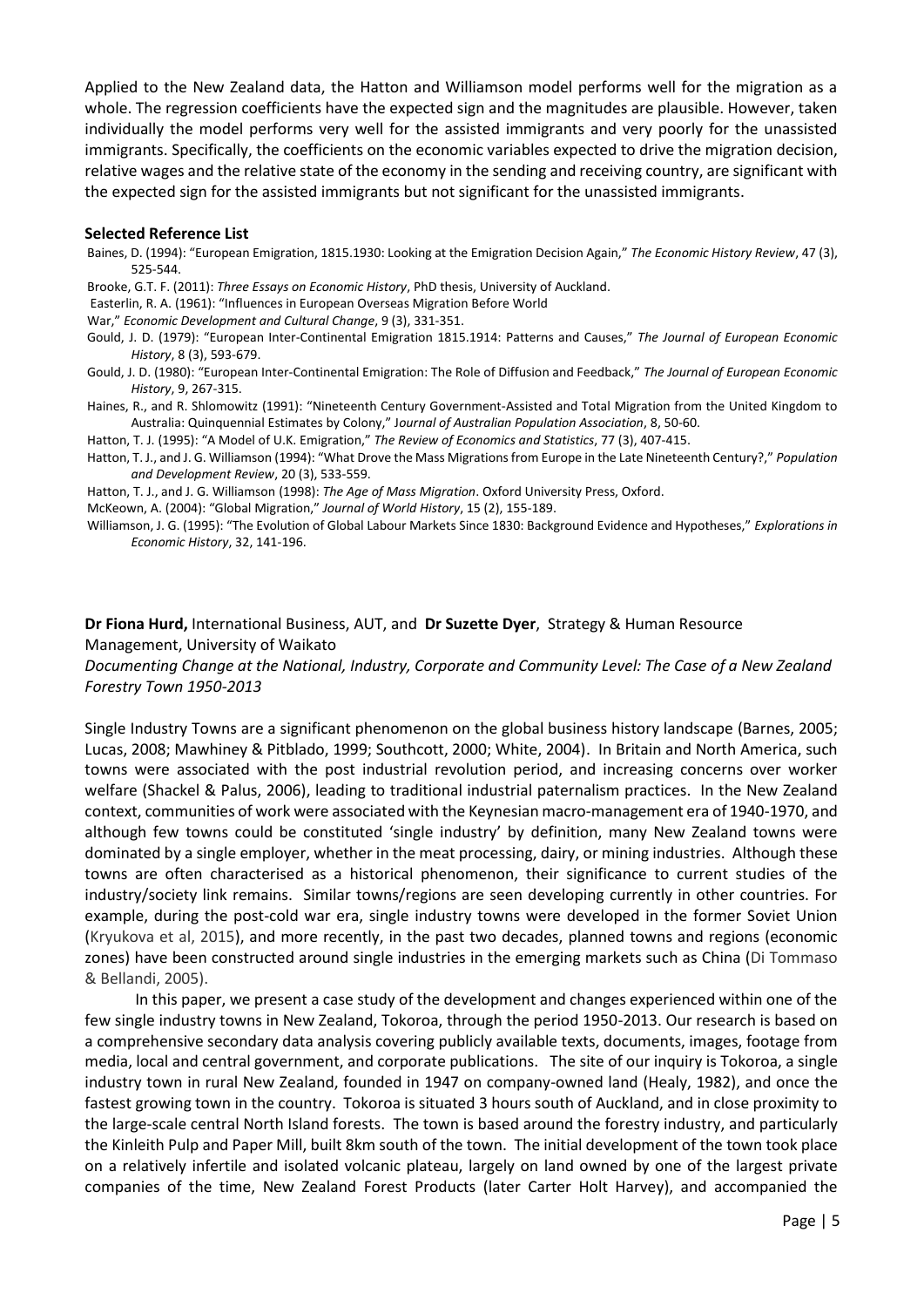development of the Kinleith Pulp and Paper Mill. The town was initially largely populated by employment migrants, both internal to N.Z. and external. During the early period of the town, an estimated 60% of residents were born outside New Zealand, and Tokoroa was one of the first sites for placement of Pacific employment migration programmes in the 1960s. During the 1960s and early 1970s, the town was the fastest growing urban area in New Zealand.

 As with many industry towns, the global shift to neo-liberalism and technological change has seen functions once performed locally by the firm, or by locally owned firms developed to support the major industry, being exported off-shore. Resultant large-scale redundancies have characterized the town in a state of population and socio-economic decline. Growth and retraction of Tokoroa's population has mirrored the expansion and retraction of the Kinleith Pulp and Paper Mill work force. For example, the town's population grew from approximately 1100 in 1948 to a peak of over 19,000 in the 1980's (Campbell & Weerasingle, 1986), similarly, the Mill workforce peaked at approximately 5500 in the 1980s (McCaw & Harbridge, 1990). Since the mid-1980s, the Kinleith workforce has been repeatedly downsized and by 2013 stood around 130 FTE workers, and the population at the 2006 census was recorded as approx. 14,000 (Statistics NZ, 2013).

#### **Summarised Findings**

The development of the Tokoroa community signified the Keynesian emphasis on economic growth through communal development. The Mill not only provided essential employment for the Tokoroa community and therefore New Zealand, but also infrastructure, social events and town administration. The government policies of the time largely enabled this industry-level ideology. For example, the workforce at Kinleith may not have held such a position of power, had the government of the time not been committed to encouraging worker representation and compulsory unionism. This interrelationship was reciprocal, with the forestry industry and Kinleith operations also playing a significant role in the political agenda of the day, providing a site for post WWII employment, and significant industry-based trades training.

 Although a private company, the government had a significant role in Kinleith's operations, providing industry protection and issuing licenses upon which the organisation could trade internationally. In addition, through national-level award negotiations, the government played a role in the conditions and wages afforded to workers, and frequently intervened in industrial disputes. Therefore, although Kinleith was fundamentally important to the government, the workforce and surrounding community of Tokoroa; the government in turn, was fundamentally important to Kinleith Mill.

 By the mid-1970s, private business in New Zealand had become significantly more powerful, enabled by the growing importance of diversified export markets and an economic downturn at a time when private businesses were performing well. The downturn in the national economy enabled subsequent changes at an organisational level. For example, in the Kinleith case, the sense of urgency conveyed by the Government during the late 1970s and early 1980s was quickly adopted by New Zealand Forest Products, and used to justify the first wave of redundancies (and refusal to negotiate during industrial action). However, the economic downturn experienced on a national-level did not transfer to a drop in company profits. Yet the messages conveyed by both the public and private sector reinforced each other, and served to further embed the sense of panic and urgency. What followed was 15 years of rapid structural change in New Zealand, the restructuring of the state, sale of state assets, and a significant change in the business operations of Forestry industry members.

 This change was reflected at the organisational level at Kinleith. Deregulation of monetary and industry policy more freely enabled changes of ownership, and Kinleith moved to a global ownership model. The mill became one asset in a world-wide organisation, each having to prove its own competitive worth. Therefore, while Kinleith was continuously surpassing previous production records, and forestry labour prices were amongst the lowest in the world (Harris, 1996), the message conveyed was still that the mill was 'unprofitable' and not 'globally competitive'. These phrases in hindsight, were relative. For example, even at the height of the cost concerns at the Mill during the late 1990s, as international pulp prices fell, Carter Holt Harvey was still averaging annual profits of over \$200 million. Although this was a departure from the early 1990s levels of up to \$400million, it still signalled a significant profit for the Mills owners.

 There were also marked changes in operational strategy at Kinleith. Outsourcing of non-core functions was introduced, and the adoption of flexible forms of employment. For example, the maintenance functions (which also contained large numbers of the highest skilled, highest paid staff), was outsourced to ABB, an international company, who, while employing some of the staff previously made redundant, also brought in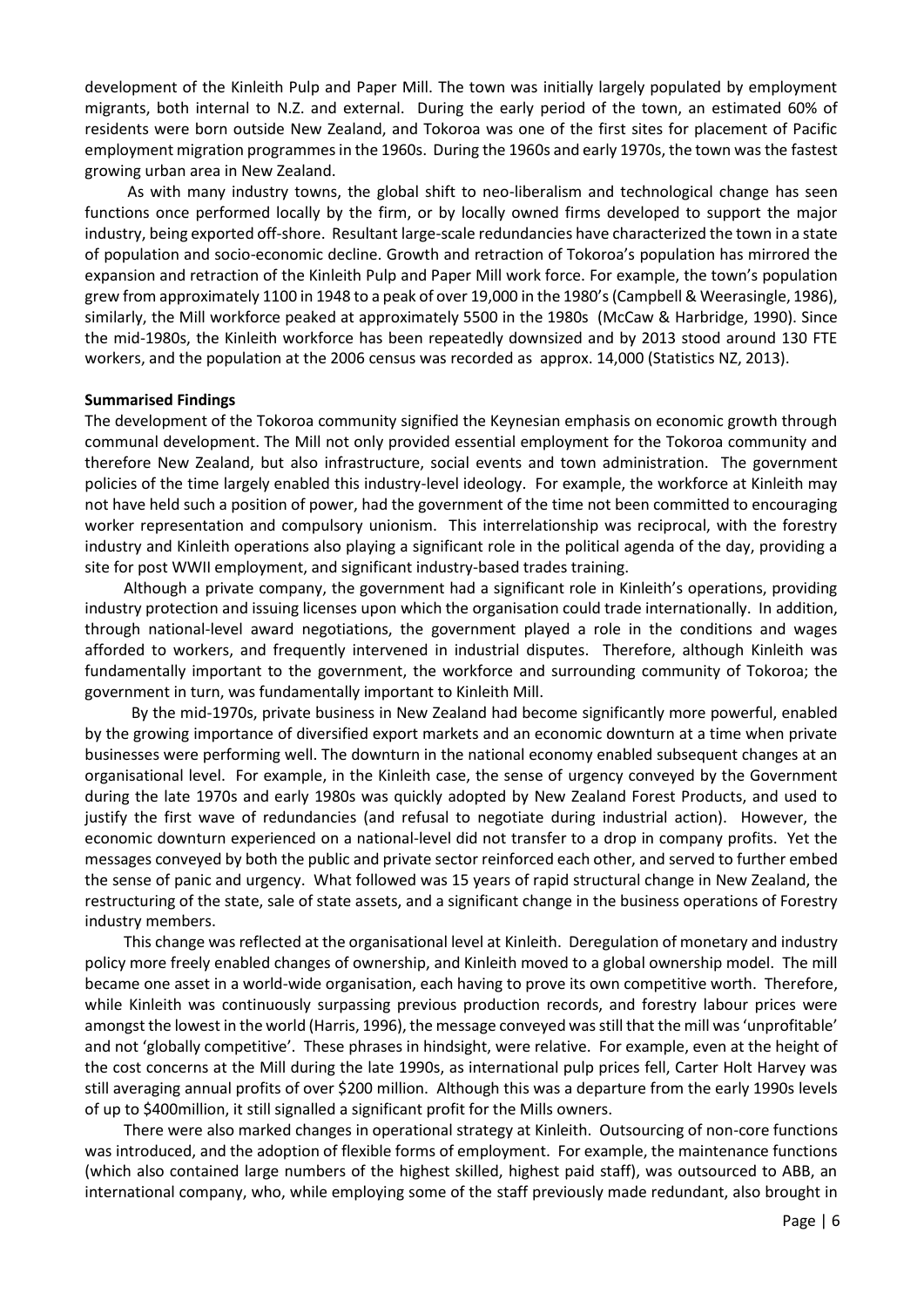a significant number of their own employees (Watkin, 2002 December 7-8). The outsourced and flexible employees, although still theoretically employed, were not covered by company wage agreements or working conditions, and prone to the flexibility of operations during times of downturn. This change had significant impacts on the skill profile of the town, as many of the ABB contractors lived outside of Tokoroa.

 At the community-level, as a single industry town in a global business environment, Tokoroa is fundamentally reliant on the Kinleith operations to ensure its citizens can participate in society, and at a basic level, for the town's survival. This reliance is illustrated in the following except, printed at the time of the 2002 redundancy announcement:

"Whether it likes it or not, CHH has a paternalistic position in Tokoroa as the town's principal employer. In many cases employees have spent their whole working lives at Kinleith, and sons have followed fathers into the mill. For many, some highly skilled, there is no alternative employment in the town. If they don't work for CHH they either move away or they don't work." (Mill Changes Have to Work, 2002 March 30)

Consequently, as redundancies occurred at Kinleith during the 1980s and 1990s, so too did a marked increased in negative socio-economic indicators in Tokoroa. Sharp increases in unemployment, welfare rates, health indicators and income inequality have all been recorded. What occurred within the community is reflective of the patterns of income inequality occurring on a global scale, both between, and within national boundaries. The systematic downsizing of Kinleith, and flow-on effects have resulted in Tokoroa now having a larger than average number of both high income earners, and those categorised as living in poverty.

#### **Conclusion**

The documentation of the concurrent development of New Zealand political-economic policy, the New Zealand Forestry Industry, the Kinleith Mill operations, and the town of Tokoroa, provides a significant case for exploring the historical interrelationship between government, corporate, and community spheres, the macro-, meso- and micro- levels of change. From a historical perspective, this research documents the case of one of the most explicit examples of a 'single industry town' in the New Zealand context through a period encompassing significant changes. In a wider research context, this paper provides an analysis of a phenomenon still being widely used globally today. In a context of increasing emphasis on responsible management education and practice, the exploration of the impacts of management decisions is of significant interest, and this research provides a relevant, thought-provoking case for consideration.

#### **Indicative Reference List**

Allsop, F. (1973). The First Fifty Years of New Zealand's Forest Service. New Zealand Forest Service

- Barnes, Trevor. (2005). Borderline Communities: Canadian single industry towns, staples and Harold Innis. In H. Van Houtum, O. Kramsch & W. Zierhofer (Eds.), *B/ordering Space Regions* (pp. 109-122). Ashgate: Aldershot.
- Campbell, P.H. and Weerasinghe, L.S.B. (1986). Tokoroa: A Changing Community: A Report on the Housing Situation in Tokoroa. Housing Corporation of New Zealand
- Carter Holt CEO's Address. (1998, August 12). *Stock Exchange Announcements*. Retrieved on 08/09/03 from http://80 tiki.knowledge-basket.co.nz.eproxy.waikato.ac.nz
- Carter Holt to Expand Kinleith Plywood Facility. (1992, November 05). Stock Exchange Announcements. Retrieved on 08/09/03 from http://80-tiki.knowledge-basket.co.nz.eproxy.waikato.ac.nz

Carter Holt Harvey Annual Reports 1990-2002

- Corry, L. (2003, April 19). Stand-off at Kinleith. Waikato Times. Retrieved on 16/05/2003 from http://80-tiki.knowledgebasket.co.nz.eproxy.waikato.ac.nz
- Dalziel, P. and Lattimore, R. (1996). *The New Zealand Macroeconomy: A briefing on the reforms*. Oxford University Press: Auckland
- Dearnaley, M. (2002, April 03). Job Cuts Endanger Kinleith Millworkers, Says Union. NZ Herald. Retrieved on 31/03/2003 from http://www.nzherald.co.nz

Department of Trade and Industry. (1987). Tokoroa: Directions for Development.

- Di Tommaso, M., & Bellandi, M. (2005). The case of specialized towns in guangdong, china. European Planning Studies, 13(5), 707-729. doi:10.1080/09654310500139244
- Elders NZFP Concludes Industrial Agreement. (1989, May 18). Stock Exchange Announcements. Retrieved 08/09/03 from [http://80-tiki.knowledge-basket.co.nz.eproxy.waikato.ac.nz](http://80-tiki.knowledge-basket.co.nz.eproxy.waikato.ac.nz/)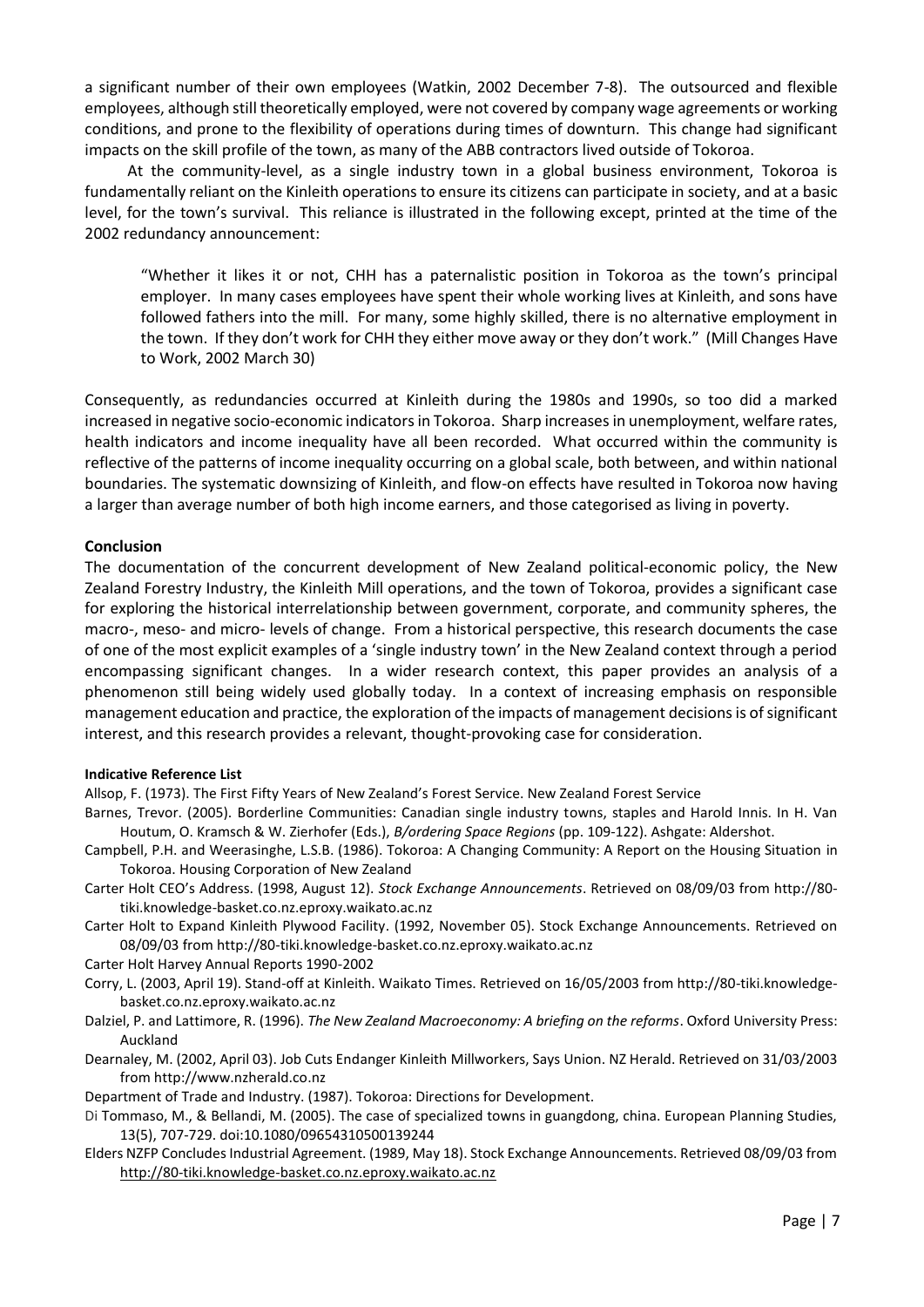- Eyre, J. and Burton, J. (1999). New Zealand's Forest products Markets. In Ministry of Agriculture and Forestry. (1998). *ECE/FAO Forest Products Annual Market Review 1998/1999*.
- Fletcher, M. (1990). Growth Phases in the New Zealand Economy Since 1965. *New Zealand Department of Labour Occasional Paper Series*. (1990/1).
- Gan, R.I.W. (1989). An Analysis of New Zealand Forestry Corporation Crown's Forestry Assets. *Report to the Forestry Working Group: April 1989*.
- Harris, P. (1996). The New Zealand Forestry Industry: Strategic Choices and the Unions. *Paper prepared for the New Zealand Council of Trade Unions and the Forestry Industry Unions.* University of Waikato Centre for Labour and Trade Union Studies
- Healy, B. (1982). A Hundred Million Trees: The story of New Zealand Forest Products Ltd. Hodder and Stoughton: Auckland
- Herzog, H.W. Jr.(1996). Job-Loss and Labour Market Outcomes under Rapid Structural Adjustment: The Case For New Zealand. *Department of Labour: Labour Market Bulletin*.
- Jayne, V. (2000, February). Streamlining Body Corporate. New Zealand Forest Industries Magazine. Retrieved on 09/08/03 from http://80-tiki.knowledge-basket.co.nz.eproxy.waikato.ac.nz
- Kennedy, D. (1951). New Zealand Forest practice: Review and Preview. The New Zealand Journal of Forestry. 6(3): 189- 199
- Kryukova, E. M., Vetrova, E. A., Maloletko, A. N., Kaurova, O. V., & Dusenko, S. V. (2015). Social-economic problems of russian mono-towns. Asian Social Science, 11(1), 258.
- Lucas, Rex A. (2008). *Minetown, Milltown, Railtown: Life in Canadian communties of single industry* (2nd ed.). Ontario: Oxford University Press.
- Mawhiney, Anne-Marie, & Pitblado, Jane (Eds.). (1999). *Boom Town Blues: Collapse and revival in a single-industry community*. Toronto: Dundurn Press.
- New Zealand Forestry Corporation Annual Reports 1987-1992
- New Zealand Forest Products Annual Reports 1948-1990

New Zealand Forest Products. (1954). Kinleith

- New Zealand Forest Products. (1981). The Kinleith Story
- New Zealand Government. (1986). *Government Policy Statement on Labour Relations: September 1986*.
- New Zealand Statistics (1945-2006), New Zealand Population Census
- New Zealand Statistics (\*\*\*\*-2013) New Zealand Labour Force Survey
- Osborne, T., Rangiawha, M. and Williams, E. (1989). Tokoroa 1989: A Report on the Housing and Economic Climate. Report to the Housing Corporation of New Zealand
- Pilott, R. (1996, December 06). Kinleith Mill to become Lean, Green Pulp Machine. Waikato Times. Retrieved on 16/05/2003 from http://80-tiki.knowledge-basket.co.nz.eproxy.waikato.ac.nz
- Reynolds, M. (1999, August 21). Kinleith Ready to Roll. NZ Herald. Retrieved on 16/05/2003 from http://80 tiki.knowledge-basket.co.nz.eproxy.waikato.ac.nz
- Roche, M. (1990). History of Forestry. GP Publications
- Shackel, Paul A., & Palus, Matthew M. (2006). The Gilded Age and Working-Class Industrial Communities. *American Anthropologist, 108*(4), 828.
- Scanlon, G. (2003, April 17). Trouble at Mill goes with Territory. Waikato Times. Retrieved on 16/05/2003 from http://80 tiki.knowledge-basket.co.nz.eproxy.waikato.ac.nz
- Shirley, I, Brook, J., Cremer, R., Dewe, P., Eichbaum, C., Rauniyar, D., Spoonley, P. and Bartley, A. (2000). *Labour Market Dynamics and Economic Participation: The South Waikato Labour Market: General Report 1998/1999*. Retrieved fro[m http://imd.massey.ac.nz/documents/sw%20general%20report.pdf](http://imd.massey.ac.nz/documents/sw%20general%20report.pdf)
- Southcott, Chris. (2000). Single Industry Towns in a Post-Industrial Era: Northwestern Ontario as a case study *Research Reports*: Centre of Northern Studies, Lakehead University.
- Thompson, G.J. (2003, May 10). Trouble at Mill. The Dominion. Retrieved on 16/05/2003 from http://80-tiki.knowledgebasket.co.nz.eproxy.waikato.ac.nz
- White, Neil. (2004). Creating community: industrial paternalism and town planning in Corner Brook, Newfoundland, 1923-1955. *Urban History Review, 32*(2), 45.
- Vanguard Films. (1996). Wildcat: The Struggle for Democracy in the Timber Workers Union. The Trade Union History Video Collection: Tape 2
- Vanguard Films. (1996). Kinleith '80. The Trade Union History Video Collection: Tape 2
- Witcher, S.K. and Welsh, J. (1995, April 14). U.S. Company Seeks Control of Carter Holt. Wall Street Journal. Retrieved on 25/05/03 from http://www.proquest.com
- Weir, J. (1996, November 27). Kinleith Upgrade to cost up to \$300m. The Dominion. Retrieved on 16/05/2003 from http://80-tiki.knowledge-basket.co.nz.eproxy.waikato.ac.nz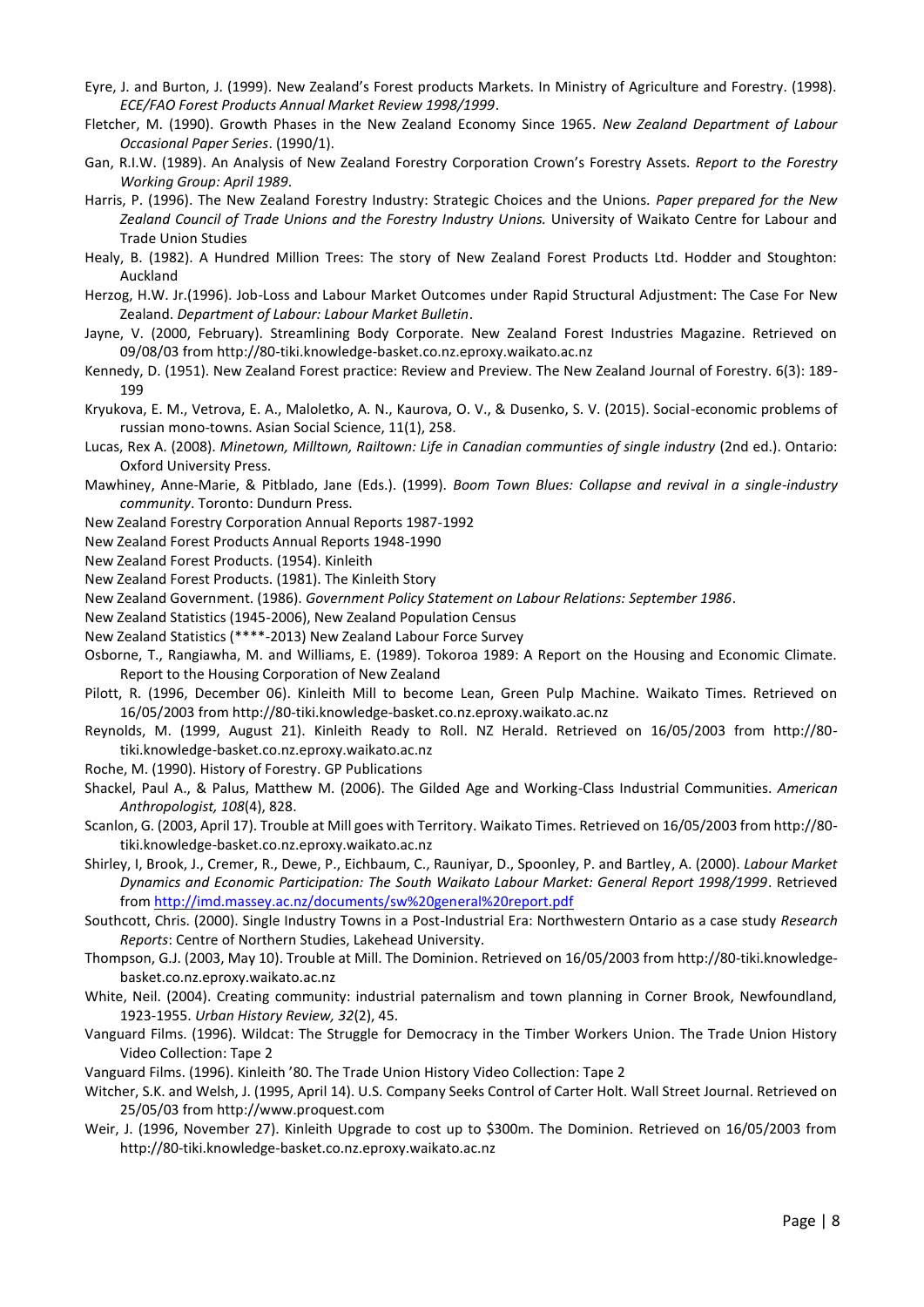#### **Professor Rob Allen,** History@AUT

*Spreading The Light: Labor Networks In New York In The Early 1880s*

Between the US presidential election of 1880, and the congressional elections of late 1882, the labor movement in New York, for the first time, attempted to bring together a temporary coalition of socialists, unionists and the Greenback-Labor party to develop its own United Labor party. This initiative was built on the activities of a strong informal network of radicals – not all of them principally engaged with the labor movement – and a range of mostly ephemeral organizations that they established and ran. The paper investigates how this network of interconnected activists were engaged through multiple memberships with a range of organisations that emerged, grew, flourished, declined, or disappeared during that period. It considers the interconnections between, and intertwining of, both the individuals and the organizations. Rather than seeing any specific organizations or individuals as central it looks at the way in which this informal, overlapping and highly fluid extended social network sought to leverage organisations, events, actions and publicity to promote the cause of labor.

 In the early 1880s the Brooklyn Spread the Light Hall briefly provided a base for these activists. Here, the Spread the Light Club heard lectures from well-known radicals on topics including land reform, cooperation, socialism, and boycotting. It was here that the first 'Labor Day' parade was initiated. The briefly flourishing 'spread the light' movement had emerged from recent agitation in support of the Irish Land League, but many of the major participants were primarily and prominently in involved in the internal battles of the emerging Knights of Labor, but were also seeking to develop, individually and collectively, labor union organisations; to establish a party for labor; to promote various radical causes such as 'No-Rent'; all under the banners of *Agitate, Educate, Organise* and *Spread the Light*.

 The organisations presented some common interests. In these two years, they usually represented the 'anti-monopoly' movement and the need for alternatives to the existing political parties. Specific issues, notably the eight-hour day, were also common to them. Increasingly the land tax reforms of Henry George provided a linking theme. A range of other smaller issues could supplement their programme, but for the activists, there was sufficient in common for these organisations to be mostly acceptable to, and accepting of, the broad network of radicals and many radicals had multiple memberships.

What did differ was the nature and scope of the organisations: size, culture, constituency, events, experience, public profile, and impact. The Spread the Light Club itself, for example, provided an opportunity for leading radicals to 'educate' and an audience of several hundred to listen and, hopefully, learn; a labor union was a vehicle for specific, pragmatic, work-related issues and actions; the burgeoning Knights of Labor offered a fraternal semi-masonic experience within a small group but devoted to education, cooperation, solidarity and brotherhood rather than pragmatism; the Irish Land League was a unifying experience for the Irish and their allies, bringing together the old and the new worlds; the Central Labor Union combined the world of New York's unionism with that of large scale political organisation and action. The political 'party' threaded its way through these experiences. Elections were events which provided a temporary, public, base that allowed the various non-party organisations and their members to express much of what they wanted, but without them having to fall into the trap of the machine-based parties they so despised. Loyalty, exclusivity, and certainly permanence were not necessarily important components. Although they took on different forms and structures, with different programmes, they shared the position with many other organizations that it was their role to 'rescue the country from the clutches of the corporations and the monopolists' and looked on the two main parties as 'accomplices of these latter and as an obstacle to reform.'

 Underpinning much of the activity of this radical network, and the labor movement more generally, was what Canovan has called the 'democratic pretensions' of such popular activists. Seeing themselves as 'true democrats', claiming to be the voice of 'the people', they utilised the available organisations to provide a range of outlets for that voice. Canovan proposed that there are within the democratic process two opposing but independent faces; one 'pragmatic', the other 'redemptive'. 'Ballots not bullets' constitutes the pragmatic face, with '*Vox Populi, Vox Dei*' or 'government of the people, by the people, for the people' the redemptive face. If the democratic 'machine' cannot deliver that redemptive aspect, there will be a challenge from outside the mainstream. As such, says Canovan, populism – in the broadest sense of that word - accompanies democracy like a 'shadow'.

 In this particular period, within this 'shadow', there was a determination, through the range of organisations made available – clubs, leagues, unions, federation, parties – to provide opportunities and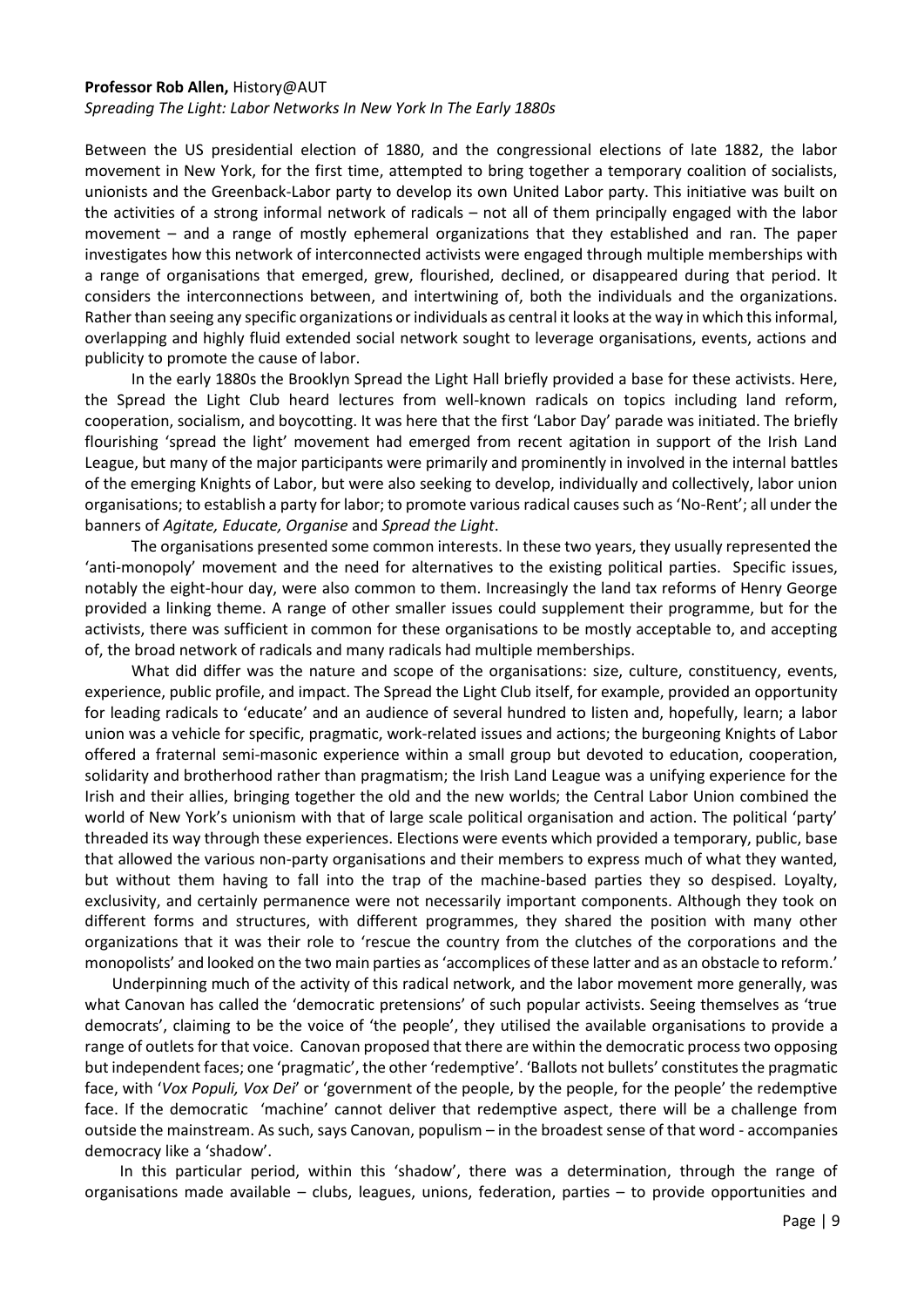events that would express the many concerns that were held by individuals, and groups, who believed that the democratic machine – and specifically the main parties - could never deliver them from the grasping hands of the monopolists. The extended and highly energetic network of activists, sought to use the different structures and experiences of the different organisations to gain traction and to maximise impact, but also to ensure continuity such that the organisations might disappear but the aims and purposes – general and specific - continued on. It was the complex iteration between a highly active informal network and a multitude of organisational forms (including, but not principally, political parties) that provided the platform for the radical thinking that would in a later period come to be accepted aspects of the platforms of the established national parties.

### **Bibliography**

- R. Allen, '"We do hold that land, light and water are the free gifts of nature": The Spread the Light Club of Brooklyn, 1880-1882' *Academic Association of Historians in Australian and New Zealand Business Schools, 4th Annual Conference, 2012*
- M. Canovan, 'Trust the people! Populism and the two faces of democracy', *Political Studies*, xlvii (1999), 2-16
- J. Garlock, *Knights of Labor Assemblies: 1879-1889*, (Ann Arbor, 1982)
- M. A. Gordon, 'The Labor Boycott in New York City, 1880-1886', *Labor History* 16 (1975)
- H. George, *Progress and Poverty: an Inquiry into the Cause of Industrial Depressions and of Increase of Want with Increase of Wealth….the Remedy* (New York, 1880)
- J. Grossman, 'Who is the father of Labor Day?', *Labor History*, 14 (4) (1973), 612-623
- M. Kazin, *The Populist Persuasion: An American History 1877-98* (New York, 1993)
- C. Phelan, *Grand Master Workman: Terence Powderly and the Knights of Labor* (Westport, 2000)
- D. G. Richardson, *Others: Third Party Politics from the Nation's Founding to the Rise and Fall of the Greenback-Labor Party* (Lincoln, Neb., 2004)
- R. Weir, *Beyond Labor's Veil: The Culture of the Knights of Labor* (University Park, Pa., 1996)

**Dr Nikola Balnave,** Department of Marketing and Management, Macquarie University, and **Professor Greg Patmore,** B&LHG, University of Sydney *Aboriginal Co-operatives: The Role of Alf Clint*

#### **Summary of Argument**

The issue of creating economic sustainability for rural and remote Aboriginal communities is not new. There has been a long history of using co-operatives to assist tribal communities expand their economic opportunities and independence in a competitive global market. In Africa, this was built on a "paternalistic vision" of the colonial administrators introducing co-operatives rather than locals developing their own cooperatives from below. As Ketilson and Macpherson have argued, co-operatives "have been the most successful when they have arisen out of grassroots efforts to meet the needs of a community." From the 1950s to the 1970s the Rev. Alf Clint led a movement to bring about economic sustainability in Aboriginal communities through the establishment of co-operatives. He viewed the co-operative model was an appropriate way for indigenous communities to be integrated into Australia's political and economic system. As Clint was to later argue, "The Aborigines are communal in their life, and this communal unity is the first step towards co-operative development". This paper explores this "first wave" movement of co-operatives aimed at indigenous Australians and examines why it was not successful.

#### **Summary of Findings**

Clint was born in Wellington New Zealand in 1906 and moved to Sydney in 1910. His family poverty radicalised him. He studied Marxism and joined the Australian Labor Party, while remaining an active member of the Anglican Church. He gained experience in co-operatives through working at the Balmain Co-operative Society in Sydney. He trained for the Anglican priesthood and entered the ministry in 1929 on the condition that he could maintain his membership of the Australian Labor Party and the Australian Workers' Union, which he did for the rest of his life. In 1948, at the invitation of the Bishop of New Guinea, he became the co-operative advisor at Gona, Papua. He visited villages helping to form Christian co-operatives. He became convinced from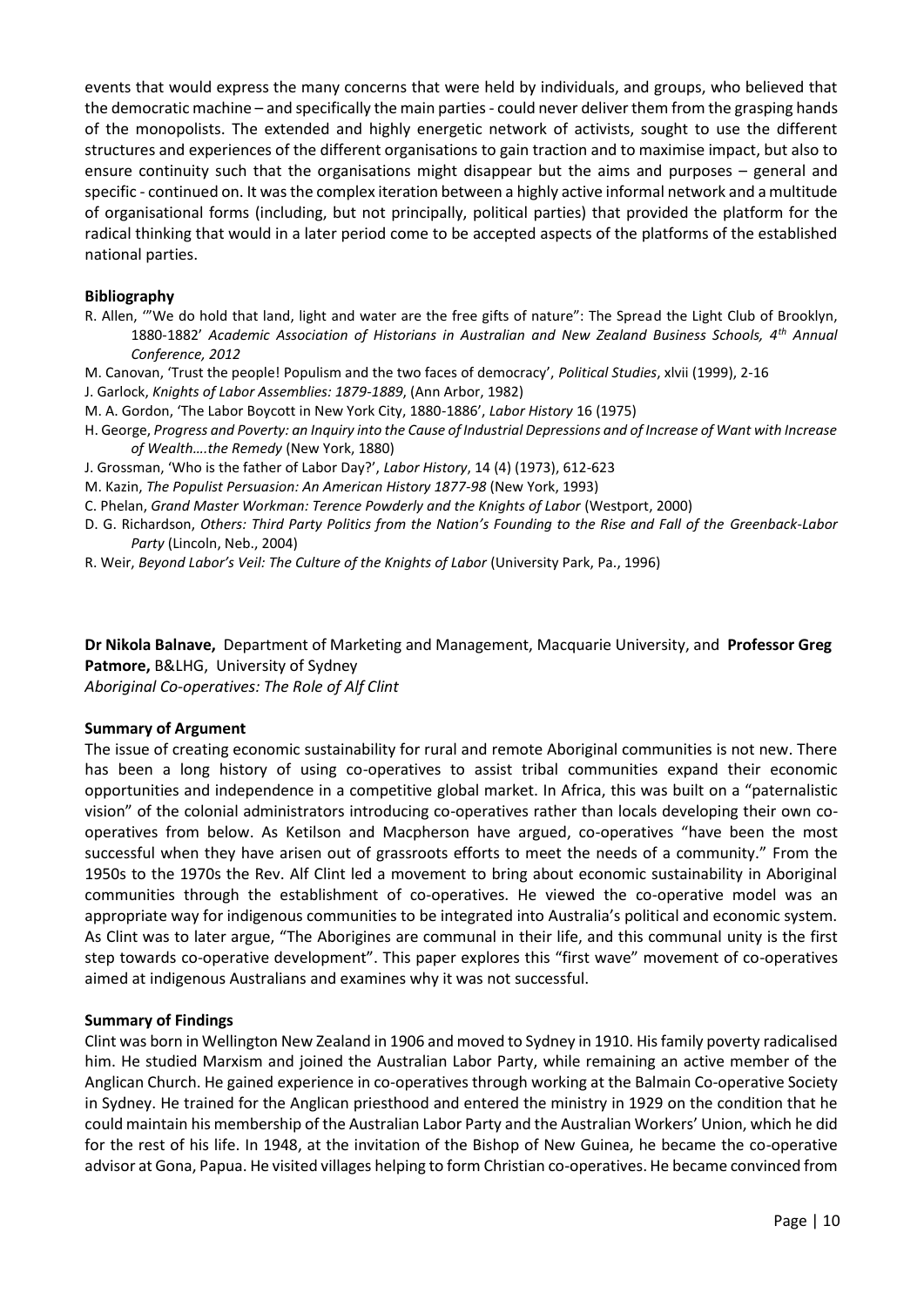his Papuan experiences that co-operatives were an advantage to indigenous people because they were nonexploitative and that the co-operatives reflected the lifestyle of Aboriginal clans.

Clint found sympathy for his ideas at the Anglican Australian Board of Missions (ABM). In 1952 the ABM adopted the co-operative model as the best way for Aboriginal communities to progress. It found funds for the implementation of Christian co-operatives and appointed Clint as an organiser. In 1953 the ABM established a Co-operative Department and from this emerged the ABM Christian Community Co-operative Ltd. This body became responsible for directing all church co-operative activity and eventually overrode the role of the Co-operative Department. Clint initially planned to begin his organising activities in the Aboriginal reserves and camps of NSW, but at the insistence of the ABM Chair Archdeacon Robertson, he was directed to focus on ABM missions in North Queensland at Edward River, Mitchell River, Lockhart River, Yarrabah and Moa Island in the Torres Strait. Later he also became involved in the Cabbage Tree Island Aboriginal Reserve near Ballina in Northern NSW.

 While there were a number of initial successes, some of the co-operatives faced enormous difficulties, and enthusiasm within the ABM began to wain. In May 1962 the ABM abolished its Co-operative Department and the ABM Christian Community Co-operative Ltd. from December 1962 moved towards independence. It became known as the Co-operative for Aborigines Limited and took over the running of Tranby College, which had been established to provide training assistance for Aboriginal co-operativists, where Clint remained involved until his death in 1982. The last remaining link broke in 1968 when the Reverend Frank Coaldrake, chairman of the ABM, resigned form the Board of Directors of Co-operatives for Aboriginals Limited.

 The Aboriginal co-operatives faced a number of economic, management and political challenges that placed barriers to the development of the movement. A major issue was the economic sustainability of remote communities. For Lockhart River, for example, the introduction of plastics led to the collapse of the trochus shell market. When they looked at mining, their efforts were undermined by the lack of legal ownership of the land by either Aboriginals or the mission, which was a basis of complaint for the emergence of the Aboriginal land rights movement. While the movement established Tranby College in Sydney to redress training issues, there was a lack of skills in regard to basic management and accounting practices. At Cabbage Tree Island in 1964 a problem arose with the co-operative store providing excessive credit to customers. There was also a problem with continuity of management as many Aboriginals sought paid work outside their community and could be absent for the long periods of time.

 The co-operatives also faced opposition both within the Anglican Church and beyond. S.J. Matthews, the new Anglican Bishop for Carpentaria, decided that Clint was a Communist and in 1961 forbade him from entry onto missions in the Carpentaria, a move that was supported by the Queensland Government. The conservative state government in Queensland, elected to power in 1957, saw the co-operatives as a Communist front. This government also preferred to establish privately owned businesses, such as retail stores, in the Aboriginal communities rather than co-operatives. Clint complained that his lack of access to the Queensland co-operatives weakened the effectiveness of the movement.

 While Clint found support within the established co-operative movement and the Australian labour movement, there were issues even here. Clint's efforts received support from the metropolitan and coalmining co-operatives by way of financial assistance and training opportunities. Consumer co-operatives in rural areas, however, provided little support for this movement. Clint attacked the rural co-operatives for being "more philosophically Tory than cooperative" in their outlook and being geared to the "convenience" of the Australian Country Party, "which represents the most conservative section of the Australian population" and "big business".

#### **Selected List of References**

- Balnave, N. and Patmore, G., "Rochdale consumer co-operatives in Australia: Decline and survival", *Business History*, vol. 54, no. 6, 2012, pp. 986-1003.
- Birchall, J., *The International Co-operative Movement*, Manchester University Press, Manchester, 1997.
- Ketilson, L.H. and Macpherson, I., "Aboriginal Co-operatives in Canada. A Sustainable Development Strategy whose time has come", *The Journal of Aboriginal Co-operatives*, vol. 3, no. 2, 2002, pp. 45-57.
- Loos, N. and Keast, R. "The Radical Promise: The Aboriginal Christian Co-operative Movement", *Australian Historical Studies*, vol. 25, no. 99, pp. 266-287.
- Morris, E., "Clint, William Alfred (1906-1980)", *Australian Dictionary of Biography*, vol. 13, Melbourne University Press, 1993, pp. 444-445.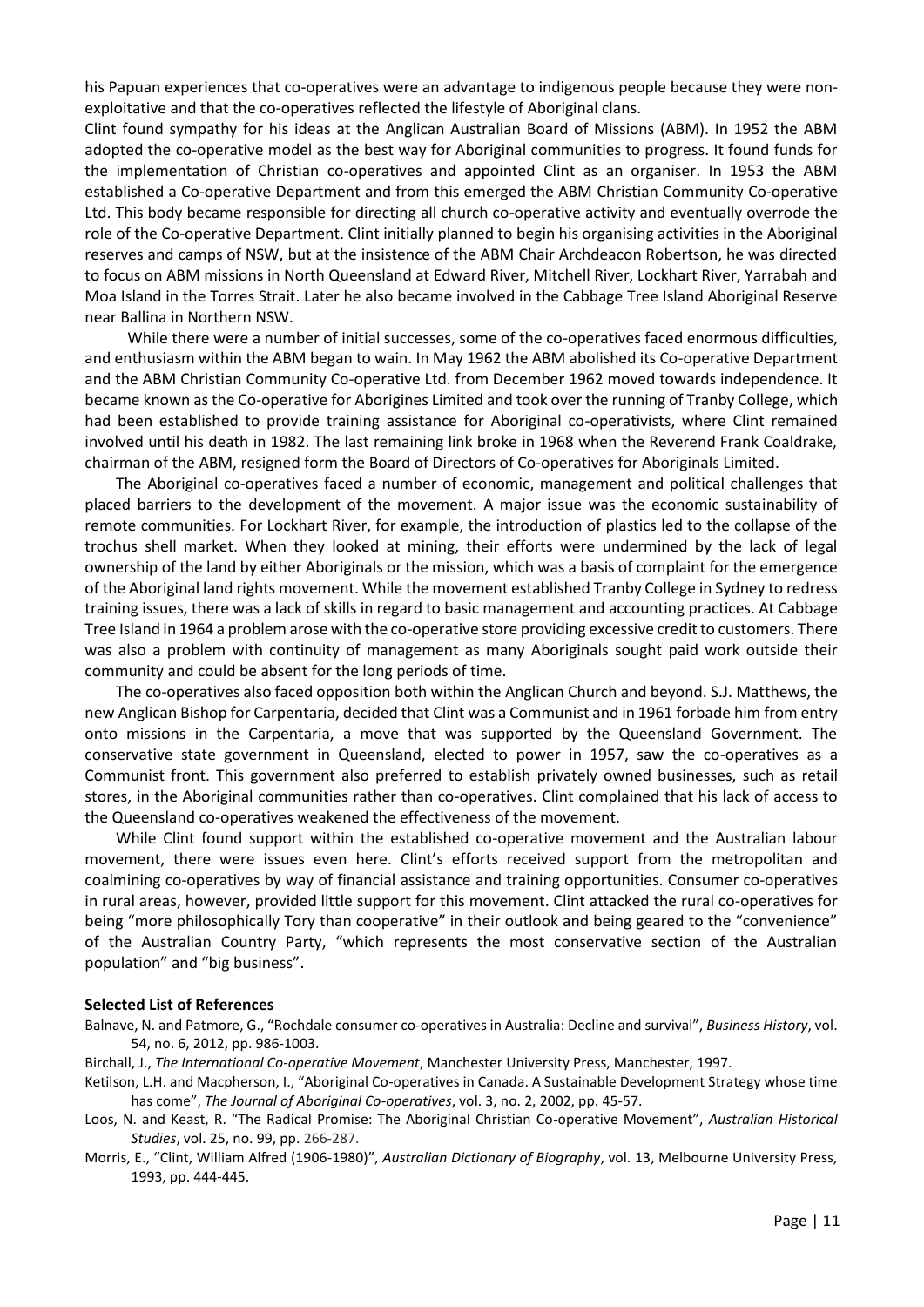1 J. Birchall, *The International Co-operative Movement*, Manchester University Press, Manchester, 1997, pp. 133-4.

<sup>2</sup> Ketilson, L.H. and Macpherson, I., "Aboriginal Co-operatives in Canada. A Sustainable Development Strategy whose time has come", The Journal of Aboriginal Co-operatives, vol. 3, no. 2, 2002, pp. 45-57.

<sup>3</sup> E. Morris, 'Clint, William Alfred (1906-1980)', Australian Dictionary of Biography, vol. 13, Melbourne University Press, 1993, pp. 444-445; N. Loos and R. Keast, 'The Radical Promise: The Aboriginal Christian Co-operative Movement', *Australian Historical Studies*, vol. 25, no. 99, p. 290.

<sup>4</sup> W.A. Clint, 'Aboriginal Co-operatives", in ABM Christian Community Co-operative Ltd.*, Tranby Co-operative School. February 23-27 1959*, Sydney, p. 1

<sup>5</sup> E. Morris, "Clint, William Alfred (1906-1980)', Australian Dictionary of Biography, vol. 13, Melbourne University Press, 1993, pp. 444-445; N. Loos and R. Keast, "The Radical Promise: The Aboriginal Christian Co-operative Movement", *Australian Historical Studies*, vol. 25, no. 99, p. 290.

<sup>6</sup> Loos and Keast, "The Radical Promise", p. 290.

<sup>7</sup> Loos and Keast, "The Radical Promise", p. 290.

<sup>8</sup> *Co-operative for Aborigines Limited News Bulletin*, 1965, n. p.; Loos and Keast, 'The Radical Promise', p. 295; *Newsletter of the Cooperative for Aborigines Limited*, vol. 2, no. 4, 1969, n.p.

<sup>9</sup> ABM Christian Community Co-operative Ltd, *Aborigine Welfare Book*, pp. 93-94; *Co-operative for Aborigines Limited News Bulletin*, 1965, n. p.; Loos and Keast, "The Radical Promise", p. 297; *The Aboriginal Welfare Bulletin*, vol. 4, no. 3, p. 11.

10 Balnave, N. and Patmore, G., "Rochdale consumer co-operatives in Australia: Decline and survival", *Business History*, vol. 54, no. 6, 2012, p. 992; Letter from A. Clint to J. Trotter, 20 Dec. 1971. Alf Clint Papers, Tranby Aboriginal College Archives, Glebe, Sydney, ACP/132.

## **Dr Bernard Mees,** Management, RMIT Melbourne

*From Prudence to Strategy*

Alfred Chandler is widely held to have popularised the notion of business strategy in his 1962 historical study *Strategy and Structure*. Yet the understanding that business strategy was first described by a business historian seems to forget the recurrent first-year textbook theme (after Fayol's *Administration industrielle et générale*) that planning is one of the four elements of management. Fayol, however, did not use the word 'planning' (French *planification*) in his celebrated 1916 work; rather he spoke of *prévoyance*, translated by Storrs in 1949 as both 'planning' and (more literally as) 'foresight'. Nonetheless the usual gloss for French *prévoyance* is 'prudence' (Aristotle's *phronêsis* or 'practical wisdom') – Fayol was advocating prudent management of the business enterprise. How prudence became strategy (a military metaphor) remains a largely forgotten, but watershed development in the history of business management.

As Daniel Wren has described in his landmark *Evolution of Management Thought*, the notion of business strategy is a post-war phenomenon. Before Chandler, it was more common to speak of business policy or planning; it was not until Chandler's landmark 1962 book appeared that works like William Newman's *Administrative Action* began to include the description strategy. Economic thought in the 1940s and 50s stressed planning in a sense similar to wartime planning, but after Chandler the military notion of strategy (learnt, for example, by the Ford "whiz kids" while they served in the US Air Force) replaced the earlier notion (which, indeed since Hayek's *Road to Serfdom*, had come to be associated with socialism). But the earlier concept of prudence is more widespread in the pre-war literature – a Christian virtue since the time of St Thomas Aquinas, managing a business prudently had been the traditional theme in business understanding.

This change from a predominantly moral notion to a military one can be seen as reflecting a key change in management thought concerning the principal function of business leadership. Where the role of senior management had been typically conceptualised previously as one of stewardship, the adoption of the military metaphor strategy represents an early sign of the adoption of the economic language of competition in management discourse. There has been a recent revival of interest in prudence (or *phronesis*) in strategic management, but its historical association with business practice has long been forgotten. Rather than holding to the traditional virtue of prudence, from the 1960s the key attribute of business leaders came to be seen as martial or fighting. This development is one of several themes that had already entered business discourse before the advent of what its critics term neo-liberalism, but has become a key aspect of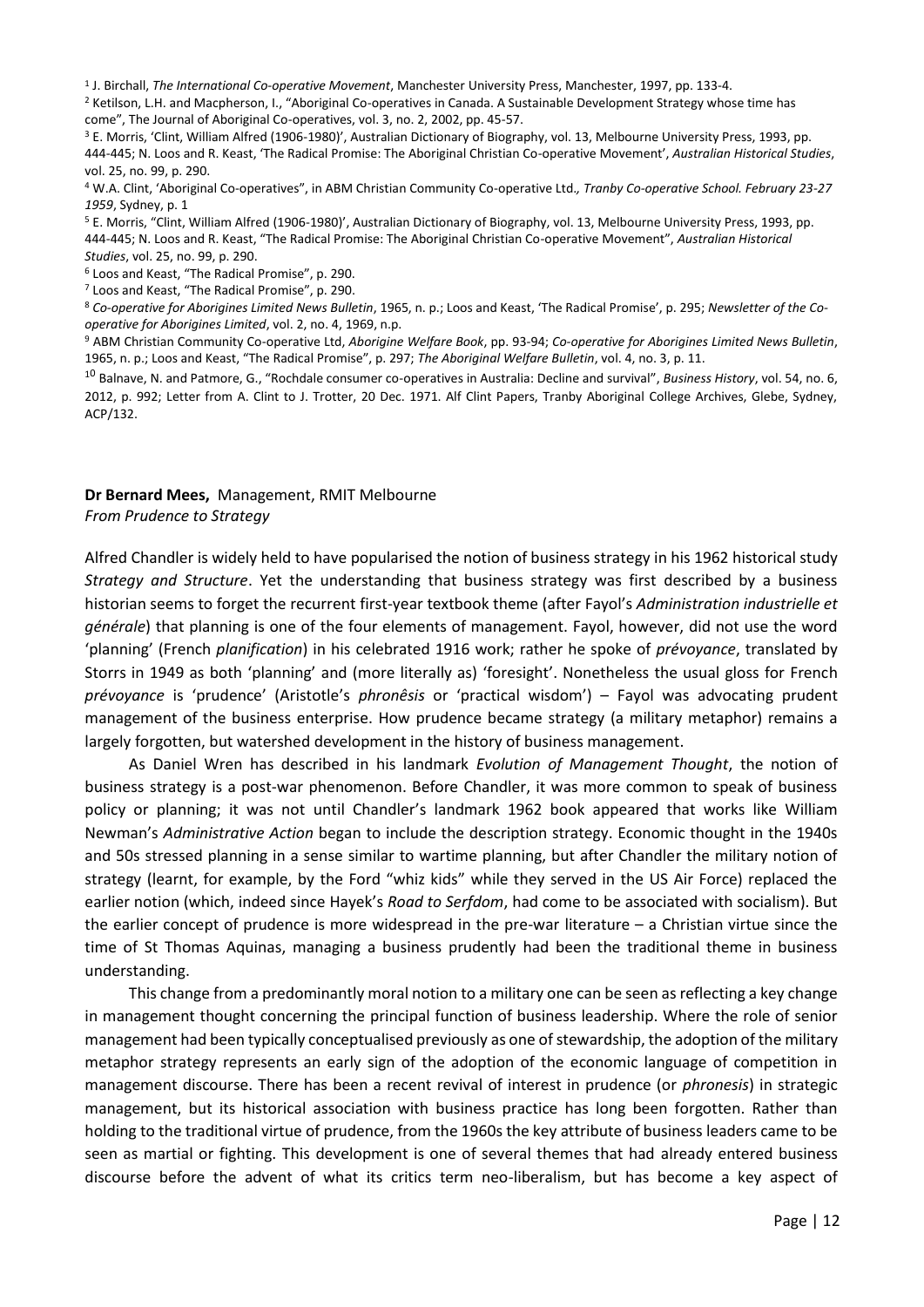management thought and education whose development remains fossilised linguistically in the continued mistranslation of Fayol's *prévoyance* as 'planning'.

#### **Bibliography**

Andrews, Kenneth R., *The Concept of Corporate Strategy*, Homewood, Ill. 1971.

Ansoff, Igor, *Corporate Strategy*, New York, 1965.

Aquinas, *Summa Theologica*, trans. Daniel J. Sullivan et al., Chicago, 1955.

Aristotle, *The Nicomachean Ethics*, trans. David Ross, Oxford, 2009.

Bracker, Jeffery, 'The historical development of the strategic management concept', *Academy of Management Review* 5 (1980), pp. 219-22.

Byrne, John A., *The Whiz Kids*, New York, 1993.

Cairns, George, and Martyna Sliwa, 'The implications of Aristotle's *phronêsis* for organizational inquiry', in Daved Barry and Hans Hansen (eds), *The Sage Handbook of New Approaches in Management and Organization*, Thousand Oaks, Calif., 2008, pp. 318-31.

Chandler, Alfred, *Strategy and Structure*, New York, 1962.

Fayol, Henri, *Administration industrielle et générale,* Paris 1916; trans. by Constance Storrs as *General and Industrial Management*, London, 1949.

Hayek, Friedrich, *The Road to Serfdom*, London, 1944.

Hoskisson, Robert E., Michael A. Hitt, William P. Wan and Daphne Yiu, 'Theory and research in strategic management', *Journal of Management* 25 (1999), pp. 417-56.

McKiernan, Peter (ed.), *Historical Evolution of Strategic Management*, 2 vols, Dartmouth, 1996.

Newman, William H., *Administrative Action*, Englewood Cliffs, 1951; 5th edition retitled *The Process of Management*, Englewood Cliffs, 1982.

Nonaka, Ikujiro, and Ryoko Toyama, 'Strategic management as distributed practical wisdom (phronesis)', *Industrial and Corporate Change* 16 (2007), pp. 371-94.

Wren, Daniel, and Arthur G. Bedeian, *The Evolution of Management Thought*, 6th edn, Hoboken, 2009.

## **Dr Matt Bailey,** Modern History, Politics and International Relations, Macquarie University *One-Stop-Shop: The rise and rise of the Australian shopping centre*

This paper draws on archival research and oral history interviews to explore the adaptation of the American shopping mall to Australian conditions, the unique features of the Australian model, and the reasons for its success. It argues that Australia's planning regimes, the incorporation of a wide range of discretionary and non-discretionary retailers, the stability provided by a concentrated retail industry, and the capacity of retail property operators to adapt to change have provided the basis for a highly successful industry in Australia. Further, the organisational capabilities that were developed in this environment facilitated the export of the Australian model to foreign markets.

 Shopping malls first emerged in America during the 1920s in response to increasing automobile usage and suburban retail activity. Development was sporadic until a construction boom in the 1950s when innovators such as Victor Gruen established the prototype for the modern mall. <sup>1</sup> The shopping center model subsequently spread, with variations, around the globe. It was introduced comparatively early in Australia, where the post-war boom had brought negligible unemployment, rising wages, mass housing construction, rapid increases in motor vehicle usage, suburban expansion, and the emergence of a modern consumer sensibility that filtered through most aspects of social activity.<sup>2</sup> Shopping centres were a retail distribution model aligned to these changes, and since the 1960s have been a significant force in the reshaping of Australian cities.

 Shopping centres now provide a retail social infrastructure that most Australians engage with on a regular or semi-regular basis.<sup>3</sup> They currently represent asset values of more than \$126 billion and capture retail sales of around \$122 billion, accounting for 47% of the country's retail trade.<sup>4</sup> Despite their social and economic significance, however, histories of this retail form in Australia have received little scholarly attention. Peter Spearritt has written two book chapters analysing the early developments;<sup>5</sup> Graeme Davison has traced the history in a government report;<sup>6</sup> Beverly Kingston and Kim Humphrey incorporate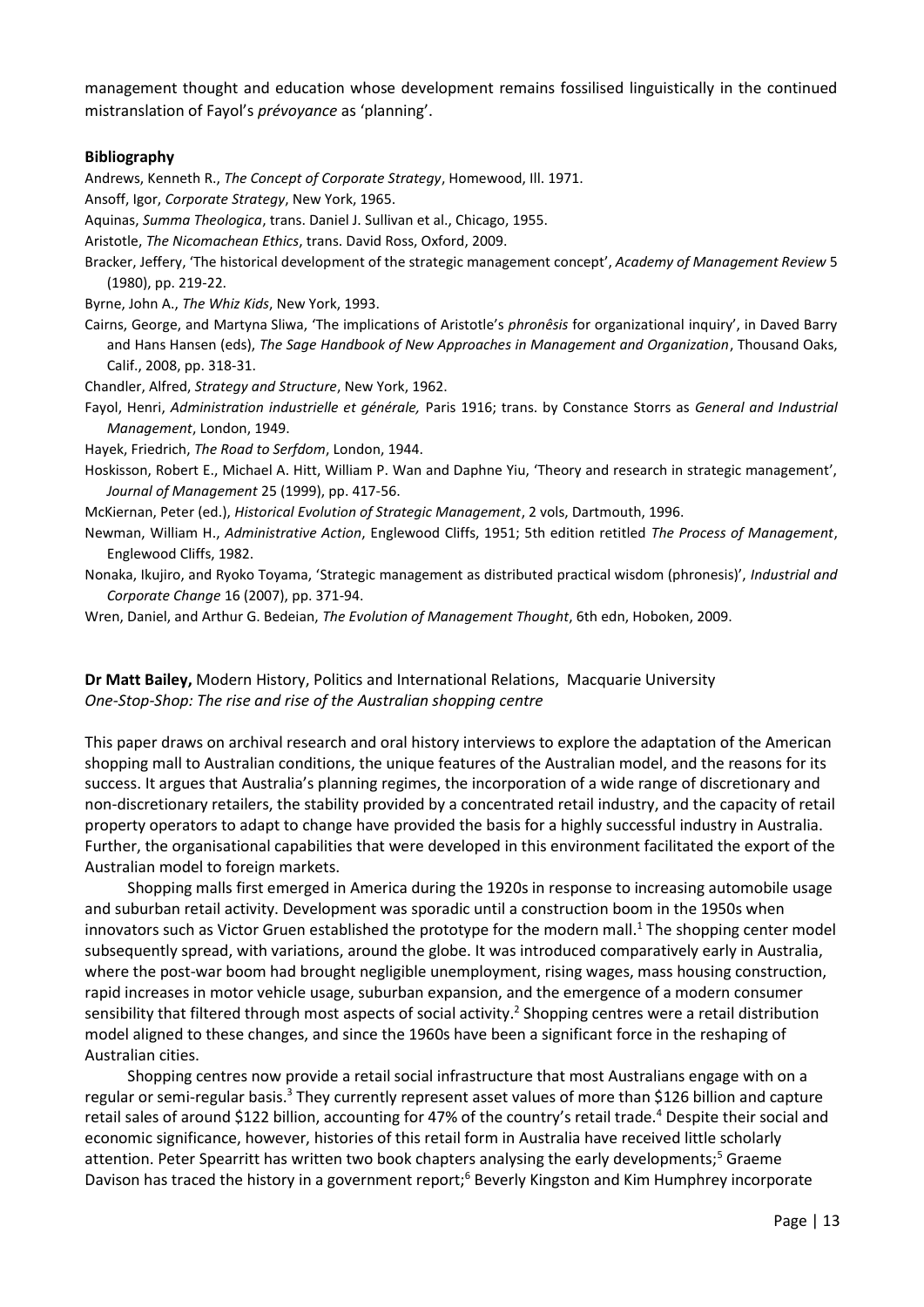them within broader retail histories;<sup>7</sup> and there are some case studies of particular centres that inform aspects of the broader context.<sup>8</sup> There is, though, no business history of the Australian shopping centre industry, outside of self-published company histories, nor examples of historians engaging with decision makers and key executives within the leading firms. The interviews reported on here tap into decades of hands-on experience and accumulated expertise. Interviewees have clear views on the historical trajectory of the industry, the unique features of the Australian model and the frameworks that have guided its development.

 In contrast with large North American malls, which remained lifestyle oriented and dependent on discretionary expenditure, Australian shopping centres of all sizes from the beginning incorporated supermarkets and grocery outlets.<sup>9</sup> Further, the limited sites available to major discount stores from the 1970s onwards, meant that they, too, frequently opened in shopping centres rather than following the stand-alone American development path. In Australia, supermarkets and discounters delivered large volumes of foot traffic to discretionary specialty shops and department stores. This created highly productive spaces that generated strong growth in leases across long periods of time. In the United States, non-discretionary food shopping, discounting and higher-end discretionary retail tended to be segregated in a more dispersed retail geography.<sup>10</sup>

 The Australian shopping centre was also heavily shaped by planning instruments, and even from within the industry has been described as a "protected species".<sup>11</sup> Planning legislation prevented the laissezfaire development characteristic of the United States, encouraging major developers to secure sites in advance of demographic tides. Once obtained, these sites were protected to a significant degree from potential competition. Relatively strict and transparent planning thus provided certainty and security, encouraging investment. When assessing the historical shape of development, it is clear that Australian developers judiciously leveraged what were ostensibly sound planning instruments to establish retail dominance in many urban locations.<sup>12</sup> The stability and security provided by planning was further reinforced by the concentration of major retail firms in Australia. The strength of the major retailers provided a guarantee of a centre's viability for both specialty retailers and investors.<sup>13</sup>

 Protective planning regimes, strong retailers, and high foot traffic underpinned an innovative, highly professional industry that was able to continually innovate around these fundamentals. Organisational capabilities established in this environment subsequently facilitated the internationalization of firms such as Westfield, which took Australian operating expertise to foreign markets, including the United States.<sup>14</sup> The unique characteristics of the Australian market, then, in combination with a relatively small and wellorganised industry, created a shopping centre model that is viewed both here and overseas as one of the most successful in the world.

1 J.J. Farrell, *One Nation Under Goods: Malls and the Seduction of American Shopping* (Washington, DC: Smithsonian, 2003), 1–8.

<sup>2</sup> Greg Whitwell, *Making the Market: The Rise of Consumer Society* (Fitzroy, Vic.: McPhee Gribble, 1989), 3–7.

<sup>3</sup> This definition came from Andrew Scott (former Chief Executive, Centro Properties Group), interview with author, 25 February 2015.

<sup>4</sup> These figures are for shopping centres above 5,000 square metres in size, including bulky goods centres, and were supplied on 17 March 2015 by Urbis, [http://www.urbis.com.au/.](http://www.urbis.com.au/)

<sup>5</sup> Peter Spearritt, "I Shop Therefore I Am," in *Suburban Dreaming: An Interdisciplinary Approach to Australian* Cities, ed. L. C. Johnson (Geelong: Deakin University Press, 1994), 134–5; Peter Spearritt, "Suburban Cathedrals: The Rise of the Drive-in Shopping Centre," in *The Cream Brick Frontier: Histories of Australian Suburbia*, ed. Graeme Davison, Tony Dingle and Seamus O'Hanlon (Clayton, Vic.: Monash Publications in History, 1995), 88–107.

<sup>6</sup> Graeme Davison, "From the Market to the Mall," Background Report, Victorian Retail Policy Review, Department of Planning and Community Development, December 2006.

<sup>7</sup> Beverley Kingston, *Basket, Bag and Trolley: A History of Shopping in Australia* (Melbourne: Oxford University Press, 1994), 94–108; Kim Humphery, *Shelf life: Supermarkets and the Changing Cultures of Consumption* (Cambridge, Melbourne: Cambridge University Press, 1998), 114–18.

<sup>8</sup> Andrew Allan, "Marion: A Study of a Super-Regional Centre and its Impact on Adelaide," *Urban Policy and Research* 16, no. 2 (1998): 117–130; Andrew Hutson, "'I Dream of Jeannie?' The American origins of the Chadstone shopping centre," *Fabrications* 9, no. 1 (1999): 17–33.

<sup>9</sup> Reg Jebb (planning consultant) interview with author 23 February 2015.

10 Michael Lloyd (former Director marketing, leasing and retail planning, Lend Lease) interview with author 11 June 2014. <sup>12</sup> Richard Clarke interview with author 24 March 2015.

<sup>13</sup> Neil Ingham (Ingham Planning) interview with author 23 March 2015.

14 Interview with Andrew Scott, Melbourne, 25 February 2015.

<sup>15</sup> Simon Rumbold (Director, Urbis) interview with author, 3 November 2014.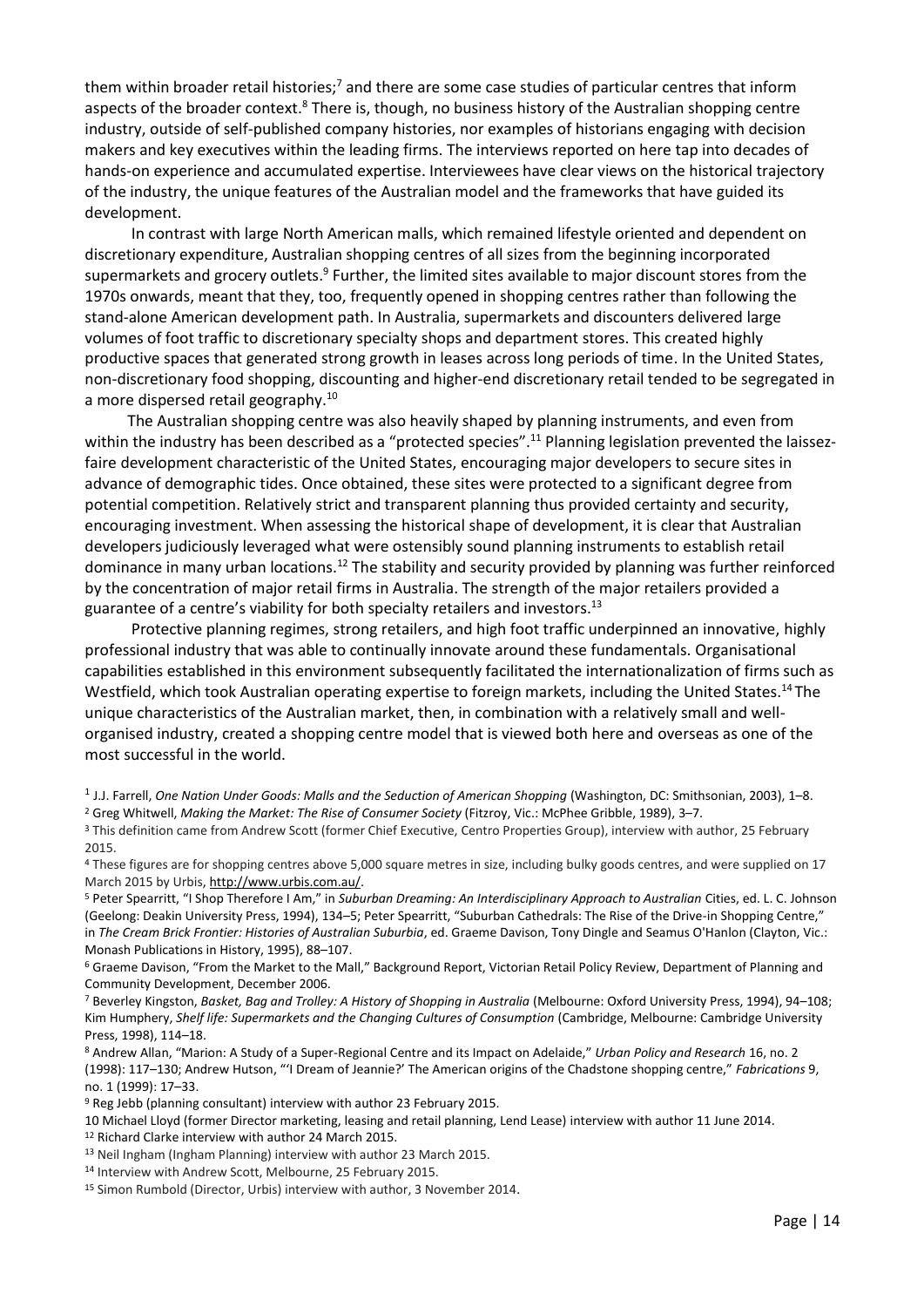## **Professor Howard Cox,** University of Worcester, and **Associate Professor Simon Mowatt,** International Business, AUT

*Horatio Bottomley, magazines and the business of populism*

*John Bull* is largely remembered as a periodical which during the First World War rose to prominence as Britain's leading weekly magazine. As such it has been used by cultural historians as a reflection of both popular patriotic sentiment and a critical voice against the authorities. The magazine's ability to wield such a strong influence between 1914 and 1918, however, was founded on the success it achieved in the years leading up to the war, during which time it emerged as a populist publication with a circulation rising to over one million following its launch by Horatio Bottomley in 1906.

 The current paper seeks to explore from a business perspective the reasons behind the pre-war commercial success of *John Bull*. It does this from three different perspectives: in relation to the magazine's management and particularly the influential role of its printer, Odhams Press; in terms of its editorial content in extending the popular appeal of the magazine through both the promotion and criticism of business enterprises; and by means of its advertising policy which provided a platform for offshore betting companies and bookmakers to reach a large pool of actual and potential punters.

 This issues encompassed several contradictions: John Bull pursued both a populist anti-big business rhetoric along the lines of the 'yellow press' in the United States, whilst at the same time promoting the idea of a 'business government' with anti-labour sympathies. These apparent contradictions reflected the complex character of John Bull's founder Horatio Bottomley who was in the period prior to the outbreak of the First World War using magazines, rather than newspapers, as a mechanism to build a basis of popular political support in the United Kingdom.

#### **Bibliography**

Cox, H. and Mowatt, S. (2014) *Revolutions from Grub Street: a History of Magazine Publishing in Britain* (OUP) Hyman, Alan (1972), *The Rise and Fall of Horatio Bottomley: The Biography of a Swindler.* Cassell: London. Koss, Stephen (1984), *The Rise and Fall of the Political Press in Britain (Volume two: the Twentieth Century)*. Hamish Hamilton: London.

Odhams, W.J.B. (1935), *The Business and I*. Martin Secker: London

Ohmann, Richard (1996), *Selling Culture: Magazines, Markets, and Class at the Turn of the Century*. Verso: London. Symons, Julian (2001), *Horatio Bottomley*. House of Strauss: London.

## **Malin Dahlström,** Economic History, University of Gothenburg, Sweden

*Cement cartels in US and Sweden during the 20th century - how did the cartel legislation affect the cement industry?*

## **Argument**

The literature about cartels and cooperation are in many ways contradictory, the results differ from study to study. Several of the implications from former research are valid only within their context. Therefore it's useful to make comparisons between industries and between countries. In the paper the cement industry in US and Sweden is compared. The cement industry is a good object for com- parison because the industry has always been international and the product is homogenous. Differ- ent legislation and policies for competition would therefore have impact on the industries in the countries.

The legislation has of course an impact on the emergence of cartels and how cartels function. This is also where the idea of big business and cartels as each other's replacements come from. George Stigler, maybe the most famous cartel theorist, sees cartels as an alternative to mergers. He argues that cartels are set up when a merge is not possible, because of the law or because it does not give scale advantages. Jeffrey Fear argues that cartels are slowing the process of consolidation on the market. In his view the cartels could allow for smaller companies to stay in business due to the fact that they can engage in cartels. Dominique Barjot and Harm Schröter argue that the view of cartels would need to be reconsidered since the cartels are an (better) alternative to huge companies. This also relates to the debate if cartels take out competition or not,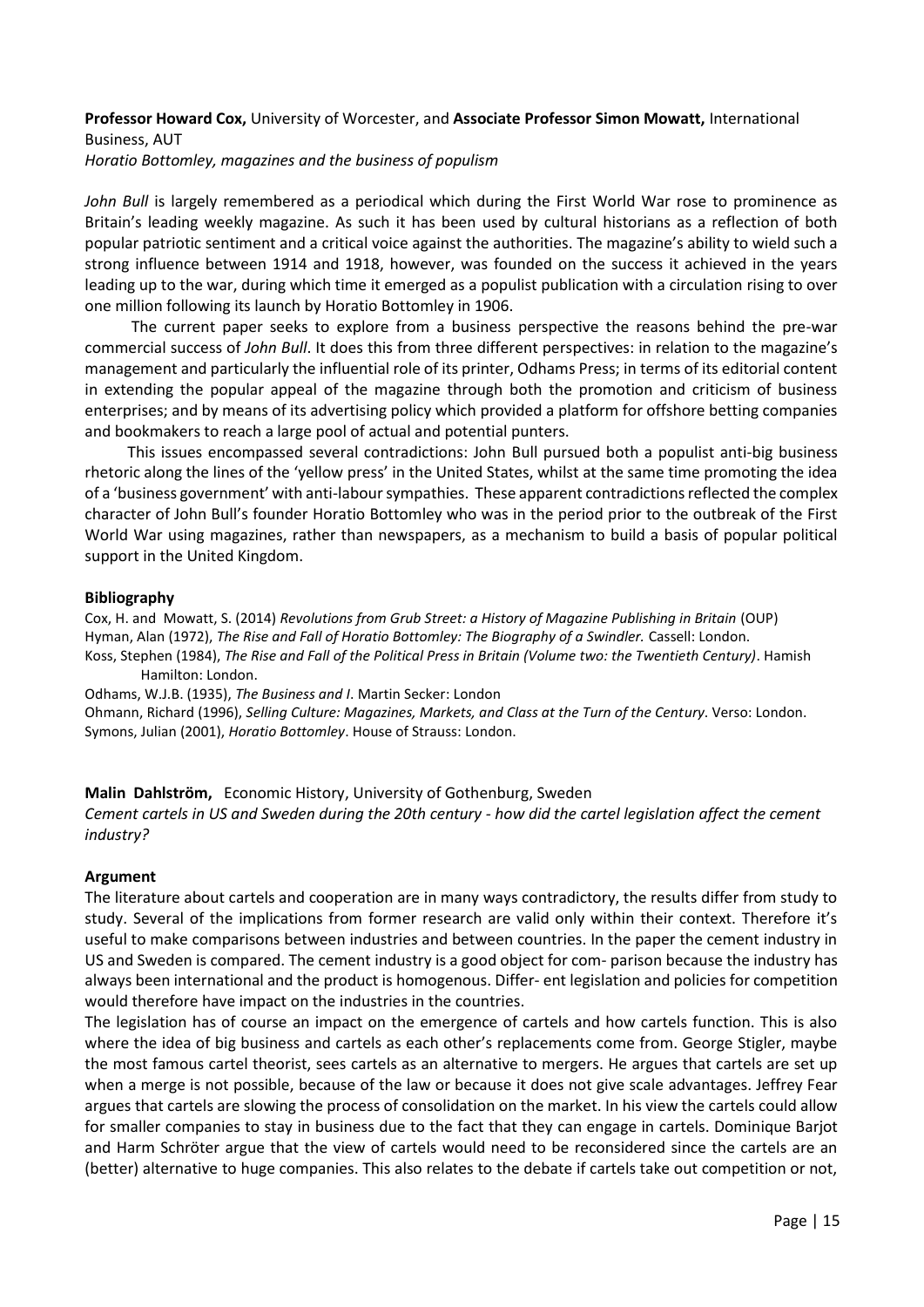many scholars as Jeffrey Fear and Harm Schröter simply mean that cartels rearrange the competition. The competition does not end with cartels; there is still competition in the cartels.

## **Findings**

The biggest difference between the two countries during the 20th century was that in Sweden cartels were not banned until 1993 and in US the cartels were banned since the 1890s. The government did not intrude in the cement industry, even if the price during times were put under price control - but so were also many other products. Since the cartel in the industry controlled the cement industry, the competition authorities kept their eyes on the industry.

In the 1890a with the Sherman act restraint of trade and monopolization became forbidden. Be- tween 1938 and 1980 the Sherman act was extended. Both horizontal and vertical mergers were prohibited by the rules and the government took action against abuse of the rules.

The cement industry in Sweden and US has evolved differently because of the legislation surrounding competition in the two countries. In Sweden the cement producers engaged in a cartel and sales company already in the end of the 19th century. During the 20th Century the concentration process in the industry continued gradually, ending up with monopoly in the 1970s.

 In US the cement producers were scattered and the authorities intertwined in what they considered anticompetitive behavior. The Federal Trade Commission broke up the basing point system in the 1940s and the vertical integration into ready mixed concrete in the 1960s. In the1960s and 1970s the structural change took off in US, old plants closed and many mergers and acquisitions took place, this change had already occurred in Sweden 20 years before.

 The regulation of the market could be done in different ways. In Sweden the cartel was the regulator of the market, in US the authorities was the regulator. These organizations functioned as control mechanisms for the growth and the future of the industries, they created the frames that the com- panies had to work within.

The biggest problems in both countries were the overcapacity that occurred in economic downturns. For the Swedish cartel it was not that hard to control the outcomes, and Skånska Cement was a low cost producer that could regulate its outcome. The Swedish industry also had the export for balanc- ing the overflow, the integration also worked beneficial in this way; the cement could be used in other industries where the cement companies were involved. For the US cement industry the down- turns must have affected the profits to greater extent, we can also see that the industry in US get in to big changes in periods of problems. The most significant difference between the countries is the export/import ratio. For the Swedish cement industry the possibility to export has always been im- portant, for the American industry the export is almost negligible. One reason for the balance prob- lem is the location of the American cement industry, most plants are and have been located inland and therefore depend of land transportation.

 Today both the Swedish and the American cement industry is controlled by foreign interests, the Swedish industry totally, and the US industry barely. The competition policy does not seem to matter for that purpose, neither for the concentration that is quite high in both countries.

#### **References in selection**

Hagley Library: Cement journals, periodicals: *Cement - A journal of advancement* . Periodical. *Cement age* - A monthly magazine devoted to the interests of cement. Periodical. Engineering and Cement world. A consolidation of Cement World - Cement Era - International Trade. Periodical.

#### *Regional archives, Lund - Sweden*

Cementas archive. Board minutes. Skånska Cements archive. Board minutes.

#### *Literature*

Barjot, Dominique & Schröter, Harm G. General Introduction. Why a Special Edition on Cartels? In *Revue économique* nr 6, volym 64, 2013.

Chandler, Alfred D. *Scale and scope: the dynamics of industrial capitalism*. Cambridge. 1990.

Dahlström, Malin. Konkurrens, samarbete och koncentration. Kalkstens- och cementindustrin i Sveri- ge. 1871-1982. Göteborg. 2015.

Federal Trade Commission (FTC) Economic report on Mergers & Vertical Integration in the Cement Industry. Staff report to the 1966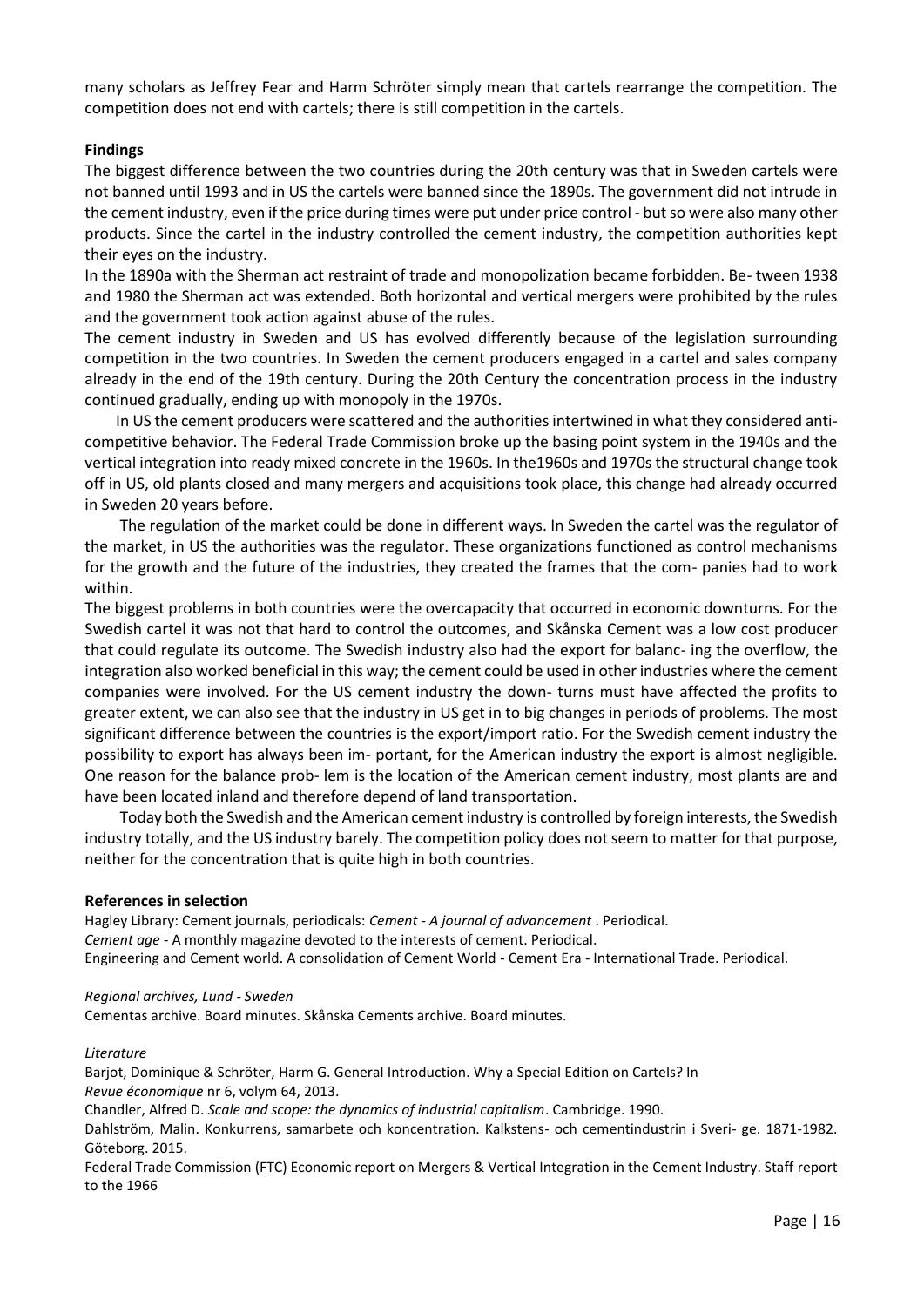Mabry, James C. Regulation, Industry Structure, and Competitiveness in the U.S. Portland Cement Industry. I *Business and Economic History*, no. 2, vol 27, 1998.

Schröter, Harm. Cartels revisited. An Overview on Fresh Questions, New Methods, and Surprising Results. In *Revue économique* no. 6, vol 64, 2013.

Stigler, George J. *The Organizaton of Industry*. Homewood/Nobleton. 1968.

### **Dr Mark Westcott,** Work and Organisational Studies, University of Sydney *Takeover defence and corporate demise – Elders IXL, 1983-1990*

This paper examines the issue of corporate managerial discretion through the prism of takeover defence activities by listed companies. Berle and Means (1932) established early in the 20<sup>th</sup> century that management of listed companies in the USA exercised a degree of discretion in their ability to decide how corporate assets were used. This discretion arose as a consequence of the separation of ownership and control. However, management performance would be checked by the public market. Poor corporate management could be punished through an active market for corporate control (Jensen and Meckling, 1976). In other words if management used their discretion to make decisions that led to poor corporate performance, reflected in a low share price, they could be punished through hostile acquisition. A potential tension arises where management can dilute this threat by using their discretion to manipulate company assets in such a way as to bolster their position against hostile bidders, by means such as agreed cross share purchases with other listed entities. Such a situation raises the question as to whether the threat of takeover is an effective check on managerial power and discretion. In the case of Elders-IXL in the 1980s in Australia, the actions taken by executive management to create a bulwark against hostile takeover clearly led to corporate crisis. During the mid-1980s Elders-IXL and BHP cooperated, through cross share ownership, to defeat a takeover bid from Robert Holmes a Court. The manner in which this cross share ownership position was unwound led to a situation of corporate crisis for Elders-IXL and the restructuring of the company into the Fosters Brewing Group.

 Elders IXL was one of the most successful Australian listed companies during the latter half of the 1980s, valued as Australia's second largest listed company in terms of market capitalisation in 1988 (Huxley, 1990). The company was constructed through the 1980s under the guidance of John. D. Elliott. He took a small Tasmanian Jam manufacturer (Henry Jones IXL) and developed this into an international conglomerate encompassing activities in wool broking, agricultural supplies, brewing, merchant banking and finance. The company was built through a series of acquisitions, mostly funded by debt (Hagan, 1990). The performance of the company deteriorated suddenly and dramatically in 1989. In price adjusted terms Elders IXL shares were valued at \$4.14 in July 1989. Just over one year later in September 1990 these shares were valued at \$2.28 (Fin Analysis). In 1990 Elders reported the largest loss then recorded in Australian corporate history and was forced to reorganise its activities, including a program of corporate divestment, in order to remain viable. John Elliott was forced first to relinquish his position as Chairman of the Board and then his role of CEO as Elders-IXL was transformed into Fosters Brewing Group. While it would be too simplistic to link the demise of Elders IXL to a particular event - the company certainly assumed a great risk by carrying such a high level of debt (Walker, 1991; Hagan 1990) - a trigger for its demise can be found in the unwinding of its cross share ownership position with BHP. This cross ownership situation arose as a consequence of a decision by Elders to defend BHP from hostile takeover by Robert Homes a Court's Bell Resources limited in 1986 (National Companies and Securities Commission, 1996).

 The paper examines the demise of Elder's by focussing on two instances where corporate management directed company resources toward take-over defence. The first instance occurred with the creation of the Elders IXL entity. A small listed company, Henry Jones IXL, merged with Elder Smith Goldsborough Mort (Elders Ltd) when it came under threat from a Robert Holmes a Court's takeover bid in 1981. An important element of this merger was the installation of Elliott and the Henry Jones Chairman Ian McLennan as CEO and Chairman of the Board respectively (Hewat, 1988). This action resulted in two important outcomes. The company that emerged as a result of this response was the merged Elders IXL entity, which created the corporate infrastructure for the relatively small John Elliott controlled Henry Jones IXL to expand its operations through the more established Elders Ltd. The second outcome was that Carlton United Brewers (CUB), one of Henry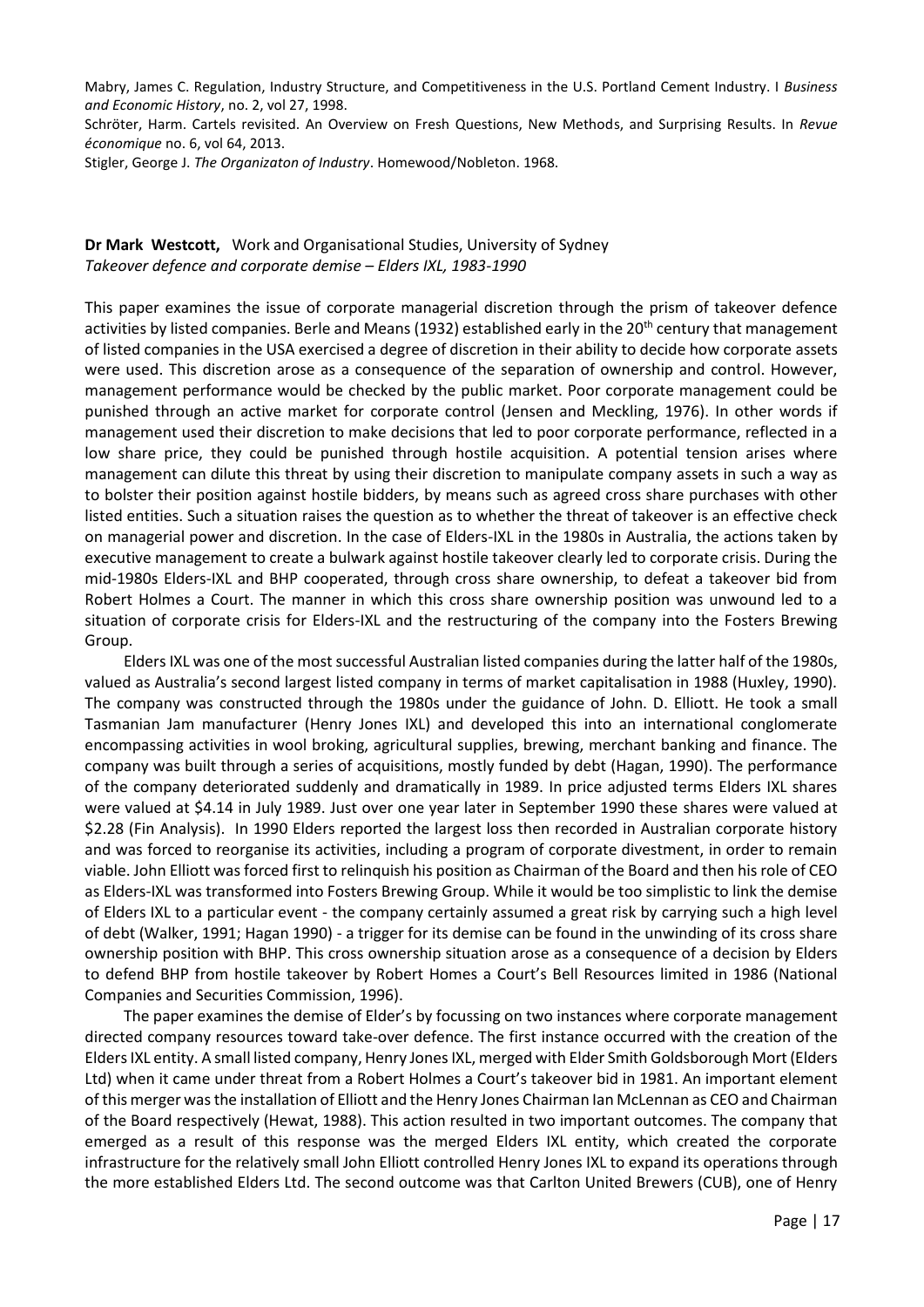Jones IXL major shareholders, through acquiring Elders shares purchased by a corporate supporter of Elders, came to have a controlling interest in Elders IXL (Hagan, 1990). Elliott's perception that CUB's shareholding in Elders IXL made the company vulnerable to takeover, along with his desire to access the cash flow and assets provided by CUB, were the grounds for Elders IXL's 'reverse' takeover of CUB in 1983. Thus the motivation of defending against hostile takeover were important in the creation of Elders IXL as an international conglomerate in the early 1980s

 The second instance of take-over defence relates to Elders IXL purchase of BHP shares (along with BHP's subsequent purchase of Elders preference shares and options) in 1986. These purchases were publicly recounted as a result of an independent decision first by Elders to purchase BHP shares, and BHP's subsequent response to this move. Regardless of the independence of these transactions Elders IXL and BHP shared a number of informal linkages (through advisors and directors) and Elders had previously approached BHP with a request for that company to provide it with equity capital (National Companies and Securities Commission, 1986). The outcome for both companies of these share purchase transactions were that Elders IXL spent approximately A\$1.7 billion to acquire around 18 per cent of BHP shares and BHP spent around A\$1 billion to purchase the rights to approximately 13 percent of Elders, an effective position of defence against the attempts of Bell Group to acquire control of either, but particularly BHP (Coster, 1990; Stretton, 1990). It was the relaxing of this cross ownership position which led to the demise of Elders IXL.

With the passing of the threat from Bell Resources (largely as a result of the effect on this company of the stock market crash on October 1987), both companies moved to unwind the cross ownership position. It was reported that in late 1986 BHP sold the options it held over Elders IXL shares to a privately held company called AFP Limited (a company run by Peter Scanlon, an Elders IXL director). These options were then bought by Harlin Holdings, another privately held company but owned by Elliott and a number of Elders executive managers (Stretton, 1990). In March 1989 Harlin announced that that it was a substantial shareholder of Elders IXL shares with a parcel of 23 per cent (Coster, 1990). When Harlin sought to acquire a further 17 percent of Elders IXL shares (which were owned by another company associated with AFP), it came under pressure from the corporate regulator to make an on market offer to all Elders IXL shareholders. It is reported that in the Elders IXL general meeting in July 1989 Elliott as CEO and Chairman of Elders IXL recommended to shareholders they not accept the offer being made by his private company for their shares (Coster, 1990). Elliott's off-market attempt to gain control of Elders IXL resulted in the unintended outcome that his private company was largely forced to make a management takeover. Harlin acquired over 50% of the company's shares at a cost of A\$2.8 billion (The Economist, 1990). Harlin holdings had no assets (other than Elders shares) and no income and could not sustain its debt repayments. This situation resulted in a dramatic loss of value for Elders IXL and the subsequent restructuring of the company into Foster Brewing.

 These instances of take-over defence tactics, where corporate resources have been directed by management toward the end of defending the independence of other companies, highlight that particularly at this time in Australian corporate history management discretion was not disciplined by the threat of hostile acquisition.

#### **References**:

Berle, A. and Charles Means, *The Modern Corporation and Private Property* (Macmillan and Co: New York.).

Peter Coster 'Elliott: Why the Chips are down', The Australian, 16-17 June 1990, 31-32

R Hagan 'Elders IXL Ltd: finance capital and the geography of corporate restructuring,' *Environment and Planning A*, no 22 (1990): 647-666.

Hewat, T, *The Elders Explosion* (Sydney. Bay Books, 1988)

M. C Jensen, and W. Meckling 'Theory of the firm: Managerial behaviour, agency costs and ownership structure,' *Journal of Financial Economics*, vol 3 no 4 (1976): 305-360

National Companies and Securities Commission *Report on the cross investments between the Broken Hill Proprietary Company Limited and Elders IXL Limited* (Australian Government Publishing Service, Canberra, 1986).

Rose Stretton 'Days of Beer and Roses'. *The Bulletin*, 15 May 1990: 122-124.

*The Economist US* 'Sell, sell, sell. (unbundling Elders IXL)', May 5 1990: 87.

R. Walker 'Off-balance sheet financing', *UNSW Law Review*, vol 15 no 1 (1991): 196- 213.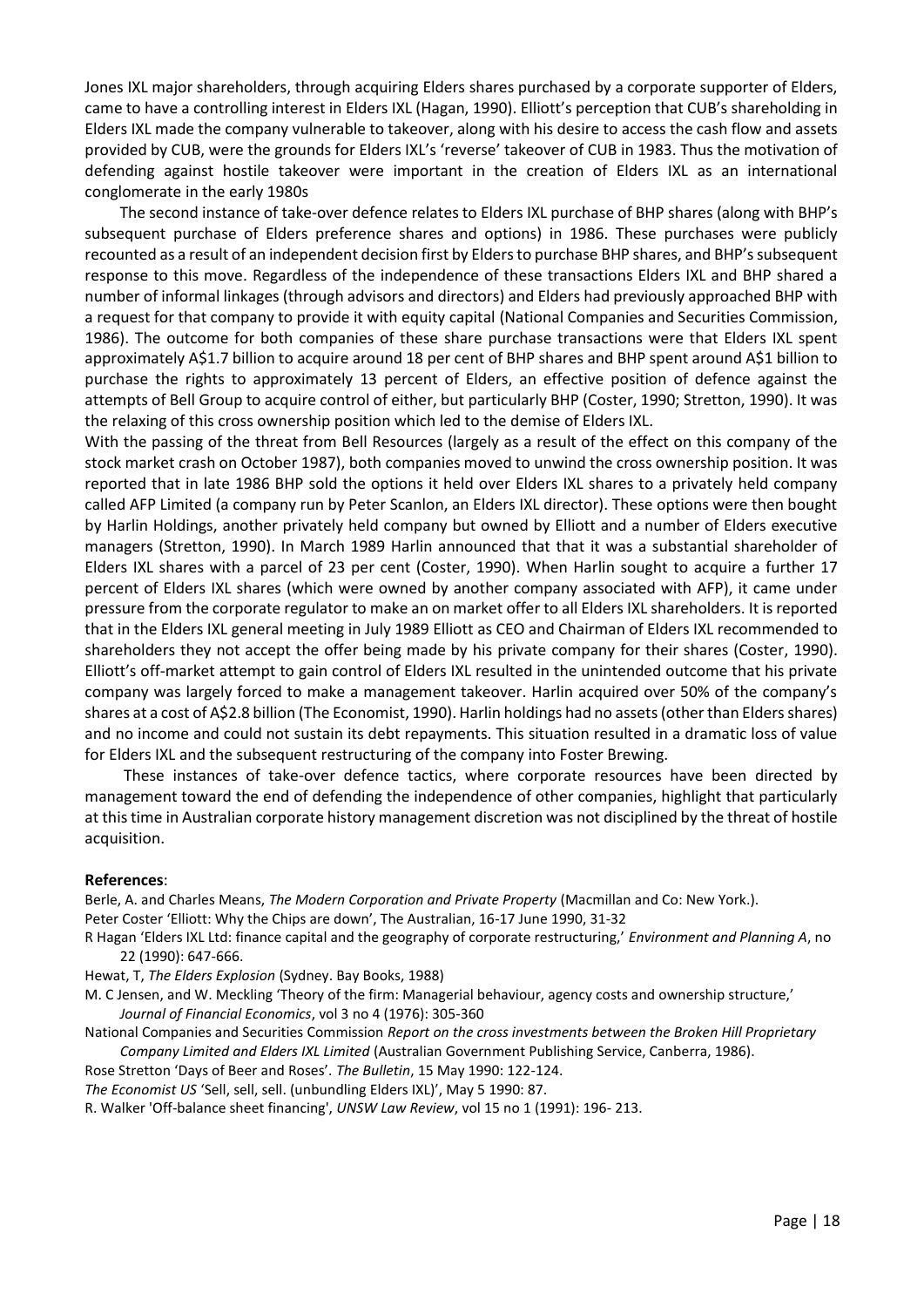#### **Professor Erling Rasmussen,** Management, AUT

*Past and Present: Danish industrial foundations and their employment relations impact*

This paper will overview the role of Danish Industrial Foundations, their defining characteristics and enduring importance for the Danish private sector. The paper will then discussed the link between firm financing and employment relations and in particular, it will suggest that the employment relations role of Industrial Foundations are well aligned with the so-called 'Danish Model' of employment relations.<sup>1</sup>

 It has been a well-established theme in employment relations that governance and financial structures can play a major role in the development of particular managerial employment strategies. For example, Gospel and Pendleton (2005) have suggested that various forms of firm financing can influence managerial employment approaches. This theme has also featured in comparative analyses of the economic success of the German or Japanese forms of capitalism where close relationships between banks and firms can create a basis for long-term employment relations strategies (Morgan 2010, Streeck & Yakumura 2005, Streeck & Thelen 2005). It has been less explored in the literature how Danish industrial foundations – that is, foundations with major shareholdings in private firms – have played an important role in the recent economic success of the Danish economy and the celebrated 'Danish Model' of employment relations (Due et al. 1994, Campbell et al. 2006, Rasmussen & Lind 2013).

 On this background, the first part of the paper will overview the origins and importance of Danish industrial foundations. As industrial foundations have had a long history the paper will emphasise the particular context which made foundations a long-term strategy for many family-owned and sharemarket businesses. It will also address whether a positive context is still existing for the formation of industrial foundations. While the importance of industrial foundations is mainly illustrated through key statistics about their economic and social importance, the paper presents a historical overview of the oldest industrial foundation – the Carlsberg Foundation – which attests to its past and current importance. It also indicates that industrial foundations can play a useful role in a more globalised world if they adjust their relationships with the businesses they own or partly own (Lunde, 2008).

 The second part of the paper deals with the theoretical discussions surrounding various forms of firms financing and the positive and/or negative effects on employment relations. It has been suggested in the recent debates of 'varieties of capitalism' that some market economies have been able to exploit the existence of 'patient' long-term orientated capital to build sustainable competitive advantages (Hall & Soskice 2001). This has often been associated with well-functioning education and training systems which allows for continuous upskilling and career adjustments (McLaughlin 2010 & 2013). On the other hand, there has considerable criticism of 'patient', long-term capital funding as supporting ineffective firms and practices compared to firms exposed to direct and strong market pressures. For example, this has been a core element in Western criticism of Japanese forms of capitalism (Abegglen 2006, Dore 2000) and also surfaced in the discussion of the so-called "Eurosclerosis" associated with low performing European countries in the 1990s (Boeri & Garibaldi 2009).

 The theoretical analysis suggests that the link between long-term firm financing and positive employment relations is much more tenuous and indirect than often portrayed in some of the literature. Positive employment relations outcomes are also dependent on a number of other contributing factors which may or may not be in place at various time periods; a crucial point underscored by the paper's historical approach which highlights the fluctuating fortunes of the national economy and firms owned by industrial foundations. However, the theoretical analysis also highlights that there can be number of very positive employment relations outcomes associated with 'patient', long-term forms of firm financing and this can make firms both competitive internationally and overcome negative effects of market-orientated 'short-termism'.

#### **References**

Abegglen, J.C. (2006). 21<sup>st</sup>-Century Japanese Management. New York, Palgrave Macmillan.

Boeri, T. & Garibaldi, P. (2009). 'Beyond Eurosclerosis.' Economic Policy, 24(59): 409-461.

Campbell, J.L., Hall, J.A. & Pedersen, O.K. (eds.). (2006). *National Identity and the Varieties of Capitalism*. London, McGill-Queen's University Press.

Dore, R. (2000). 'Will Global Capitalism be Anglo-Saxon Capitalism.' New Left Review, 6: 101-119.

Due, J., Madsen, J.S., Jensen, C.S. & Petersen, L.K. (1994). *The Survival of the Danish Model*. Copenhagen, DJØF Publishing.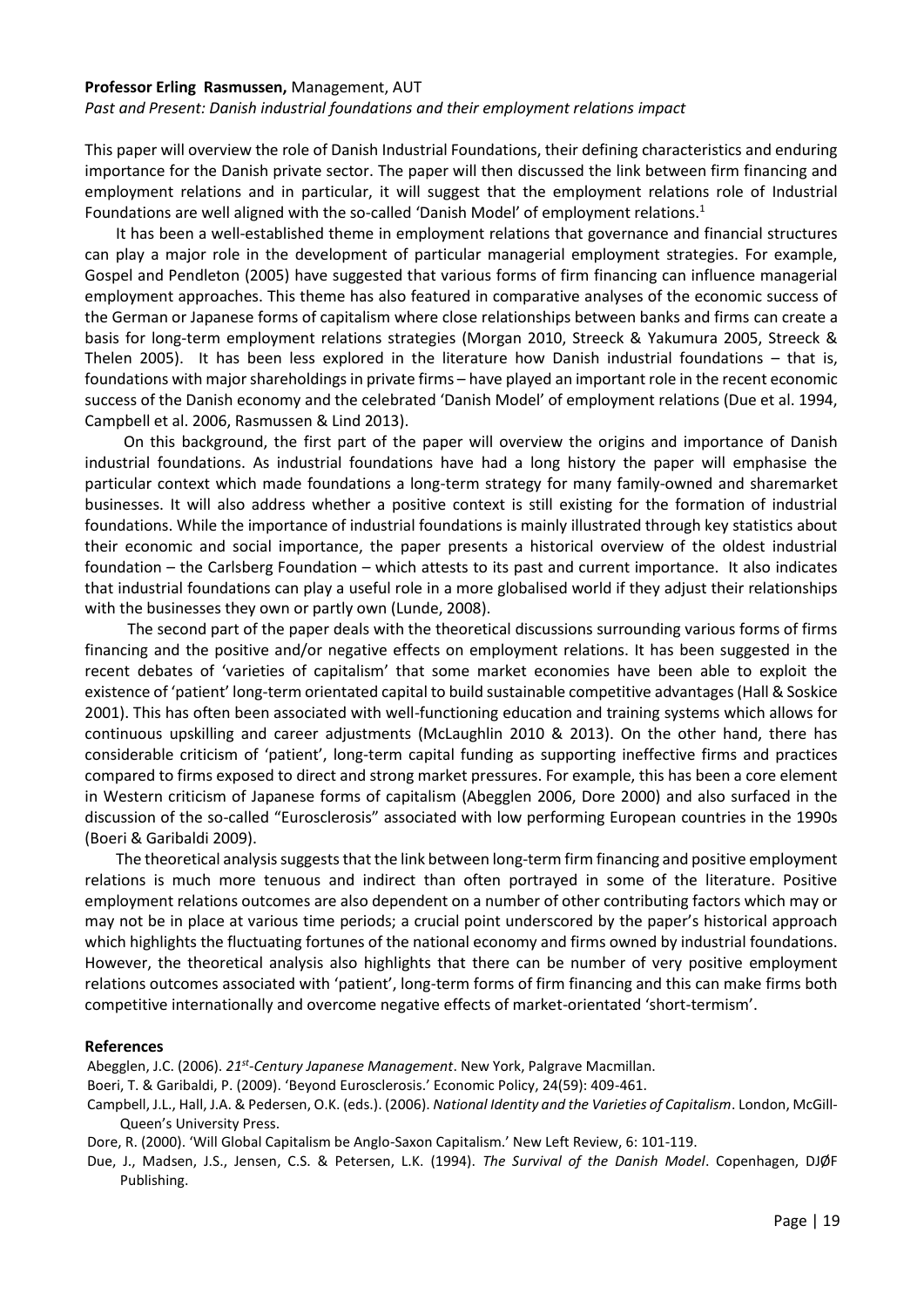Gospel, H.F. & Pendleton, A. (2005). *Corporate Governance and labour management: an international comparison*. Oxford, Oxford University Press.

Lunde, N. 2008. *Hr. Møllers nye mand*. Aarhus, Jyllands-Postens Forlag.

- McLaughlin, C. (2010) 'Building a `high road' economy? The Employment Relations Act in an International Comparative Perspective', in Rasmussen, E. (ed.) *Employment Relationships: Trends and Issues under the Employment Relations Act*. Auckland: Auckland University Press.
- McLaughlin C. (2013) 'The role of productivity coalitions in building a 'high road' competitive strategy: The case of Denmark and Ireland.' *European Journal of Industrial Relations,* 19 (2):127-143*.*
- Morgan, G. (2010). *Oxford Handbook of Comparative Institutional Analysis*. Oxford, Oxford University Press
- Streeck, W. & Yakamura, K. (eds.) (2005). *The Origins of Neo-liberal capitalism: Germany & Japan in comparison*. Ithaca, Cornell University Press.
- Streeck, W. & Thelen, K. (eds.) (2005). *Beyond continuity: institutional change in advanced political economies*. Oxford, Oxford University Press.

<sup>1</sup> This paper is only one part of a number of papers about the 'Danish Model' of employment relations (forthcoming in *New Zealand Journal of Employment Relations* in 2016).

## **Professor Greg Patmore,** B&LHG, University of Sydney

*The German Works Councils: The Weimar Experience*

#### **Summary of the Argument**

The German system of works councils has attracted a great deal of attention as a state mandated form of Non-Union Employee Representation (NUER). The major interest is on the post-war experience with the earlier Weimar system of works councils largely overlooked. The idea of works councils in Germany predate the Weimar Republic and the passage of the Works Council legislation in 1920 can be linked to the political upheavals that accompanied Germany's defeat in World War I. The works councils, which consisted of elected employee representatives, could have representatives on the Supervisory Boards of German companies. The demise came about with Hitler's rise to power in 1933. While Weimar works councils operated for only 13 years, they provided the foundations for the modern system of co-determination in Germany.

The Weimar works councils provide a valuable testing ground for the general arguments in regard to NUER. There are concerns that NUER may inhibit and undermine union organisation in the workplace. While non-unionists could run for election on German works councils, there were provisions in the Weimar works council legislation that protected freedom of association and therefore limited the potential for employers to weaken union organisation. German trade unions were generally well organised and their right to engage in collective bargaining recognised. Another concern with NUER is that workers may lose interest rapidly in participation unless they have some influence. The Weimar legislation provided works councils with a significant role in the workplace with for example an oversight role over dismissals and a requirement that management provide the works councils with all relevant information relating to the firm's financial position.

#### **A Summary of the Findings of the Paper**

The German Weimar works councils experience supports the argument that is possible for unions to co-exist and thrive alongside NUER. Where these schemes are voluntary, unions may see little need for them when there is a strongly based system of collective bargaining and management recognition of unions. When the schemes, however, are based on a legislative framework, which recognises unions, and provides the NUER with a meaningful role, as was the case with the German works councils in regard to dismissals, unions generally appear willing to live alongside these forms of employee representation.

There is also another important message for unions. The fears that NUER could be captured by workers hostile to unions or manipulated by employers with an anti-union agenda could be realised if unions do not play an active role in ensuring that union candidates contest elections and win positions on these bodies. The support of German unions for their respective forms of NUER was built on them taking an active role in these bodies and ensuring through participation in the NUER elections that they did not undermine their interests. They also emphasised education to ensure that their works councillors could carry out their duties in dealing with management.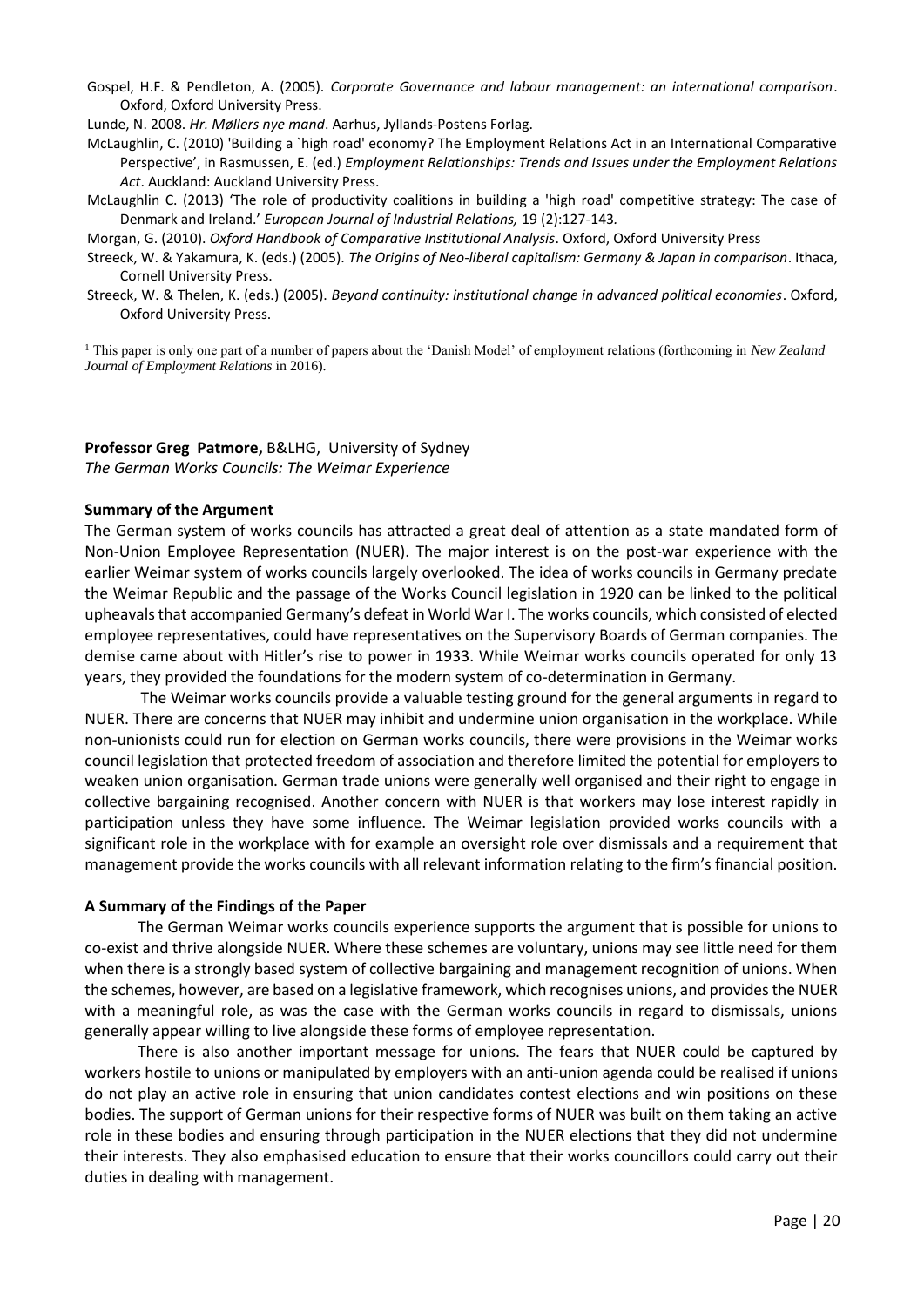While there were positive aspects of the German works councils, there were problems for the system. There were a significant number of eligible workplaces that did not have works councils. While most employers tolerated the presence of works councils, they undertook the minimum required by the law. There was a lack of trust in regard to role of works councils improving productivity and production methods. Management, despite the legislative requirements, was reluctant to share information with unions that may have highlighted the need to reform production. Trade unions for ideological reasons were unwilling to assist management. Women, despite the reforms of the Weimar Republic in regard to women's rights, were underrepresented on the works councils and indeed in some cases faced hostility from their male counterparts.

The relationship of German work councils with the Nazi Government highlights a broader point that goes beyond whether employee representation protects freedom of association. While Robin Archer reminds us that the basic ethical commitments that lead to political democracy should also promote economic democracy, the reverse is also true. Not only did German works councils assist union organisation, but the democratic principles underlying them became a barrier for the forces in Germany that were attempting to destroy the Weimar Republic, eliminate free trade unions and promote totalitarianism in the political arena in 1933.

#### **A Selected List of References**

- Ackers, Peter, "An Industrial Relations Perspective on Employee Participation", in Adrian Wilkinson, Paul Gollan, Mick Marchington and David Lewin (eds.) *The Oxford Handbook of Participation in Organisations*, Oxford University Press, Oxford, 2010, pp. 52-75.
- Archer, Robin, "Freedom, democracy and capitalism: Ethics and employee participation", Adrian Wilkinson, Paul Gollan, Mick Marchington and David Lewin (eds.), *The Oxford Handbook of Participation in Organizations*, Oxford University Press, Oxford, 2010, pp. 590-608.
- Beier, Gerhard, *Willi Richter. Ein Leben für die soziale Neuordnung*, Bund-Verlag, Köln, 1978.

Dietz, Graham, Wilkinson, Adrian and Redman, Tom, "Involvement and Participation", in Adrian Wilkinson, Nicolas Bacon, Tom Redman and Scott Snell (eds.), *The Sage Handbook of Human Resource Management*, Sage, Los Angeles, 2009, pp. 245-268.

- Guillebaud, Claude, *The Works Council. A German Experiment in Industrial Democracy*, Cambridge University Press, Cambridge, 1928.
- McPherson, William, 'Collaboration between management and employees in German factories', Ph.D. thesis, The University of Chicago, Chicago, 1935.
- Moses, John, *Trade Unionism in Germany from Bismarck to Hitler 1869-1933. Volume Two 1919-1933*, George Prior Publishers, London, 1982.
- Markey, Ray and Patmore, Greg, "Employee Participation and Labour Representation: ICI Works Councils in Australia, 1942-75", *Labour History*, no. 97, 2009, pp. 53-73.
- Patmore, Greg, "Unionism and non-union employee representation: The interwar experience in Canada, Germany, the US and the UK," *Journal of Industrial Relations*, vol. 55, no. 4, 2013, pp. 527-45.
- Weitz, Eric D., *Weimar Germany. Promise and Tragedy*, Princeton University Press, Princeton, 2007.

<sup>1</sup> Robin Archer, "Freedom, democracy and capitalism: Ethics and employee participation", Adrian Wilkinson, Paul Gollan, Mick Marchington and David Lewin (eds.), *The Oxford Handbook of Participation in Organizations*, Oxford University Press, Oxford, 2010, p. 590.

#### **Professor Paul Moon,** Te Ara Poutama, AUT

*"A Great Commercial Emporium": The Nexus of British Colonial Policy and Global Economics in New Zealand in the 1820s*

The evolution of global economic formations in the manner prescribed in Immanuel Wallerstein's World-Systems Theory can be used to provide an alternative interpretation of the nexus between trade and British colonial policy in New Zealand in the 1820s. This paper explores the commercial and official relationship between the two countries in this decade in the specific context of Wallerstein's core-periphery construct, incorporating the crucial role of the neighbouring British colony of New South Wales functioning in what is categorised as a semi-periphery state. Elements of World-Systems Theory are employed as a means of providing a revised interpretation of events in this era, with a focus on the degree to which trade accounts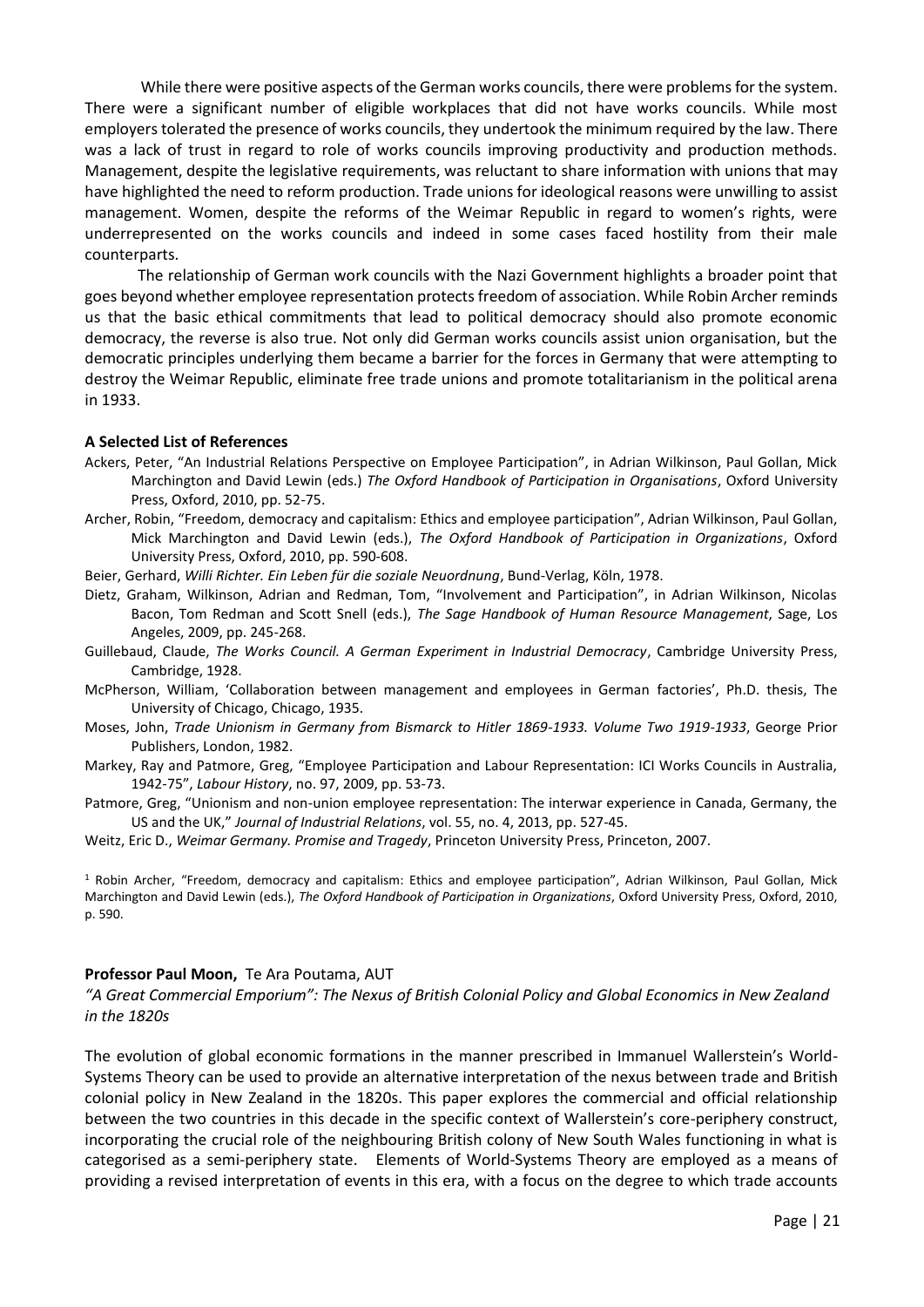for the dynamics of British colonial policy relating to New Zealand in the 1820s, and some of the axiomatic policy-trade tensions brought about in the process.

World-Systems Theory rose to prominence in the 1970s, but in the following decades, was subject to criticisms for conceptualising history within a narrow ideological framework, and for reductionist interpretations of transnational capitalist superstructures. However, it is a paradigm which continues to be applied as an interpretive tool for political and economic developments, particularly in international settings. *The full paper is presented at the end of the abstracts.*

**Associate Professor Carolyn Fowler, Dr Binh Bui** and **James van Dissen**, Accounting and Commercial Law, Victoria University Wellington

*Occupational roles and social networks of colonial Nelson "accountants" (1850-1905)*

Historical research in Australia and the UK has predominantly studied the social background and/or occupations of men before becoming or in addition to being full-time public or professional accountants during the Victorian era (Carnegie and Edwards, 2001; Carnegie, Edwards, and West, 2003;Walker, 2002; Edwards and Walker, 2007). However, within New Zealand before the 1890s, it was very rare for any person to be able to support themselves solely by being a public accountant due to the small size of New Zealand's population, the long depression of the 1880s, and the predominance of microbusiness models (Graham, 1960; Fowler, 2010, 2013). Research by Fowler (2013), who details the lives and careers of two Nelsonians who performed accounting-related occupations indicates that many types of accounting-related and other occupations were performed in conjunction with being an "accountant". In the 1890s two accounting professional bodies were established; the Incorporated Institute of Accountants of New Zealand (1894-1972) and the Accountants' and Auditors' Association (1898-1950. They subsequently sponsored the establishment of the New Zealand Society of Accountants (NZSA) in 1908, whose purpose was to control and regulate the practice of the profession of accountancy in New Zealand (Graham, 1960). However, there is very little research that focuses on individual accounting practitioners and their backgrounds in New Zealand prior to the formation of the NZSA. Whilst some of those who contributed prominently to the New Zealand accounting profession from 1893 until 1908 are briefly mentioned in professional-oriented histories, little mention is made of the others who preceded them in the new colony. Therefore, further research is needed not only into personal background characteristics and social indicators such as education, wealth, household composition, religion and other social indicators of these individuals (Carnegie and Edwards, 2001; Edwards and Walker, 2010; Walker, 2002; Fowler, 2013), but also their accounting and other related occupational roles.

 This study details the lives of 16 men living in Nelson, New Zealand from 1850 to 1905. The objective of the research is to examine the social networks and occupational roles of these actors, and the extent to which their roles and networks allowed these actors to develop, practice and use their accounting skills. By considering a 55 year period, we are also able to explore the effect that accounting professionalization had on the actors' occupational roles and social networks. The key research questions it thus addresses are:

- 1. What were the occupational roles and social networks that Nelson accountants were involved in and were they influenced by their personal background?
- 2. How does the accountant's involvement in occupational roles and social networks enable the transfer of resources?

The *Cyclopedia of New Zealand Volume 5: Nelson, Marlborough and Westland Provincial Districts (1906)* and other biographical sources such as the *Nelson Notables 1840-1940 - A Dictionary of Regional Biography* (Lash, 1992) were used to identify men and women who utilised accounting skills; 34 possibilities were identified. Further detailed research narrowed this down to 16 men. These 16 men selected were all employed in some form of accounting job (enough to at least call them 'also accountants' - Carnegie and Edwards, 2001) at some stage in their careers.

 This study examines the personal background of, and relationship between, these historical actors by studying their occupational roles and social networks. Information relating to personal background, including birthplace, immigration details, and personal characteristics was obtained; the occupational roles are based on accounting jobs, accounting-related jobs, and jobs that are non-accounting in their nature; the social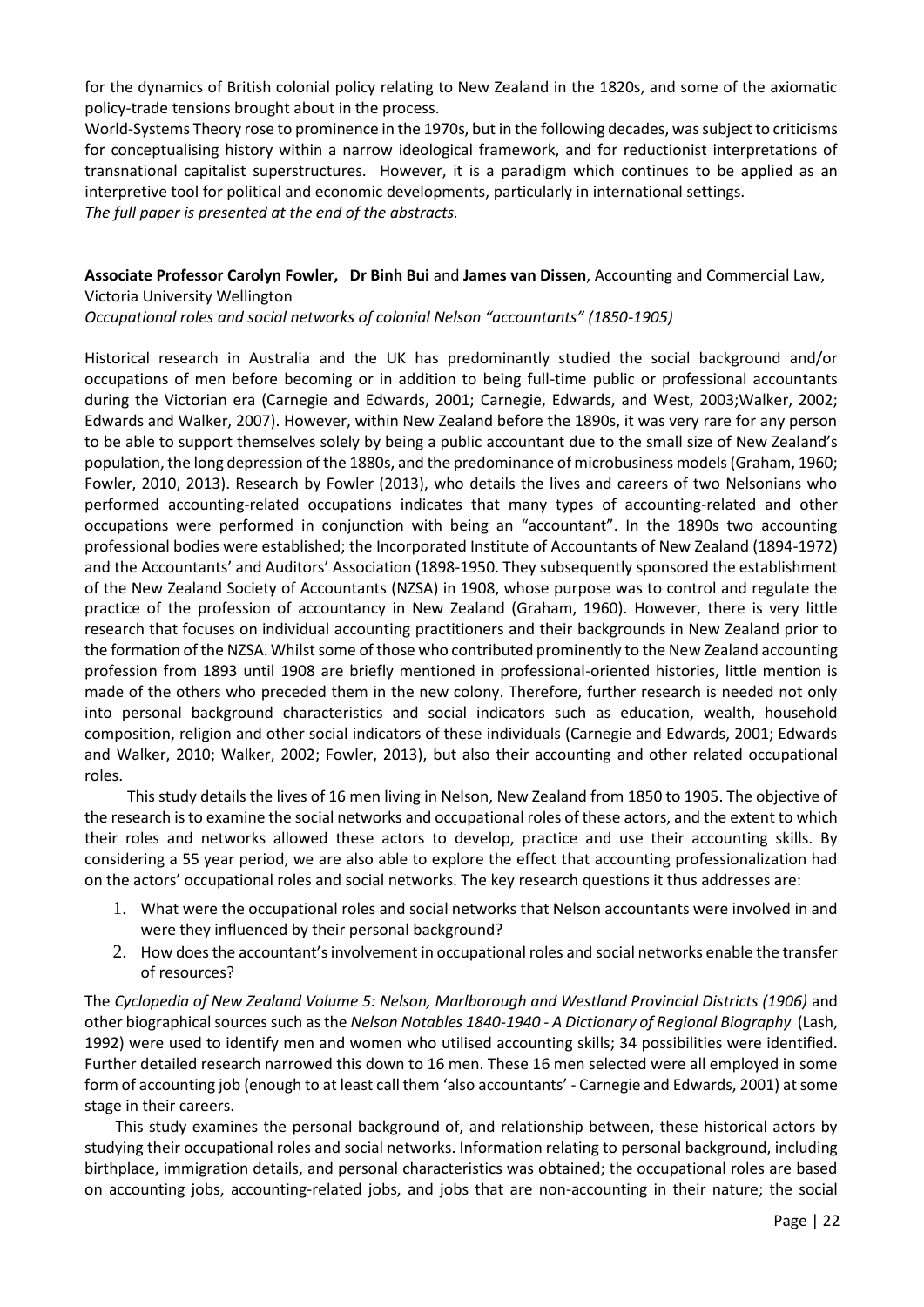networks include public service and office, lodges, clubs, and church groups. It is based on archival sources, other primary information such as the Births, Deaths and Marriages register and the Nelson Early Settlers' and Cemeteries' databases and some secondary material.

 From the preliminary analysis of the occupational roles and social networks of the 16 men, four distinct groups have been identified:

- Group 1: Early colonists who immigrated as accounting practitioners but pursued other occupations.
- Group 2: Early non-accountant colonists who overtime performed public service accounting roles.
- Group 3: Non-accountants who became accountants.
- Group 4: Subsequent generation who were predominantly accountants.

It appears that these actors' social networks and occupational roles have enabled the transfer of resources, although perhaps not as originally proposed, that is through the development and practice of accounting skills. It can be seen that, over time, those employed in accounting roles usually ended up performing other commercial or auditing roles, perhaps as their skillset expanded or reputation increased. Only two-thirds held treasury roles in the community (and most only briefly). However almost all of the actors held the position of secretary at some point; at that time it was not unknown for secretaries to deal with financials and their recordkeeping and accounting skills may have been put to use here. For others, however, accounting as an occupation appears to have been a stepping-stone, and the skills learnt put to use in other areas of business. With the exception of those who aspired to public office or were also part of the legal profession, most who practiced accounting had little further involvement with non-accounting-related roles, sticking with occupations that utilized some accounting skills or knowledge.

 With the exception of those in group four and those who held respected positions in the community sooner by virtue of their social-class, it tentatively appears that accountants, through their occupational role, gained social standing and subsequently became increasingly involved in the more respected and important areas as the community developed. It seem likely that many of the men were either of sufficiently high social standing and subsequently received important provincial accounting roles; or their accounting skills were recognized, giving them the position, and subsequently they became involved in more important areas of community.

These findings support the conclusions of previous literature. The preliminary results lends support to the statements regarding the situation of accountants in early New Zealand and their need for multi-occupations. It also shows similarities to other studies (e.g. Carnegie and Edwards, 2001; Carnegie, Edwards, and West 2003; Edwards, and Walker, 2010) during the professionalization period in the UK and Australia, in that many accountants who were founding members of the inaugural accounting professional bodies did not come with an accounting background, and almost all were not solely accountants, undertaking other occupations or accounting related jobs such as liquidation or commission work.

#### **References**

- Carnegie, G.D. & Edwards, J.R. (2001), The construction of the professional accountant: the case of the Incorporated Institute of Accountants, Victoria (1886), *Accounting, Organizations and Society*, Vol. 26, No. 4/5, 301-325.
- Carnegie, G.D., Edwards, J.R., and West, B.P. (2003), Understanding the dynamics of the Australian accounting profession: a prosopographical study of the founding members of the Incorporated Institute of Accountants, Victoria, 1886 to 1908. *Accounting, Auditing and Accountability Journal*, Vol. 16, No. 5, 790-820.
- Cyclopedia (1906), *The Cyclopedia of New Zealand Volume 5: Nelson, Marlborough and Westland Provincial Districts*, Cyclopedia Co. Ltd, Christchurch.
- Edwards, J.R. and Walker, S.P. (2010), Lifestyle, status and occupational differentiation in Victorian accountancy, *Accounting, Organizations and Society*, Vol. 35, No. 1, 2-22.
- Fowler C, (2010), Financing, accounting and accountability in colonial New Zealand: The case of the Nelson School Society (1842-1852), *Accounting History*, Vol. 15, No. 3, 337-369.
- Fowler C, (2013) Immigration, accounting and social position: The story of two men with beards, Seventh Accounting History International Conference, Seville, Spain, 25 – 27 September.

Graham, A.W. (1960), *The First Fifty Years, 1909-1959*, Wellington, New Zealand Society of Accountants.

Lash, M.D. (1992), *Nelson Notables 1840-1940 - A Dictionary of Regional Biography*, Nelson Historical Society, Nelson.

Walker, S.P. (2002), 'Men of small standing? Locating accountants in English society during the mid-nineteenth century, *European Accounting Review*, Vol. 11, No. 2, 377-399.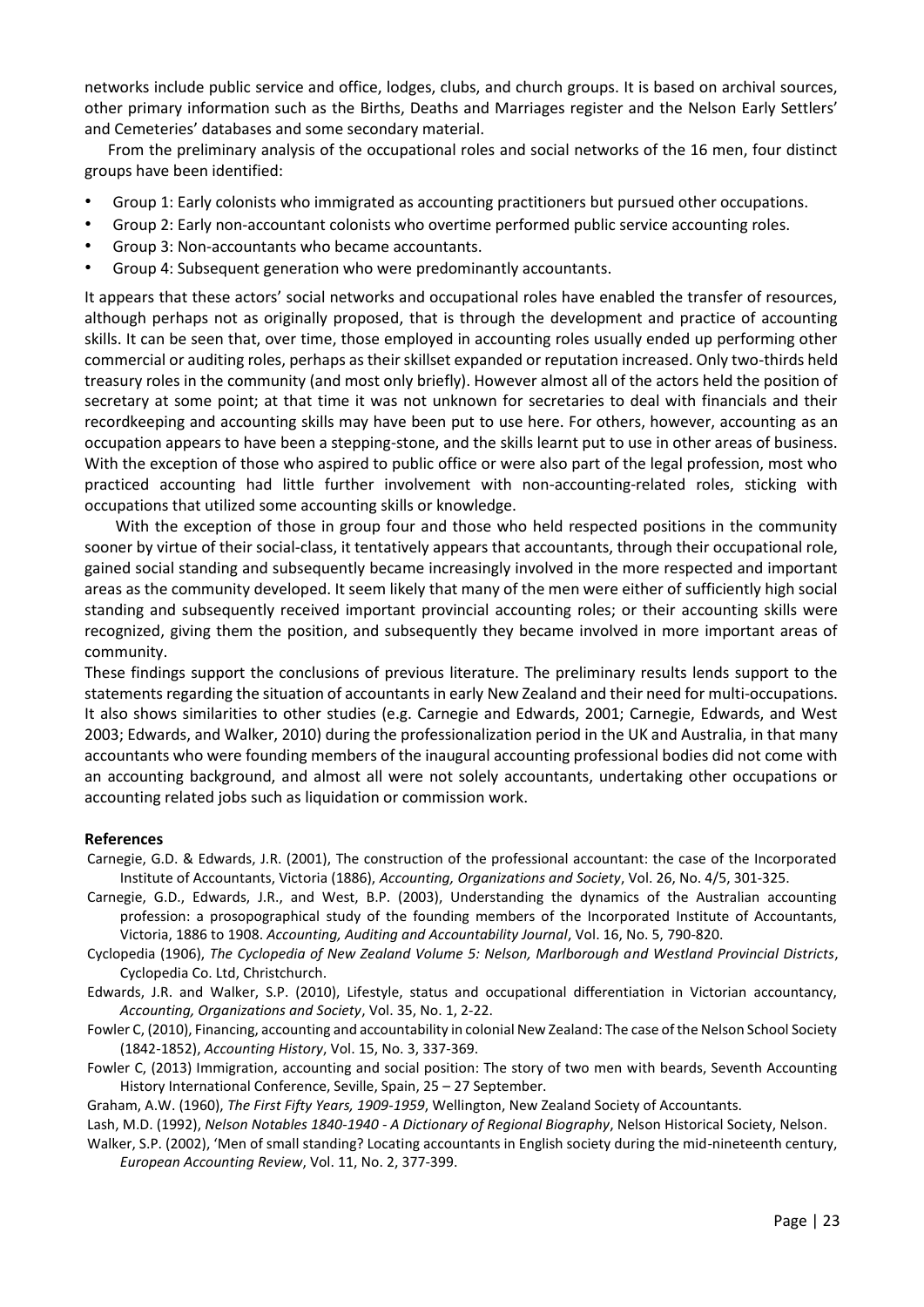## **Full paper**

## **"A Great Commercial Emporium": The Nexus of British Colonial Policy and Global Economics in New Zealand in the 1820s**

*Paul Moon*

1

## **Introduction**

In 1819, the British colonial official Sir Stamford Raffles argued in relation to the modus of the British Empire that "[o]ur object is not territory but trade, a great commercial emporium…whence we may extend our influence politically".<sup>1</sup> It was an ambiguous summation. Trade was often a precursor to greater political and territorial aspirations, and throughout the 1820s, this ambiguity became apparent in the case of Britain's involvement in New Zealand. The expansion of private British commercial activities in New Zealand was counterbalanced by persistent official British reluctance to intervene.<sup>2</sup>

This use of Wallerstein's World-Systems Theory<sup>3</sup> allows for the development of an alternative explanation for the dynamics of British colonial policy relating to New Zealand in the 1820s, and builds on the revisionist work of Tony Ballantyne,<sup>4</sup> although the augmentation of the metropole-periphery binary (which Ballantyne acknowledges has deficiencies)<sup>5</sup> with the intermediary stage of a semi-periphery allows for a more nuanced interpretation.

One of the themes that emerges from this analysis is that while private and state objectives in this period superficially appeared at odds with each other – and have typically been represented as such $6 -$  in the context of World-Systems Theory, they were part of a single and systematic process: 'two sides of the same coin'.<sup>7</sup> In Wallerstein's construction of a world-system (a system which he saw as encroaching rapidly into the non-European areas of the world by the nineteenth century)<sup>8</sup>, nations were classified as being either core, semiperiphery, or periphery states. In this model, the relationship between Britain, New South Wales and New Zealand in the 1820s can be described as one of core, semi-periphery, and periphery respectively. The systematic extension of European-based capitalism throughout the world at this time, and the ensuing dependency on the core that it produced among periphery territories, was presented by Wallerstein as being part of the culmination of three centuries of capitalist encroachment and exploitation,<sup>9</sup> rather than the

<sup>4</sup> Tony Ballantyne, *Webs of Empire: Locating New Zealand's Colonial Past* (Wellington: Bridget Williams Books, 2012), 13, 24-45

<sup>5</sup> Ballantyne, *Webs of Empire*, 44.

<sup>1</sup> Stamford Raffles to Colonel Addenbrooke, Singapore, 10 June 1819, in "The Founding of Singapore," *Journal of the Straits Branch of the Royal Asiatic Society*, no. 2, (December 1878): 175.

<sup>2</sup> Mark Hickford, "Making "Territorial Rights of the Natives": Britain and New Zealand, 1830-47," DPhil thesis, University of Oxford, (1999): 12 ff; John C. Beaglehole, "The Colonial Office, 1782–1854," *Historical Studies: Australia and New Zealand* 1, no. 3 (1941): 170-189; E. Trevor Williams, "The Colonial Office in the Thirties," *Historical Studies: Australia and New Zealand* 2, no. 7 (1943): 141-160; Alan G. L. Shaw, "British Attitudes to the Colonies, ca. 1820-1850," *Journal of British Studies* 9, no. 1 (November 1969): 71-95; Elizabeth Elbourne, "The Sin of the Settler: The 1835-36 Select Committee on Aborigines and Debates over Virtue and Conquest in the Early Nineteenth-Century British White Settler Empire." *Journal of Colonialism and Colonial History* 4, no. 3 (2004); Bernard Semmel, "The Philosophic Radicals and Colonialism," *The Journal of Economic History* 21, no. 4 (December 1961): 514; Helen T. Manning, "Who Ran the British Empire 1830-1850," *Journal of British Studies* 5, no. 1 (November 1965): 88-121; the role of Maori in this growing trade is detailed in Hazel Petrie, *Chiefs of Industry: Maori Tribal Enterprise in Early Colonial New Zealand* (Auckland: Auckland University Press, 2006), 38-9, 47-8.

<sup>3</sup> Immanuel Wallerstein, "The rise and Future Demise of the World Capitalist System: Concepts for Comparative Analysis," *Comparative Studies in Society and History* 16, no. 4 (September 1974): 387-415.

<sup>6</sup> This perception of harmful private interests in territories being at odds with more benign official British approaches to potential colonies is exemplified in *Report of the Parliamentary Select Committee on Aboriginal Tribes (British Settlements)* (London, 1837) 15-27; Alan Ward, *A Show of Justice: Racial Amalgamation in Nineteenth Century New Zealand* (Toronto: University of Toronto Press, 1974), 34-40.

<sup>7</sup> Emeh I. E. Jeffrey, "A Discourse on Andre Gunder Frank's Contribution to the Theory and Study of Development and Underdevelopment; its Implication on Nigeria's development situation," *Greener Journal of Biological Sciences* 2, no. 3 (November  $2012$ ): 55

<sup>8</sup> Immanuel Wallerstein, *The Capitalist World-Economy* (Cambridge: Cambridge University Press, 1979), 27, 30, 198-9, 232.

<sup>9</sup> Anfbal Quijano and Immanuel Wallerstein, "Americanity as a concept, or the Americas in the modern world," *International Social Science Journal*," (1992): 549-557; One of the few places where this mediation, and the partial self-positioning of New Zealand and New South Wales in this period respectively as periphery and semi-periphery states sometimes manifested itself at the time was in the press. See Alan Lester, "British Settler Discourse and the Circuits of Empire," *History Workshop Journal* 54 (2002): 27- 50.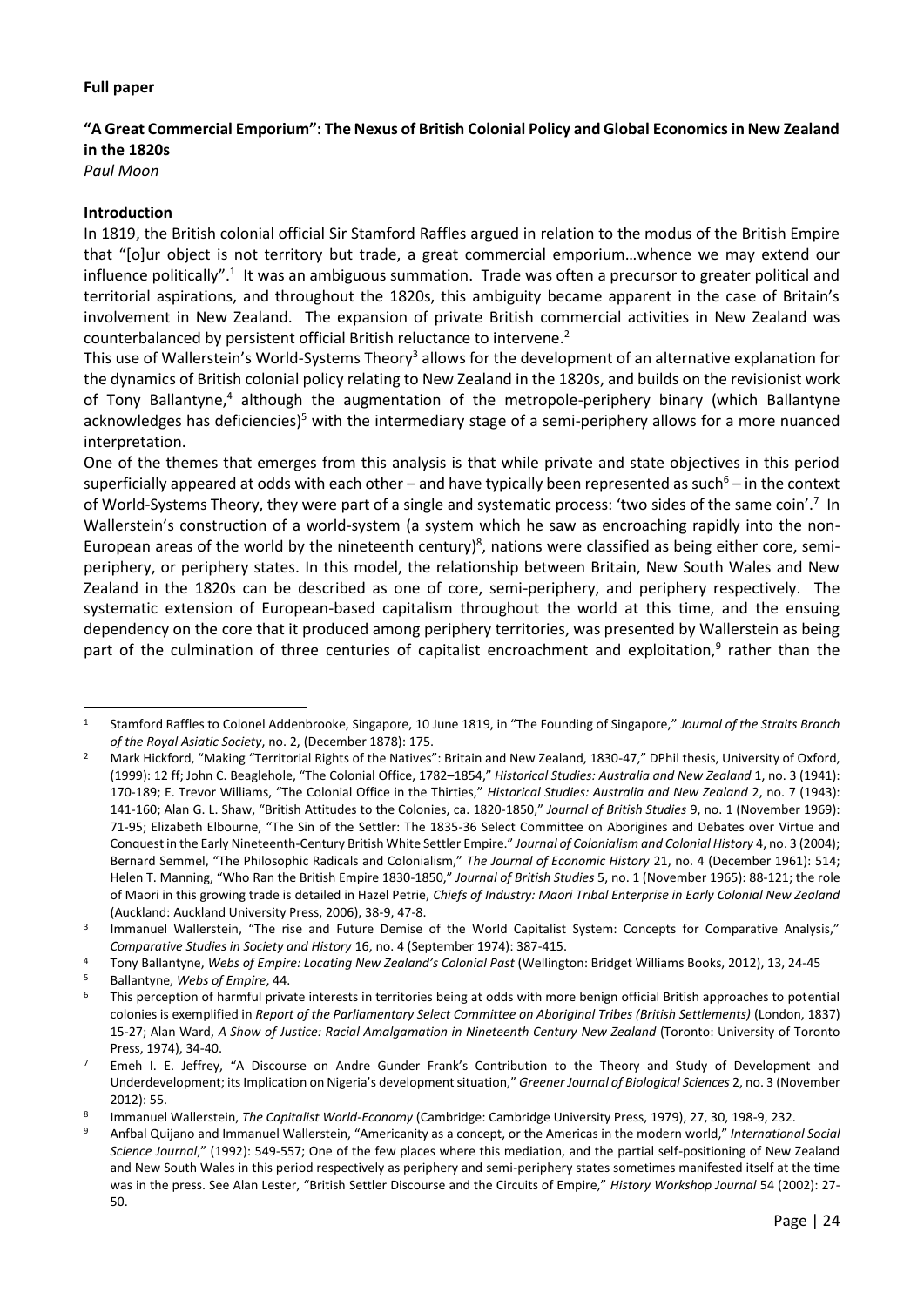consequence of an ad hoc and ostensibly hesitant approach (in this case by the British) to imperial enlargement, as has been the general portrayal by historians.<sup>10</sup>

## **Wallerstein's World-System**

Wallerstein argued that during the nineteenth century, the European model of aggressive capitalism expanded to its fullest extent, finally incorporating the entire world.<sup>11</sup> This generated unprecedented levels of capital by many European economies<sup>12</sup> which corresponded with commercial expansion into those territories on the periphery of this system – territories which were subsequently subject to exploitation by the capitalist core. He summarised this process as "a constant and patterned movement between groups of economic actors as to who...occup[ied] various positions in the hierarchy of production, profit, and consumption",<sup>13</sup> relying on the structural exploitation of periphery nations.<sup>14</sup> On the contrary, every action and inaction, every policy or absence of policy, and every decision or failure to decide, lead to the increased and entrenched exploitation of periphery territories.

A key aspect of the core-periphery relationship is the interconnectivity of its exploitation  $-$  a trait that is fundamental to the process of nations being drawn into the periphery of global capitalism. It is an "exploitative relation which in chain-like fashion extends the link between the capitalist world and national metropolises to the regional centers (part of whose surplus they appropriate), and from these to local centers".<sup>15</sup>

Wallerstein avoided an over-simplified binary conception of the international core-periphery relationship, though, by introducing the notion of a semi-periphery – a model which applies to and illuminates aspects of the relationship between New Zealand, New South Wales, and Britain in the 1820s. Wallerstein attributed to core nations high-profit, high-wage, and high-technology economies with diversified production. Periphery territories were represented as the opposite (low-wage, low-profit, and low-technology economies with little diversification of production). Semi-periphery states shared elements of both core and periphery zones,<sup>16</sup> and was a transitory intermediary within the predominately two-tiered world-system.<sup>17</sup>

In Wallerstein's analysis, one of the factors that propelled the expansion of European capitalism across the world in the nineteenth century was the need by core economies to secure access to natural resources in peripheral zones, through formal or *de facto* annexation, wars of conquest, diplomatic activity, the introduction of new technologies, or by other means, was what drove nineteenth-century colonial expansion in Wallerstein's assessment.<sup>18</sup>

The principal argument here is that the economic benefit Britain derived throughout the 1820s from extracting raw materials from New Zealand drew New Zealand into the world-system through the agency of New South Wales acting as a semi-periphery zone,<sup>19</sup> which functioned as a "regional centre" that simultaneously is exploited by the core, and that seeks periphery territories to exploit in turn, as part of this "chain-like"

<sup>10</sup> This structuralism is assessed in Angus McDonald, "Wallerstein's World-Economy: How Seriously Should We Take It," *The Journal of Asian Studies* 38, no. 3 (May 1979): 535-540.

<sup>11</sup> Immanuel Wallerstein, "Dependence in an Interdependent World: The Limited Possibilities of Transformation within the Capitalist World Economy," *African Studies Review* 17, no. 1 (April 1974): 1-26; Immanuel Wallerstein, "Globalization or the Age of Transition?: A Long-Term View of the Trajectory of the World-System," *International Sociology* 15 (2000): 249.

<sup>12</sup> Immanuel Wallerstein, "World System versus World-Systems: A Critique," *Critique of Anthropology* 11 (1990): 190.

<sup>13</sup> Wallerstein, "Dependence in an Interdependent World," 1.

<sup>14</sup> Trevor Williams, "James Stephen and British Intervention in New Zealand, 1838-40," *The Journal of Modern History* 13, no. 1 (March 1941): 21-2; Ward, *A Show of Justice*, 15, 25; Wayne Rumbles, "Spectre of Jurisdiction: Supreme Court of New South Wales and the British Subject in Aotearoa/New Zealand 1823-1841," *Law Text Culture* 15 (2011): 209-225.

<sup>15</sup> Andre G. Frank, *Latin America: Underdevelopment or Revolution; Essays on the Development of Underdevelopment and the Immediate Enemy* (New York: Monthly Review Press, 1970), 7-8.

<sup>16</sup> Immanuel Wallerstein, "Semi-peripheral countries and the contemporary world crisis," *Theory and Society* 3, no. 4 (1976): 461- 83.

<sup>17</sup> Adam Driscoll and Edward L. Kirk, "Naval Stores Extraction in Eastern North Carolina: The Historical Basis of Spatial Inequality within a Core Nation," *American Sociological Association* 19, no. 1 (2012): 1-23; Steven P. Hanna, "Finding a Place in the World-Economy: Core-periphery Relations, the Nation-State and the Underdevelopment of Garrett County, Maryland," *Political Geography* 14, no. 5 (1995): 451-472; Kees Terlouw, *The Regional Geography of the World-System: External Arena, Periphery, Semi-Periphery, Core* (Utrecht: Koninklijk Nederlands Aardrijkskundig Genootschap, 1992), 36-45.

<sup>18</sup> Stephen Bunker and Paul Ciccantell, "Economic Ascent and the Global Environment: World-Systems Theory and the New Historical Materialism," in *Ecology and the World-System*, eds. Walter L. Goldfrank, David Goodman, Andrew Szasz (Westport: Greenwood Prress, 1999), 107-122.

<sup>19</sup> An account of New South Wales ascending to this role is found in Grace Karskens, *The Colony: A History of Early Sydney* (Crows Nest: Allen and Unwin, 2010), 63-7.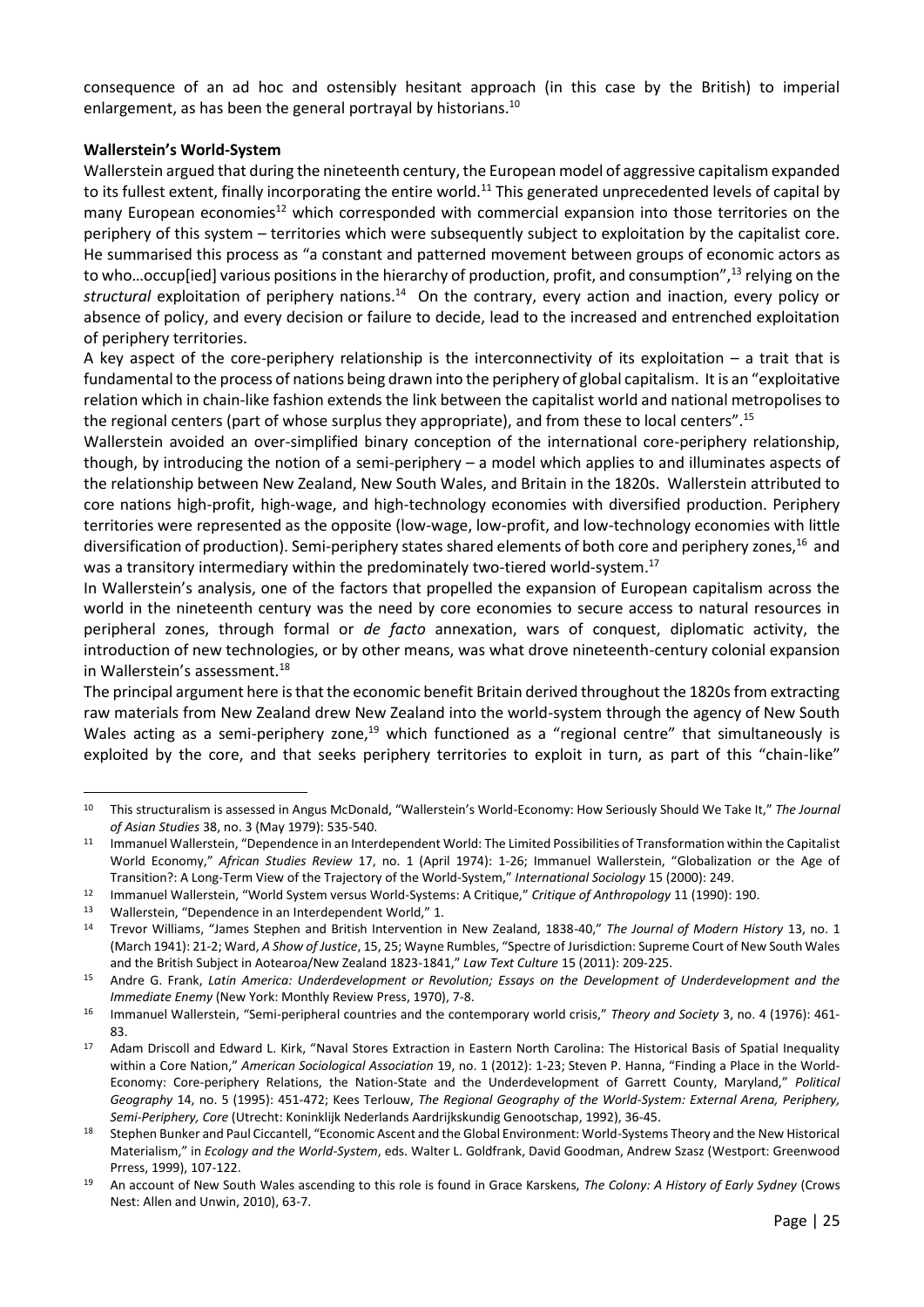sequence of exploitation.<sup>20</sup> However, contrary to Wallerstein's longer-term prognosis of periphery nations usually existing permanently in an exploited and dependent state was New Zealand's evolution to a "white colony".<sup>21</sup> This transition highlighted the nexus of race and capitalist exploitation as part of the equation of dependency, and how shifts in the racial balance of a state can sometimes lead to transitions in core-periphery relationships.<sup>22</sup> Thus, official British reluctance in the 1820s to annex New Zealand was not a case of resistance by the core to further encroachment into the periphery, but more an example of the *official* apparatus of a core state allowing itself to expand its capitalist exploitation by the *unofficial* agents of the core state – in this case, principally traders.

British officials routinely rejected requests from traders and others in the 1820s and beyond to annex the country or offer protection for their commercial ventures, using the rationale that there were no resources that New Zealand offered that could not more easily (and usually just as cheaply) be obtained elsewhere. Yet, such was the regional significance of the commodity chain, particularly between New Zealand and New South Wales – in which "a network of labor and production processes"<sup>23</sup> linked the two states – that New Zealand grew into the role of a periphery state without there ever being a deliberate policy on behalf of the British Government in this period for such a development to occur. This highlights the systematic element of World-Systems Theory, in which capitalist exploitation has the capacity to structure subsequent policy development by core nations.

## **Early British Intervention in New Zealand, 1770-1819**

Captain James Cook's 1770 claiming of New Zealand as a British colony<sup>24</sup> coincided with "a revulsion against colonization and a clear preference for trade over dominion",<sup>25</sup> among British officials – a position that persisted well into the nineteenth century. Consequently, there was no British policy on engagement with New Zealand between 1770 and 1833. As an example, on one of the rare occasions in the eighteenth century that the territory was given consideration (in April 1787), oblique reference was made to the "advantages [that] may be derived from the Flax Plant which is found in the Islands not far distant from the intended Settlement".<sup>26</sup> New Zealand was those 'Islands' and although its name was known, it did not even merit direct reference in this instance, so slight was its significance to Britain. In the early 1800s, New Zealand was still regarded by British officials as being outside the Empire, $^{27}$  and its significance was similarly disregarded by British politicians.<sup>28</sup>

In New South Wales though, which had been a British colony since 1788, there was a growing interest in New Zealand from the early 1800s. On 9 November 1814, the Governor of New South Wales issued a Proclamation stating that New Zealand was a dependency of the colony, and that thereafter, justices of the peace could be appointed to act there.<sup>29</sup> Such attempts at extending a type of quasi-official British jurisdiction in New Zealand were prompted mainly by concerns among officials over the lawlessness of British subjects living or working

<sup>20</sup> Frank, *Latin America*, 7-8.

<sup>21</sup> Robert A. Huttenback, *Racism and Empire: White Settlers and Colored Immigrants in the British Self-Governing Colonies, 1830- 1910* (Ithaca: Cornell University Press, 1976) 23.

<sup>22</sup> Satyananda J. Gabriel and Evgenia O. Todorova, "Racism and Capitalist Accumulation: An Overdetermined Nexus," *Critical Sociology* 29, no. 1 (January 2003): 29-46; Immanuel Wallerstein, *The Modern World-System IV. Centrist Liberalism Triumphant, 1789–1914* (Berkeley: University of California Press, 2011), xiii.

<sup>23</sup> Terence Hopkins and Immanuel Wallerstein, "Patterns of Development of the Modern World-System," *Review* 1, no. 2 (1977): 127-8.

<sup>24</sup> John C. Beaglehole, *The Discovery of New Zealand* (London: Oxford University Prerss, 1961), 49.

<sup>25</sup> David L. Mackay, "Direction and Purpose in British Imperial Policy, 1783 – 1801," *The Historical Journal* 17, no. 3 (1974): 487.

<sup>26</sup> Viscount Sydney, "*Draught Instructions for Governor Phillip," in* **Historical Records of New South Wales***, pt. 2, 1783 – 1792 (Sydney: Government Printer, 1892), 89.* 

<sup>27</sup> James W. Davidson, "New Zealand, 1820–1870: An essay in re‐interpretation," *Historical Studies: Australia and New Zealand* 20 (1953): 352.

<sup>28</sup> William Wilberforce, *Hansard: House of Commons Debates, 18 February 1819*, 39 (London, 1819), 487.

<sup>29</sup> Joseph Somes to Palmerston, London, 7 November 1839, *Correspondence with the Secretary of State Relative to New Zealand*, (London: Colonial Office, 1840), 67; Timothy Yates, *The Conversion of the Maori: Years of Religious and Social Change, 1814-1842* (Michigan: W. B. Eerdmans, 2013), 16; Thomas Kendall to Josiah Pratt, 22 January 1816, in *Marsden's Lieutenants* ed. John R. Elder (Dunedin: Coulls Somerville Wilkie Ltd., 1934), 121.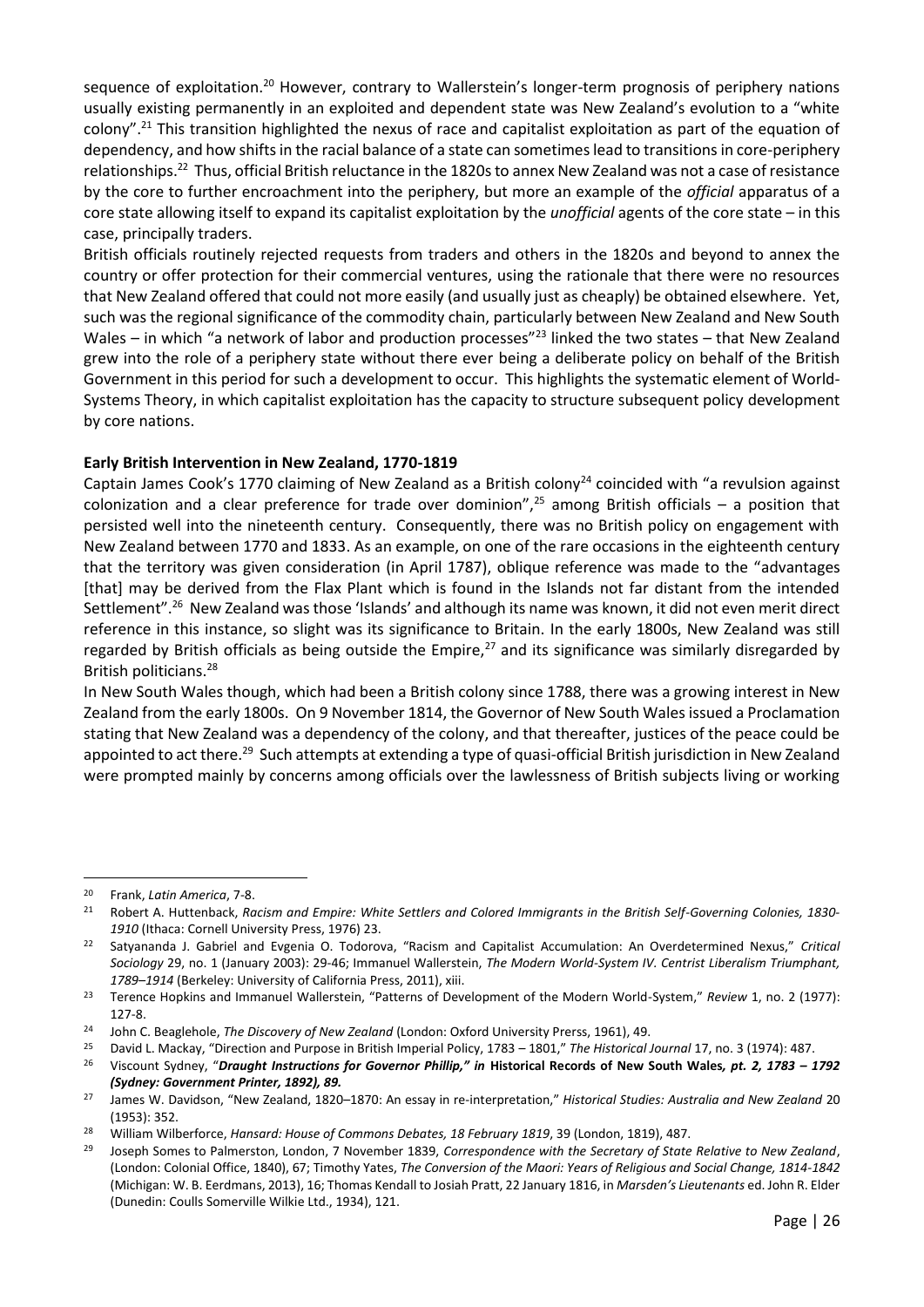in New Zealand.<sup>30</sup> These positions were "powerless", though, and "probably illegal",<sup>31</sup> in so far as they were an attempt to exert British authority in a territory where Britain had no legal basis to claim jurisdiction.<sup>32</sup> The situation was clarified in 1817 when the British Parliament confirmed that New Zealand was among "…those islands and territories not within His Majesty's Dominion".<sup>33</sup>

However, this relatively clear delineation of jurisdiction was blurred within two years as the consequence of the Governor of New South Wales, Lachlan Macquarie, appointing a magistrate to New Zealand with the authority to apprehend European offenders in the territory and send them to trial in Sydney.<sup>34</sup> Such attempts, though, proved to be largely unsuccessful, $35$  and no more invasive measures quasi-legal initiatives were proposed.<sup>36</sup>

Despite the ineffectiveness of these efforts by the New South Wales administration,<sup>37</sup> from a world-systems' perspective, they can be regarded as initial stages in the structural expansion of the British Empire's capitalist core into what was emerging as a periphery territory. The method may have been clumsy and tentative, and the results ineffective, but they were nonetheless part of a broader and longer-term process by which New Zealand would be absorbed into the global capitalist system.

Commercial exchanges are deemed by world-systems theorists as the most significant type of relationships that determine the status of core and periphery nations and the extension of the world-system.<sup>38</sup> It was principally increased private British commercial activity in New Zealand during the 1820s for example (most of which was conducted through New South Wales) that accelerated New Zealand's entry into the worldsystem. The conventional view of this growth in trade between New Zealand and New South Wales in this period is that it resulted in added pressure being put on Britain's long-standing policy of restraint when it came to any official involvement in territories outside of the Empire.<sup>39</sup> What emerges from a world-systems perspective, though, is a longer-term strategic interpretation of the commercial interests of the Empire, in which New South Wales' increased trade with New Zealand gradually overturned the British Government's hesitance to intervene.

Even that apparent official British hesitance was part of a method of expansion and exploitation, as opposed to an obstacle to it. It enabled the Empire to extend and enlarge its commodity chain with peripheral territories, incurring the least possible costs associated with the formal annexation of a colony. The underlying ambition was to achieve "a network of labor and production processes whose end result is a finished commodity",<sup>40</sup> with every step in the process dominated by unequal exchange to the detriment of the periphery and to the profit of the core.<sup>41</sup> It is certainly the sort of theoretical analysis that matches closely Britain's developing relationship with New Zealand in this period.

## **British commercial involvement in New Zealand in the 1820s**

The nature of British economic activity in New Zealand in the 1820s was characterised by three features: a steadily increasing growth in volume and value over the decade; the transformation of some branches of the Maori economy from purely subsistence activity to partial production for export as well; and the persistence

<sup>33</sup> 57 George III, c. liii, in Frederick L. W. Wood, *New Zealand in the World* (Wellington: Department of Internal Affairs, 1940), 10.

<sup>&</sup>lt;sup>30</sup> Lydia Wevers, *Country of Writing: Travel Writing and New Zealand, 1809-1900* (Auckland: Auckland University Press, 2002), 65; James Stephen, Memorandum, Enclosure No. 38, London, 19 March 1840, in Great Britain Colonial Office, *Correspondence with the Secretary of State Relative to New Zealand* (London, 1840), 67; *The Sydney Gazette and New South Wales Advertiser*, 12 November 1814, 1.

<sup>&</sup>lt;sup>31</sup> Judith Binney, *The Legacy of Guilt: A Life of Thomas Kendall* (Auckland: Oxford University Press, 2005), 45.

<sup>32</sup> *The Sydney Gazette and New South Wales Advertiser*, 12 November 1814, 1.

<sup>34</sup> Somes to Palmerston, 67.

<sup>35</sup> John L. Nicholas, *Narrative of a voyage to New Zealand, performed in the years 1814 and 1815, in company with the Reverend Samuel Marsden, Principal Chaplain of New South Wales,* (London: Hughes and Baynes, 1817), vol. 1, 213, vol. 2, 189-190.

<sup>36</sup> Stuart Banner, "Two Properties, One Land: Law and Space in Nineteenth-Century New Zealand," *Law and Social Inquiry*, 24, no. 4 (October 1999): 807-819.

<sup>37</sup> Binney, *The Legacy of Guilt*, 45.

<sup>38</sup> Bunker and Ciccantell, "Economic Ascent," 107-122.<br>39 Davidson, "New Zealand, 1820–1870." 349-50: Woo

<sup>39</sup> Davidson, "New Zealand, 1820–1870," 349-50; Wood, *New Zealand in the World*, 17; Jim McAloon, "Gentlemanly Capitalism and Settler Capitalists: Imperialism, Dependent Development and Colonial Wealth in The South Island of New Zealand," *Australian Economic History Review*, 42, no. 2 (July 2002): 211-2; Roger P. Wigglesworth, "The New Zealand timber and flax trade, 1769- 1840," PhD Thesis (Palmerston North: Massey University, 1981), 259–61; The persistence of this official reluctance into the 1830s is detailed in Shaw, "British Attitudes to the Colonies, ca. 1820-1850," 75.

<sup>40</sup> Terence Hopkins, and Immanuel Wallerstein, *World-Systems Analysis: Theory and Methodology* (Beverly Hills: Sage, 1982), 159.

<sup>41</sup> Wallerstein, "The rise and Future Demise of the World Capitalist System," 387-415.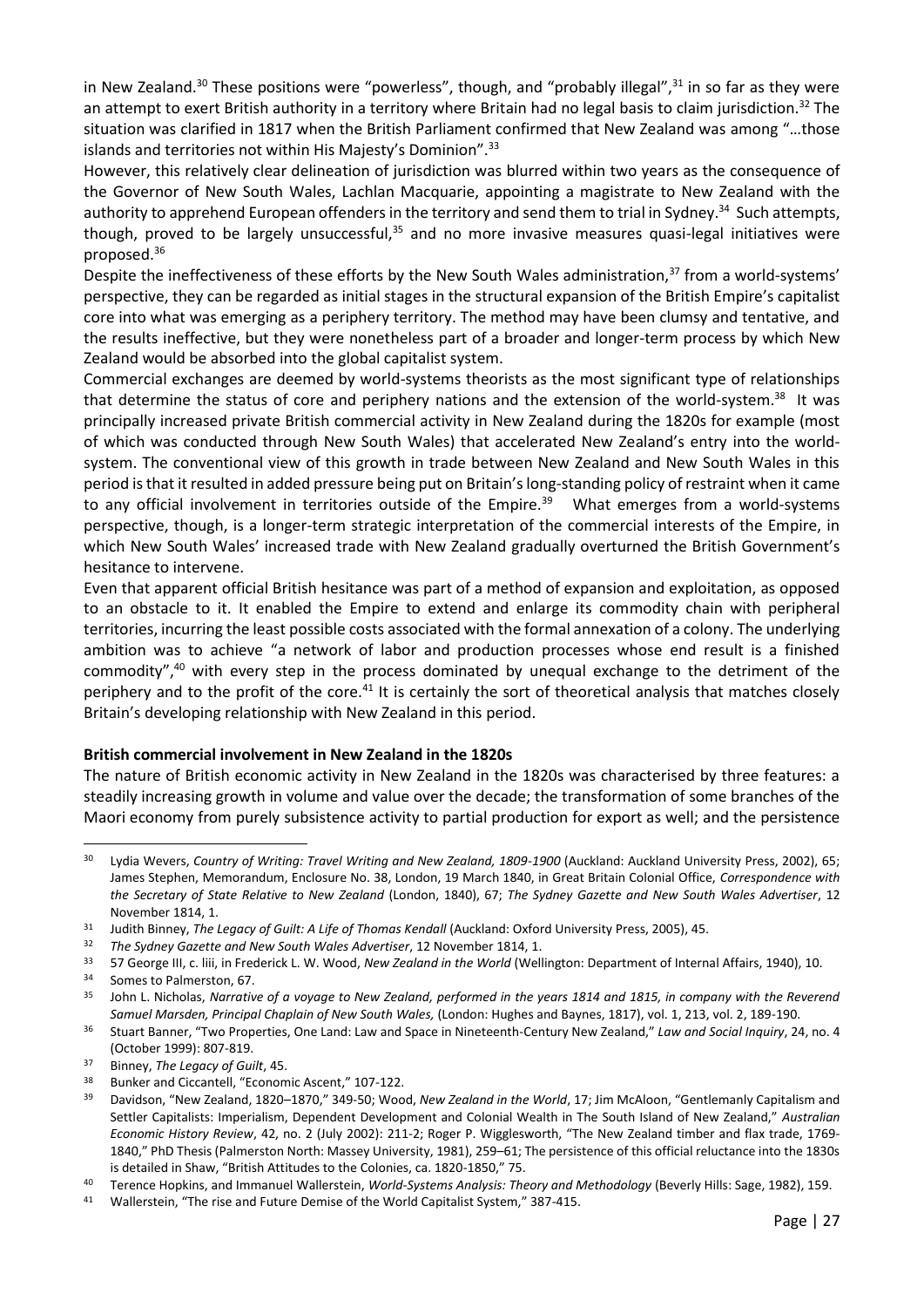off barter rather than cash as the main means of exchange.<sup>42</sup> Growth in trade value and trade-based activity are elements identified by Wallerstein as one of the chief factors linking a territory into the world-system. And collectively, the strengthening of the trade relationship between Maori and traders (the latter operating principally from New South Wales in this period) is consistent with Wallerstein's emphasis on the interdependent nature of exchange in the world-system that both precedes and accompanies the emergence of a periphery state, and on the crucial role of the semi-periphery state in fostering this growing interdependence.<sup>43</sup>

The scale of trade between New Zealand and New South Wales in the 1820s was substantial in comparison with any preceding period. Figures collected by the New South Wales Customs (through which most of New Zealand's trade passed in this decade) show that, for example, in 1826, the value of goods sent to New Zealand from Sydney was £1,735, while New Zealand exports to Sydney that year amounted to £30,000. The following year, goods sent from Sydney to New Zealand had risen in value to £4,926, against goods valued at £63,000 that left New Zealand for Sydney. And by 1829, goods sent from Sydney to New Zealand were worth £12,691, while New Zealand was exporting £135,486 worth of commodities to Sydney annually.<sup>44</sup>

In addition to these import and export figures were branches of economic activity that occurred in New Zealand's immediate vicinity that were excluded from the preceding amounts. One such example is whaling, which had been taking place in New Zealand waters since at least 1804, but which generally involved little contact with the inhabitants of the territory. For almost two decades, most of the whaling vessels hunting in the area used ports other than those in New Zealand as the bases for their operations.<sup>45</sup> However, there was a small industry in whaleboat construction from the late 1820s on New Zealand territory,<sup>46</sup> and the surgeons on whaling ships were sometimes called on to treat Maori wounded in inter-tribal conflicts.<sup>47</sup>

What is significant about these characteristics of the whaling trade is the extent to which New Zealand was a place of resource-extraction, whereas processing and selling of the raw product was based in New South Wales. This exemplifies the sort of surplus-extraction which Wallerstein identified as occurring between periphery and semi-periphery states, whereby the latter profited more in the short term than the core nation, and that the profit accrued by the semi-periphery was predicated on the prevention of the development of any non-extraction industry in the periphery, and the inability of the periphery to capitalise on the unequal exchange which was at the heart of such trade.<sup>48</sup>

Trade was also beginning to arouse slight official British curiosity about New Zealand around this time. The direct role whaling played in the New Zealand economy in the 1820s, for example, may have been comparatively slight in monetary terms, but it served another, non-commercial function: as a source of intelligence on New Zealand for British officials, with British whaling captains expected to feed information on the places in the territory they visited back to the Admiralty.<sup>49</sup>

However, while the quality and quantity of the intelligence obtained was slight obtained is of secondary importance to the motives behind the request for such intelligence. If, as most historians agree, Britain had no stated intention of any official intervention in New Zealand at this time or any other in the foreseeable future,<sup>50</sup> the requirement for some captains to gather information on the territory indicates at least that British interest in New Zealand's potential commercial opportunities and its political make-up existed from the start of the decade. Such activities in no way constituted or should be construed as part of a covert plan for further

<sup>1</sup> <sup>42</sup> Vincent O'Malley, *The Meeting Place: Maori and Pakeha Encounters, 1642-1840* (Auckland: Auckland University Press, 2012), 114.

<sup>43</sup> Chgristopher Chase-Dunn and Richard Rubinson, "Toward a Structural Perspective on the World-System," *Politics & Society* 7, no. 4 (December 1977): 453-476.

<sup>44</sup> *Sydney Gazette and New South Wales Advertiser*, 22 December 1828, 2; *Sydney Monitor*, 26 September 1829, 4; Robert Carrick (ed.), *Historical Records of New Zealand South prior to 1840* (Dunedin: Otago Daily Times and Witness, 1903), 73.

<sup>45</sup> P. G. Canham, "New England Whalers in New Zealand Waters, 1800 - 1850," MA Thesis, (Christchurch: Canterbury University, 1959), 7, 11.

<sup>46</sup> John Butler, in Robert J. Barton, *Earliest New Zealand: the journals and correspondence of the Rev. John Butler* (Masterton: Palamontain and Petherick, 1927), 331; Harry Morton, "Whaling in New Zealand Waters in the First Half of the Nineteenth Century," PhD Thesis (Dunedin: University of Otago, 1977), 286.

<sup>47</sup> Peter Bays, *A Narrative of the Wreck of the Minerva, Whaler of Port Jackson* (Cambridge: P. Bridges, 1831), 147.

<sup>48</sup> Wallerstein, "Semi-Peripheral Countries," 464.

<sup>49</sup> Morton, "Whaling in New Zealand," 158.

<sup>50</sup> Gordon W. Beckett, *British Colonial Investment in Colonial N.S.W. 1788-1850* (Singapore: Trafford Publishing, 2013), 365; James Belich, *Making Peoples: A History of the New Zealanders from Polynesian Settlement to the End of the Nineteenth Century* (Auckland: Penguin, 1996), 182; Andrew Potter (ed), *The Oxford History of the British Empire: Volume III: The Nineteenth Century* (Oxford: Oxford University Press, 1999), 173.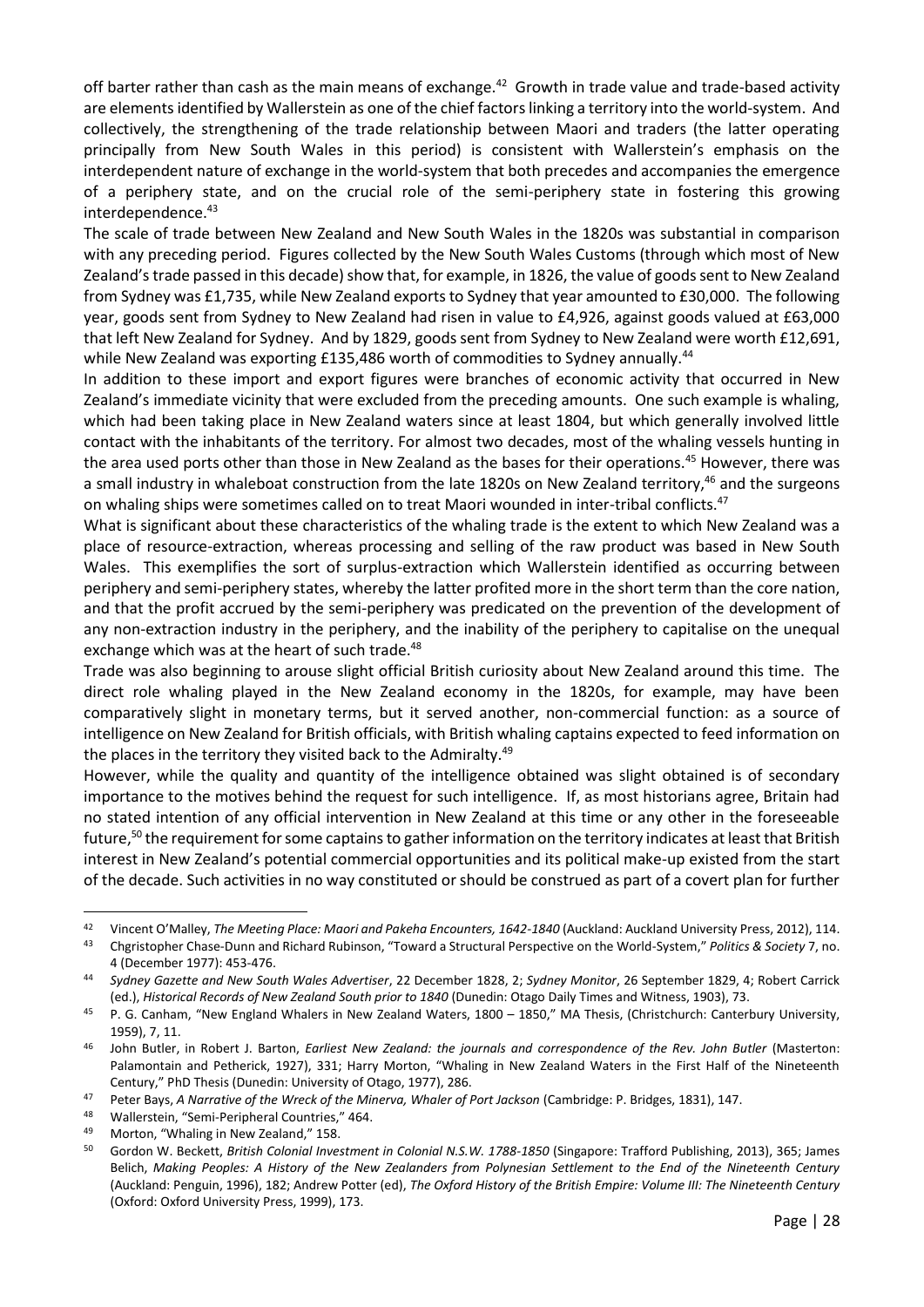British official or commercial expansion in New Zealand. However, by the same token, the decision to collect information on the territory suggests that formal intervention was not explicitly excluded as a possibility either. Trade, rather than policy, may have been drawing New Zealand closer to becoming a peripheral state in the British Empire, but the pattern of interventionist British colonial policy sometimes following in the wake of growing trade was already well-established by this time, as the Raffles quote at the commencement of this article acknowledged. In metaphorical terms, the appearance of the left hand (in the form of private commercial interests) operating independently of the right hand (in the form of official British policy on New Zealand) belied the shared end of both: the extension of the system of British capitalist hegemony.

During the 1820s, trade was undoubtedly the principal reason for increased European interaction with Maori. However, the New Zealand economy at this time relied almost exclusively on barter rather than cash as the means of exchange – a feature that precluded any prospect of Maori communities accumulating capital (which is a precursor of elevation to a semi-periphery state). This gave greater control to the British in what remained an asymmetrical commercial relationship throughout the decade. This barter economy had its own specific traits, in which the items supplied for exchange by traders were subject to the forces of supply and demand in a way that cash would not have been to anywhere near the same extent. $51$ 

Without the presence of any government regulation in New Zealand in this decade, it would appear obvious, at a superficial level, to conclude that there was an unencumbered system of perfect competition existing between sellers and buyers in the territory, and to this extent, any claims of encroaching exploitation would appear to be without substance. Such a conclusion is broadly correct, but only as far as it extends. In Wallerstein's assessment of the period when a territory begins to be drawn into the world-system, outward appearances of perfect competition and free trade mask the fact that such exchanges occur 'when the economic advantage of the upper strata is so clear-cut that the unconstrained operation of the market serves effectively to reinforce the existing system of stratification'.<sup>52</sup> The evidence of stratification between traders (representing the core – sometimes via the agency of the semi-periphery) and Maori (representing the periphery) seems scant in New Zealand's case in the 1820s – that is, until the benefits of this trade beyond New Zealand are taken into account.

David Hainsworth's study of the significance of Australian trade in the late eighteenth and early nineteenth century details the extent to which trade with New Zealand aided the growth of the economy of New South Wales, including the expansion of its ship-building industry,<sup>53</sup> and the 'thriving' trade in food, flax, whale products and timber in this period.<sup>54</sup> Undoubtedly, this trade contributed to some extent to the expansion of Sydney's European population, which grew by almost forty per cent during the decade, to around 16,000 by 1829,<sup>55</sup> and to the city becoming a regional commercial hub – precisely the sort of development prescribed by Wallerstein for a semi-periphery zone.<sup>56</sup> Meanwhile, there was practically no comparative growth in infrastructure, population, or capital accumulation in New Zealand, which in a world-systems context is strongly indicative of its emerging status as a periphery territory.

Trade in itself does not necessarily constitute evidence of a world-system. What can matter more is whether the type of goods that form the basis of the trade are either principally 'luxury' goods, or 'bulk' or 'necessity' goods. The distinction is important analytically from a world-systems perspective, because trade in luxuries can occur *between* what could otherwise be separate systems, whereas trade in necessities tends to occur within a system.<sup>57</sup> In the case of New Zealand's trade with New South Wales in this period, the goods were

<sup>51</sup> Kathleen Shawcross, "Maoris of the Bay of Islands, 1769 – 1840," MA Thesis (Auckland: University of Auckland, 1967), 170; Malcolm McKinnon, *New Zealand Historical Atlas* (Auckland: David Bateman, 1998), 28; John Fitzpatrick, "Food, warfare and the impact of Atlantic capitalism in Aotearoa/New Zealand," in *Refereed paper presented to the Australasian Political Studies Association Conference University of Adelaide* (Adelaide, 2004): 9; Paul Moon, *A Savage Country: The Untold Story of New Zealand in the 1820s* (Auckland: Penguin, 2012), 19; Ron D. Crosby, *The Musket Wars: A History of Inter-Iwi Conflict 1806–1845* (Auckland: Penguin, 1999); Angela Ballara, *Taua: Musket Wars, Land Wars or Tikanga? Warfare in Maori society in the early nineteenth century* (Auckland: Penguin, 2003), 147-152; Alfred Crosby, *Ecological Imperialism: The Biological Expansion of Europe* (Cambridge: Cambridge University Press, 1986), 250; Fitzpatrick, "Food, warfare," 14.

<sup>&</sup>lt;sup>52</sup> Wallerstein, "Dependence in an Interdependent World," 1.<br><sup>53</sup> William C. Wentworth, A Statistical Account of the British Se

<sup>53</sup> William C. Wentworth, *A Statistical Account of the British Settlements in Australasia, Volume 1* (London: Geo B. Whittaker, 1824), 4, 25.

<sup>54</sup> David R. Hainsworth, *Builders and Adventurers: The Traders and the Emergence of the Colony 1788-1821* (Melbourne: Cassell, 1968), 74ff.

<sup>55</sup> *The Sydney Gazette and New South Wales Advertiser*, 1 October 1829, 2.

<sup>56</sup> Wallerstein, "The Rise and Future Demise of the World Capitalist System," 401.

<sup>57</sup> Immanuel Wallerstein, "World System versus World-Systems: A Critique," *Critique of Anthropology*, 11 (1991), 192.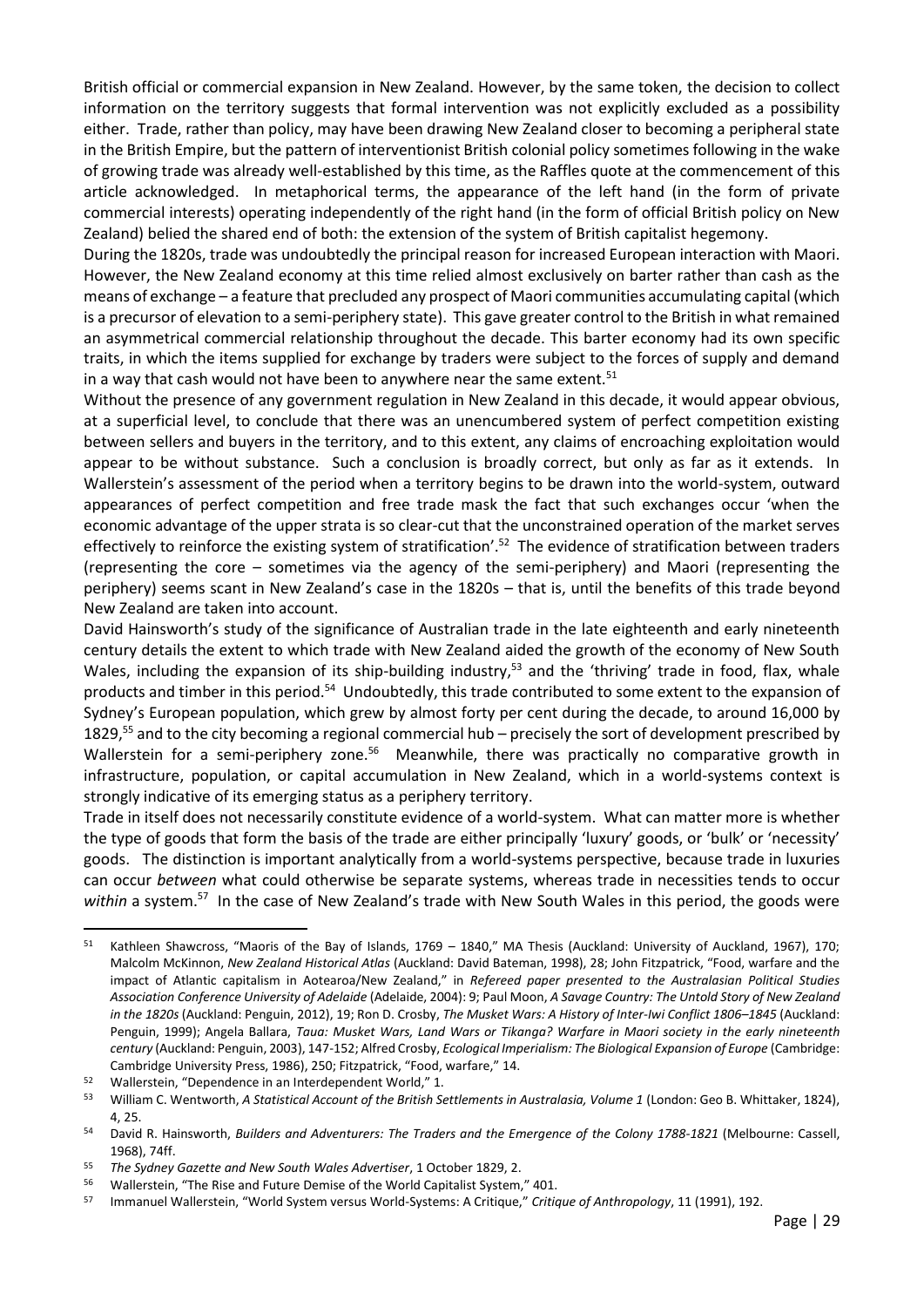almost exclusively in the category of bulk or necessity goods – mainly animal products (whale oil, seal skins, and pork), timber, and food crops, which supports the contention that the emerging New Zealand economy was being incorporated into part of a larger, existing economic system, with few opportunities for directing its own growth, or even harnessing some of the capital being generated from this unequal exchange.

## **British policy on New Zealand in the 1820s**

So how did British Government policy at this time respond to these economic developments? The standard portrayal of the British Empire in the early nineteenth century – from a policy perspective – depicts the major decisions being made in London, and filtering down to regional levels, while in return, intelligence and recommendations from local officials throughout the Empire informed the development of this policy.<sup>58</sup> This was the case in a very general sense, but in some instances, the role of regional officials in the formation of policy was far more influential.

Throughout the 1820s, New South Wales played a vital role in most business ventures that were being carried out in New Zealand, which in turn brought closer together the twin (and seemingly conflicting) imperatives of attempting in some way to manage increased commercial activity between a British colony and a neighbouring 'unclaimed' territory, and the static or even reduced desire for political commitment to that territory demanded by London. Even in the smallest of private British commercial undertakings in New Zealand, the hand of the New South Wales Government could sometimes be seen at work. When the Sydney rope-maker Robert Williams sought to travel to New Zealand, for example, to explore the possibilities of flax as a source material for his business, it was the New South Wales Governor who gave him permission to travel to the territory for that purpose.<sup>59</sup> And when it appeared that there were indeed significant commercial benefits to be derived from harvesting New Zealand flax, Macquarie wrote to the Colonial Office, arguing that there would be no 'bad consequences' if there was a greater level of formal British involvement in the territory.<sup>60</sup> There was no enthusiasm from London in response to the suggestion, however, so the matter was left to lie, temporarily anyway. Ironically, in picking up the slack left by officials in London, who were opposed to any intervention, the New South Wales administration was obliged to take a more active role in overseeing the developing commercial relationship with New Zealand.

Here, the influence of New South Wales, as a semi-periphery state, is especially pronounced. It possessed a reasonably strong state system (of the sort which was absent in New Zealand), a modern armed force which was a branch of the state (unlike New Zealand), a single leadership structure for the entirety of the state (unlike New Zealand), a legislative authority (unlike New Zealand), a judiciary (unlike New Zealand), and the capacity to direct the economies in its regional sphere of influence (unlike New Zealand).<sup>61</sup> New South Wales was thus well-positioned to serve as the principal link in the chain of dependency extending from New Zealand to Britain.

The apparent official British resistance to involvement in New Zealand in the 1820s has been accounted for by the Colonial Office's aversion to the political and financial costs of further formal colonisation.<sup>62</sup> Although there were philosophical objections in the Office to territorial expansion at this time, $^{63}$  frugality was a much more direct influence. The accumulation of debts from the Napoleonic Wars, coupled with major transitions taking place in the domestic British economy, directed the attention of British politicians and colonial officials inwards during much of the 1820s, at the expense of looking to acquire remote and potentially burdensome

<sup>58</sup> Peter J. Cain and Anthony G. Hopkins, "Gentlemanly Capitalism and British Expansion Overseas I. The Old Colonial System, 1688-1850," *Economic History Review* 23 (1986): 501-506; Shaw, "British Attitudes to the Colonies, ca. 1820-1850," 78.

<sup>59</sup> James Birnie to Lachlan Macquarie, 31 March 1813, in Robert McNab, *Historical Records of New Zealand*, vol. 1 (Wellington: Government Printer, 1914), 315.

<sup>60</sup> Lachlan Macquarie to H. Bathurst, 1 April 1817, in McNab, *Historical Records*, 409-10.

<sup>61</sup> These traits are identified in Immanuel Wallerstein, "Three Paths of National Development in Sixteenth-Century Europe," **Studies in Comparative International Development** 7, no. 2 (June 1972): 96.

<sup>62</sup> Ballantyne, *Webs of Empire*, 135; David Lambert and Alan Lester, "Imperial Spaces, Imperial Subjects," in *Colonial Lives Across the British Empire: Imperial Careering in the Long Nineteenth Century*, David Lambert and Alan Lester eds. (Cambridge: Cambridge University Press, 2006), 3; John Gallagher and Ronald Robinson, "The Imperialism of Free Trade," *The Economic History Review*, New Series, 6, no. 1 (1953): 1-15; Fairburn cites New Zealand's distance from Britain as a consideration, see Miles Fairburn, "Is There a Good Case for New Zealand Exceptionalism?," *Thesis Eleven*, 92 (February 2008): 42; the free trade element of this policy is dealt with in Bernard Semmel, *The Rise of Free Trade Imperialism: Classical Political Economy the Empire of Free Trade and Imperialism, 1750-1850* (Cambridge: Cambridge University Press, 1970), 30.

<sup>63</sup> Richard Cobden, speech on free trade, Manchester, 15 January 1846, in *Speeches and Questions of Public Policy by Richard Cobden*, vol. 1, John Bright and J. E. Thorgold Rogers, eds. (London: Macmillan, 1870), 362-3.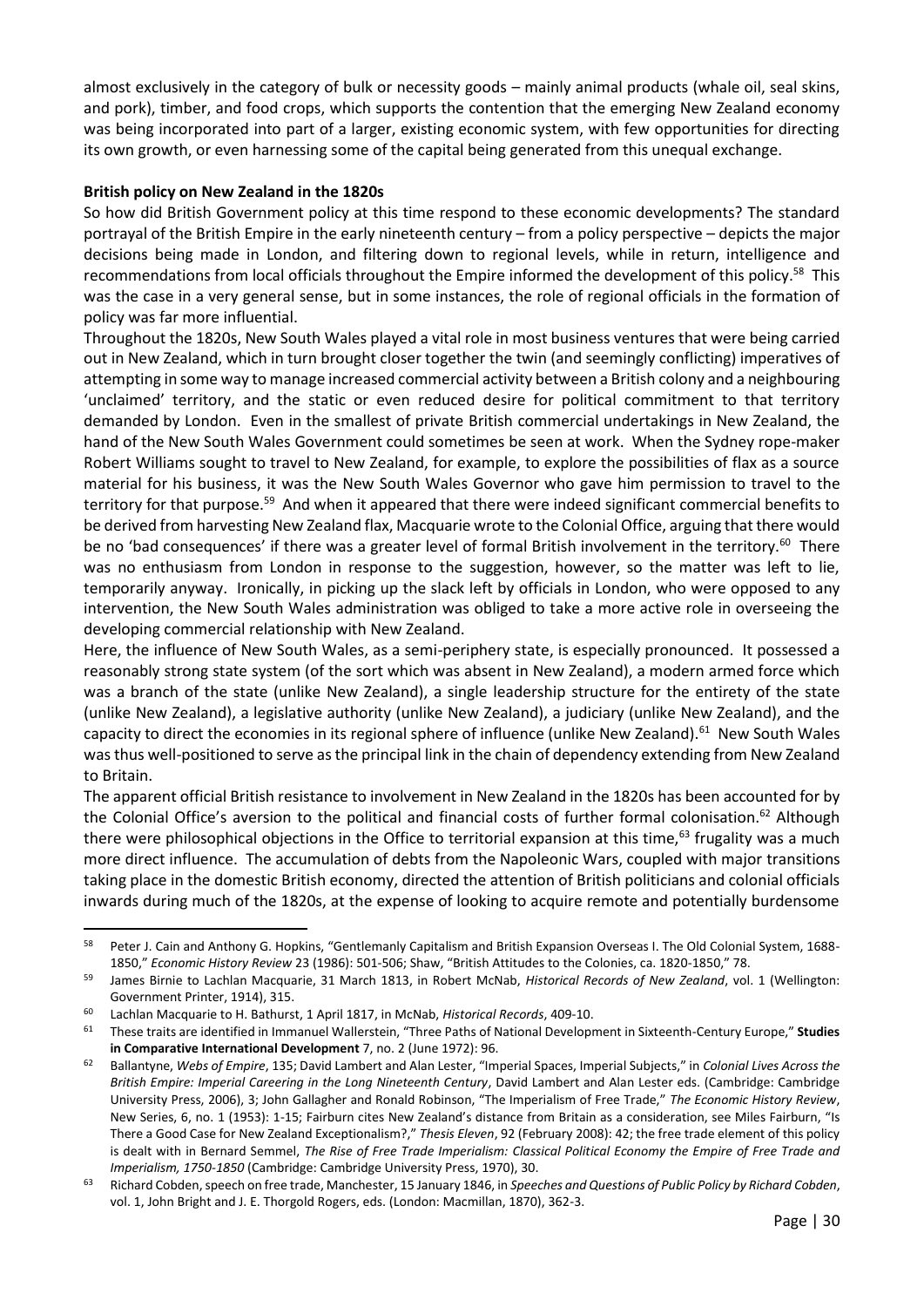colonial possessions.<sup>64</sup> British imperial expansion at this time was only occurring as a direct result of the '…force of circumstances',<sup>65</sup> and not at all simply as part of an impulsive desire for enlargement, or the need to secure a small tributary of trade. However, a world-system perspective proffers an alternative (or at least an accompanying) explanation for such a stance: that this reticence was so pronounced a feature of British colonial policy in relation to New Zealand precisely because of the corresponding eagerness by the semiperiphery to intervene. In this case, the combination of proximity and commercial gain compelled the New South Wales administration to be the main source of and therefore influence on British policy-formation on New Zealand. London could thus afford to procrastinate when it came to assuming any firm position on New Zealand, leaving the way open to New South Wales taking the lead role in shaping both the detail and direction of British policy on the territory that was still unclaimed by any other European power at this time.

This is not to say, though, that the British Government was completely indifferent to New Zealand in this period, despite general outward appearances and even occasional protestations to the contrary. Flax, as has already been discussed, was one item of value to the Royal Navy, but increasingly, timber from New Zealand also began to attract Naval interest.<sup>66</sup> An 1820 report commissioned by the Naval Board addressed first the character of New Zealand's indigenous inhabitants, claiming that Maori '…wish for nothing so much as for some of these [Europeans] to reside among them, in order to learn agriculture and obtain a knowledge of mechanics'.<sup>67</sup> The report also addressed New Zealand's resources, and concluded that they were both available in good quantities in the territory, and could be obtained without much difficulty. More formal intervention at the present time, as far as the Navy Board would have been concerned, was therefore unnecessary to secure this source of supplies.

Official reports such as this were complemented by a much greater volume of unsolicited proposals intermittently arriving at the Colonial Office from entrepreneurs looking for official sanction for commercial ventures in New Zealand. Some of these, such as William Savage's 1820 scheme to form an agricultural settlement in the territory, were vague, poorly-conceived,<sup>68</sup> and unlikely to have generated much interest in themselves among officials in London. Others, however, made a more compelling case for intervention. Robert Sugden's 1821, settlement scheme suggested that there were political, strategic, and economic benefits of as British colony being established in New Zealand.<sup>69</sup> Lord Bathurst, the Secretary of State for Colonies, responded by claiming that he "did not feel he had any power of approving any particular encouragement to the establishment of a colony in New Zealand".<sup>70</sup>

Yet, despite turning down these requests for official sanction for such schemes, British officials were not oblivious to New Zealand's growing trading relationship with New South Wales, and some of the problems that were arising from this interaction. Its response at this time was to appoint an English judge – John Bigge – to "enquire into the best means of preventing the commission of outrage and violence on the persons of the inhabitants of the islands of New Zealand by the crews of vessels navigating the Pacific", and to "obtain information respecting the state of the inhabitants and the progress that has been made in their civilization".<sup>71</sup> The emphasis appears to have shifted from commercial expansion, which is at the centre of notions of a worldsystem, to ostensibly humanitarian concerns. Wallerstein addresses this very point, however, when investigating other cases of territories being incorporated into the world-system as periphery states. The interventionist nature of core nations which attempt to 'improve' periphery societies (with the definition and parameters of such improvement defined by the core), tends to result in a tension between the core nation and the society where the intervention is occurring – a tension which can only eventually be resolved by harmonisation, violence, or a sort of transcendence.<sup>72</sup> So while officials' expressions of concern over the treatment of Maori on British vessels might seem innocuous or even humanitarian, in the context of the worldsystem, it can be interpreted as the first small step in the creation of a nation-society antinomy, which could later lead to further intervention to resolve the tension: a case of intervention which simultaneously produces

<sup>64</sup> Paul Moon, *Te Ara Ki Te Tiriti: The Path to the Treaty of Waitangi* (Auckland: David Ling Publishing, 2002), 20; Llewellyn Woodward, *The Age of Reform, 1815-1872* (Oxford: Oxford University Press, 1961), 365.

<sup>65</sup> Daniel G. E. Hall, *A History of South East Asia* 4 th edn (London: Macmillan, 1988), 642.

<sup>66</sup> James Downie to John Butler, 4 April 1821, in Barton, *Earliest New Zealand*, 121.

<sup>67</sup> James Downie to Navy Board, 12 August 1820, in McNab, *Historical Records*, 569-70.

<sup>68</sup> William Savage to Bathurst, 20 March 1820, in McNab, *Historical Records*, 483.

<sup>69</sup> Robert Sugden to Bathurst, 18 January 1821, in McNab, *Historical Records*, 516.

<sup>70</sup> Henry Goulburn to Robert Sugden, 25 April 1821, in McNab, *Historical Records*, 532.

<sup>71</sup> John Bigge to Bathurst, 27 February 1823, in McNab, *Historical Records*, 587.

<sup>72</sup> Immanuel Wallerstein, "The development of the concept of development," *Sociological Theory* 2, no. 1 (1984), 104.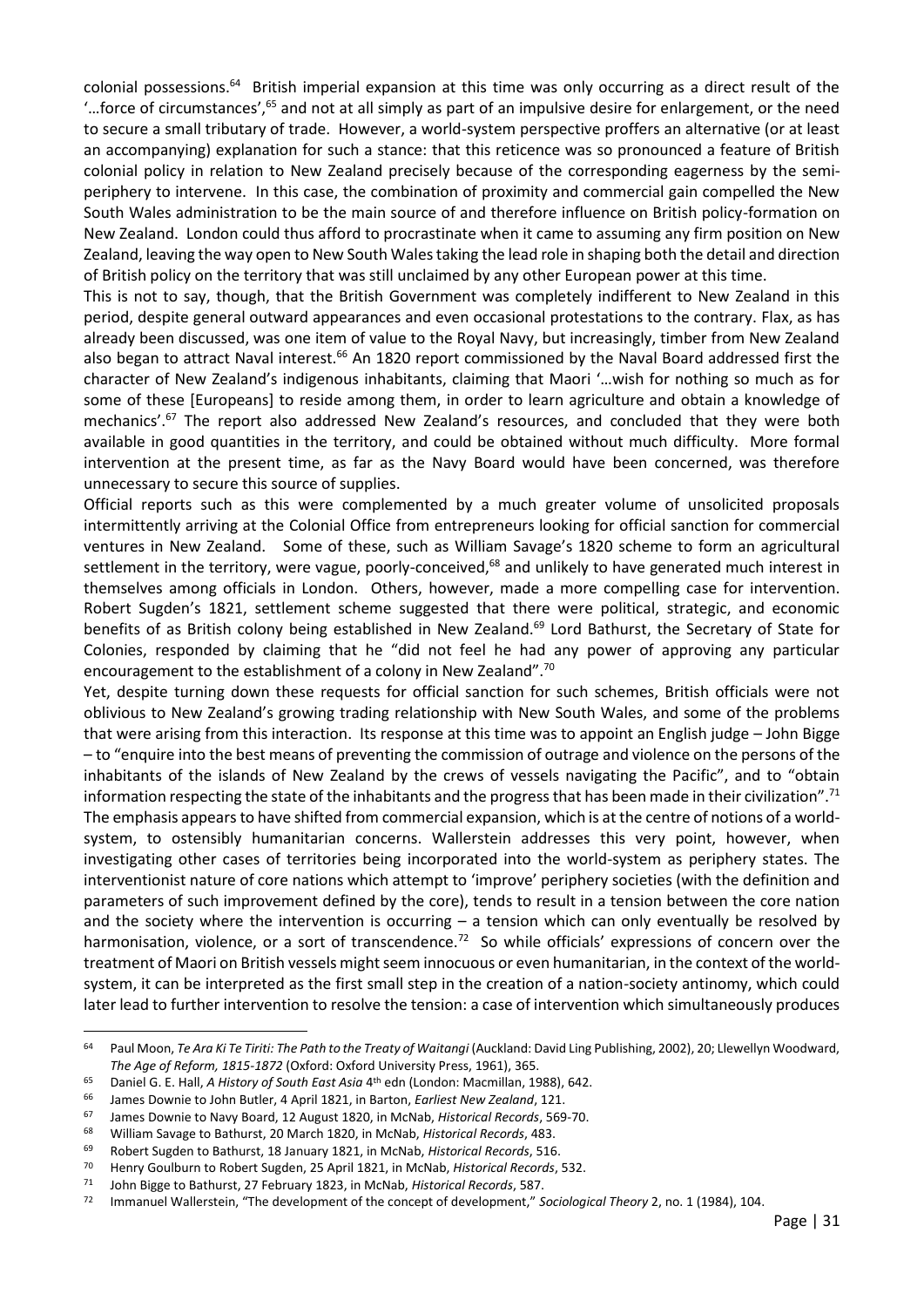new tensions as it overcomes existing ones, resulting in a process that eventually entrenches the coreperiphery polarity. Bigge's recommendations were used by the Colonial Office more as points for further reference rather than proposals to be acted on immediately. However, that fact that it was the Colonial Office that commissioned this enquiry reveals that interest in the territory of New Zealand and its connection with the Empire was starting to take on a loose form.

Bigge's report reached London around the same time that an anonymously authored work entitled *To the People of England: An Address on the Colonization of New Zealand*<sup>73</sup> was published, proposing the establishment of a British colony in New Zealand.<sup>74</sup> .Its ideas led to the formation of the New Zealand Company, and in 1825, two of its directors met with Bathurst, seeking official British support for their venture. Among the other directors were Members of the House of Commons, which enabled Company as a whole to obtain easier access to the Colonial Office.<sup>75</sup> This intersection of private colonising motives and political support<sup>76</sup> typifies a new development in the creation of New Zealand as a periphery to the British imperial core, relying on what world-systems theorists refer to as a 'hierarchical alternative' to the existing market relations that existed between New Zealand and New South Wales at the time.<sup>77</sup> The semi-periphery zone was still the principal influence on New Zealand's relations with the British Empire, but the New Zealand Company's direct negotiations with the Colonial Office represented a development in which the semi-periphery played no role whatsoever.

Bathurst had initially shown some passing interest in the proposal from the New Zealand Company, but did not endorse it. The President of the Board of Trade also apparently gave the Company his 'blessing' before abandoning it.<sup>78</sup> So overall, official encouragement was far too hesitant to materialise into anything more certain. The 'tipping point' for the British Government to intervene formally in New Zealand was either if their commercial interests in the territory were jeopardised to the extent that the cost of intervention would be justified by the protection of this commercial exchange, or that there were partial or fully non-commercial interests in the territory (such as the administration or protection of British subjects residing there) that warranted intervention. Neither threshold even got close to being reached in the 1820s.<sup>79</sup>

However, that the British Government was receiving and evaluating proposals to make more formal New Zealand's commercial contribution to the Empire in this decade is indicative of the extent to which New Zealand was already regarded as a territory that conforms closely to the initial stages of Wallerstein's definition of an emerging periphery state. In a sense, the territory's fate as a periphery state was implicitly decided, from a world-systems perspective, even while the British Government continued to profess its disinterest in the territory.

<sup>73</sup> Anonymous, *To the People of England: An Address on the Colonization of New Zealand* (London: Knight and Lacey, 1824).

<sup>74</sup> Angus J. Harrop, *England and New Zealand from Tasman to the Taranaki War* (London: Methuen, 1926), 7.

<sup>75</sup> *The London Gazette*, no. 19995, 2 July 1841 (London, 1841), 1722; Benjamin Disraeli, *An Inquiry into the Plans, Progress, and Policy of the American Mining Companies*, 3rd edn. (London: John Murray, 1825), 25, 72.

<sup>76</sup> James Taylor, *Creating Capitalism: Joint-Stock Enterprise in British Politics and Culture, 1800-1870* (Suffolk: The Royal Historical Society, 2006), 21-54, 135-168; Anthony Webster, "The political economy of trade liberalization: the East India Company Charter Act of 1813," *The Economic History Review* 43, no. 3 (August 1990): 404-419; Thomas Tooke, *A History of Prices and of the State of the Circulation , From 1793 Until the Present Time*, vol. 2 (London: Longman, Orme, Brown, Green, & Longmans, 1840), 150.

<sup>77</sup> Terry Boswell, "Colonial Empires and the Capitalist World-Economy: A Time Series Analysis of Colonization, 1640–1960," *American Sociological Review* 54, no. 2 (1989): 180.

<sup>78</sup> Douglas Pike, *Paradise of Dissent: South Australia 1829–1857* (Melbourne: Longmans, 1967), 33.

 $79$  One of the additional arguments used by the Company was that their planned colony in New Zealand would help in the relief of 'surplus' population in Britain. This was in line with a recommendation made in the House of Commons that the British Government consider measures such as '…emigration upon an extended scale' to '…prevent the injurious effects …upon the condition of the labouring classes of this country' brought about by overcrowding and poverty. Sending hundreds or even thousands of the British poor to the colonies, it was suggested, was '…the only means by which the evils to be apprehended from the continued increase of the pauper population...could be averted'. Such arguments in themselves did not alter directly British colonial policy in this period, but they were gaining currency in some quarters, and accordingly were utilised by those looking to further their private colonising proposals for New Zealand. See Edward G. Wakefield, *A Comparison of the Social and Political State of Both Nations* (New York: Harper and Brothers, 1834), 198-8, 288; Anonymous, *To the People of England*; Alan Lester and Fae Dussart, "Trajectories of protection: Protectorates of Aborigines in early 19th century Australia and Aotearoa New Zealand," *New Zealand Geographer* 64, no. 3 (2008: 205-220; Edward J. Wakefield, *The Founders of Canterbury*, vol.1 (Christchurch: Stevens and Co., 1868), 126, 190; Eileen P. Sullivan, "Liberalism and Imperialism: J. S. Mill's Defense of the British Empire," *Journal of the History of Ideas* 44 (1983), 599-617; Edward R. Kittrell, "Wakefield and Classical Rent Theory," *The American Journal of Economics and Sociology*, (1966), 141-152; Helen T. Manning, "Lord Durham and the New Zealand Company," *New Zealand Journal of History* 6, no. 1 (1972): 2; Robert W. Horton in House of Commons Debate, 24 June 1828, in *Hansard*, series 2, vol. 19 (London, 1828), 1501–3.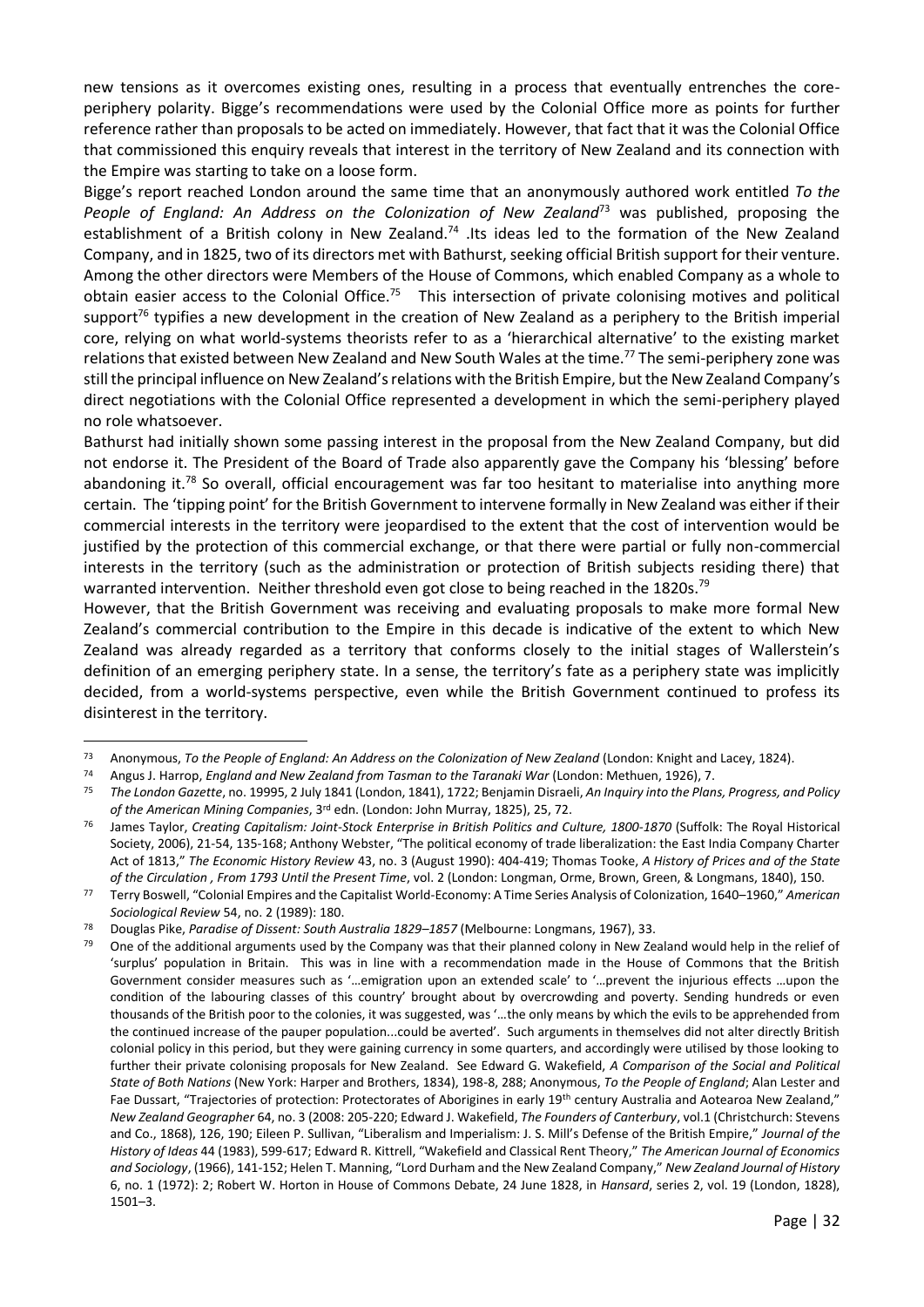What emerges from these examples is that the Colonial Office very seldom during the decade asserted any specific policy position on New Zealand, and on the rare occasions when it did, it deferred repeatedly to its default stance of preferring non-intervention in the territory.<sup>80</sup> At the same time, though, its commissioning of reports, its consideration (however faint) of proposed colonising schemes, and above all, its failure to check most of the attempts by the New South Wales authorities to extend a small degree of British legal jurisdiction to New Zealand, indicates that the non-intervention policy with respect to New Zealand served to mask a structural process that Wallerstein identified as "an increasingly interrelated system of strong "core" and weak "peripheral" states, in which inter-state relations – and hence patterns of state-formation…are continually shaped... [by] the deepening and expanding world-scale division and integration of production".<sup>81</sup>

Wallerstein's construction of a world-system accounts for the contemplation by the New South Wales administration at this time of greater and broader forms of commercial as well as officially sanctioned involvement in New Zealand, if for nothing else that to regulate in some way the rapidly expanding trade between the two states – a trade in which was fundamentally extractive and unequal, enriching New South Wales at the expense of any significant domestic economic growth or development in New Zealand. It is from the interaction of these various branches of Britain's colonial administration and private entrepreneurs that the roots of a distinctive policy on New Zealand were nourished in this decade, and from which New Zealand's position as a periphery state (dependent on the semi-periphery but unable to ascend to semi-periphery status itself) became more certain in the following decade.

## **An assessment of the nexus of policy and theory**

So weakly-developed was the official British stance on New Zealand in the 1820s (and well into the 1830s), that it would be overly ambitious to assert that there were any distinct stages in the development of a British policy on the territory in this period. However, what has been explored here are some of the examples where British officials (both in London and Sydney) either sanctioned or were influenced by private commercial involvement in New Zealand in the 1820s, which in turn helped to form the basis of an embryonic official British view on the territory at this time. The employment of Wallerstein's notion of a world-system provides a closely-fitting context for this pattern of gradual and reluctant official intervention beyond the Empire's existing boundaries in New Zealand in this era, with the character of this interaction shaped predominately by the specific economic relationship between New Zealand and New South Wales. Increasingly during the decade, officials in New South Wales were inclined to see New Zealand as a territory which presented opportunities for commercial expansion, and that if these opportunities were to be secured, then a more interventionist policy – however slight – covering the regulation of trade and the reach of British jurisprudence would be required at an official level.

The reticence London showed in committing itself to New Zealand at this time was counterbalanced by the mounting enthusiasm in Sydney for greater economic ties with in its nearest neighbour. Such a contrast resonates with Wallerstein's construction of a global capitalist system in the final stages of its territorial expansion: Britain fills the role in this period of a core nation (often geographically remote from the periphery while being dependent economically and politically on the core); New South Wales functions as a semiperiphery state (simultaneously possessing the trait of a localised lead agent of capitalist expansion); while New Zealand is the periphery state, being drawn into the global system as a fully dependent nation, deprived of the very capital it generates due to the unequal trading relationship with core and the semi-periphery.

The advantage of employing a world-systems theory to New Zealand's pre-annexation history in the nineteenth century extends beyond the mere fact of its application as an academic exercise. This approach reveals that in the 1820s, what appears (and what has been represented by historians dealing with this era) as British reluctance even to consider making any commitment to New Zealand can be interpreted not as a case of official hesitance or lethargy at all, but rather, as part of a longer-term process to achieve precisely the opposite: to draw New Zealand into the realm of the British Empire as an economically and politically dependent state. It almost certainly was never consciously planned this way, but the absence of deliberate ambition and intent does not in itself necessarily have any bearing on the almost autonomous structuralist extension of British capitalism in this period to the most distant extremities of the world. In world-systems

<sup>80</sup> Eris O'Brien, *The Foundation of Australia, 1786-1800: A Study in English Criminal Practice and Penal Colonization in the Eighteenth Century* (London: Angus and Robertson, 1937), 62; John M. Ward, *Colonial Self-Government: The British Experience, 1759-1856* (London: Macmillan: 1976), 108.

<sup>81</sup> Hopkins and Wallerstein, "Patterns of Development of the Modern World-System," 113.